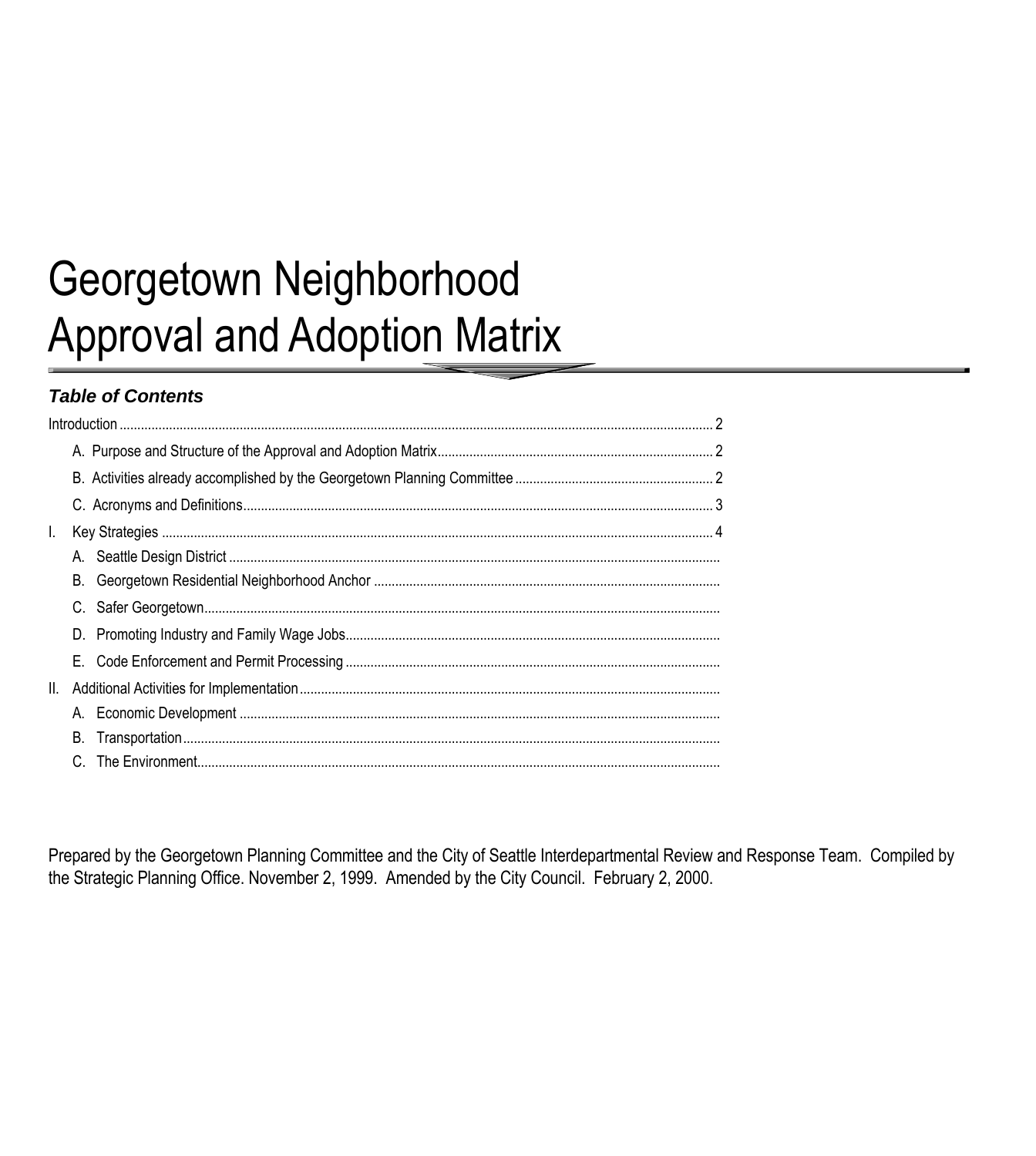## *Introduction*

## *PURPOSE AND STRUCTURE OF THE APPROVAL AND ADOPTION MATRIX*

Through the City of Seattle's Neighborhood Planning Program, 37 neighborhoods all over Seattle are preparing neighborhood plans. These plans enable people in neighborhoods to articulate a collective vision for growth and change over the next 20 years and identify activities to help them achieve that vision. The plans are also intended to flesh out the City's Comprehensive Plan. Because each plan is unique, this Approval and Adoption Matrix has been designed as a standard format for the City to establish its work program in response to the recommended activities proposed in the specific neighborhood plan and to identify implementation actions to be factored into future work plans and tracked over time. The development of the Northwest Sector Implementation Plan and a central database will be the primary tools to track implementation of the activities in all of the neighborhood plan matrices over time.

The matrix is divided into two sections:

- I. *Key Strategies*: usually complex projects or related activities that the neighborhood considers critical to the successful implementation of the neighborhood plan.
- II. *Additional Activities for Implementation:* activities that are not directly associated with a Key Strategy, ranging from high to low in priority and from immediate to very long range in anticipated timing.

The neighborhood planning group or its consultant generally fill in the Activity, Priority, Time Frame, Cost Estimate and Implementor columns. The City Response column reflects City department comments as compiled by the Strategic Planning Office. The City Action column in Section II and the narrative response to each Key Strategy are initially filed in by City departments and then reviewed, changed if appropriate, and finalized by City Council. Staff from almost every City department have participated in these planning efforts and in the preparation of this Matrix. Ultimately, the City Council will approve the Matrix and recognize the neighborhood plan by resolution.

Some neighborhood recommendations may need to be examined on a city-wide basis before the City can provide an appropriate response. This is usually because similar recommendations are being pursued in many neighborhoods and the City will need clear policy direction to ensure a consistent city-wide response. Such recommendations are being referred to the "Policy Docket", a list of policy issues that will be presented to City Council, for further discussion and action.

## *ACTIVITIES ALREADY ACCOMPLISHED BY THE GEORGETOWN PLANNING COMMITTEE*

#### **Old Georgetown City Hall**

The neighborhood used \$10,000 of their Early Implementation Funds for completion of a feasibility study for the use of the Old Georgetown City Hall as a community center. In addition, Boeing has loaned an executive to the efforts to renovate the City Hall and the neighborhood was successful in getting a Neighborhood Matching Fund grant to develop a brochure to help with efforts to raise public and private resources for the renovation.

GEORGETOWN NEIGHBORHOOD APPROVAL AND ADOPTION MATRIX PAGE 2 FEBRUARY 2, 1999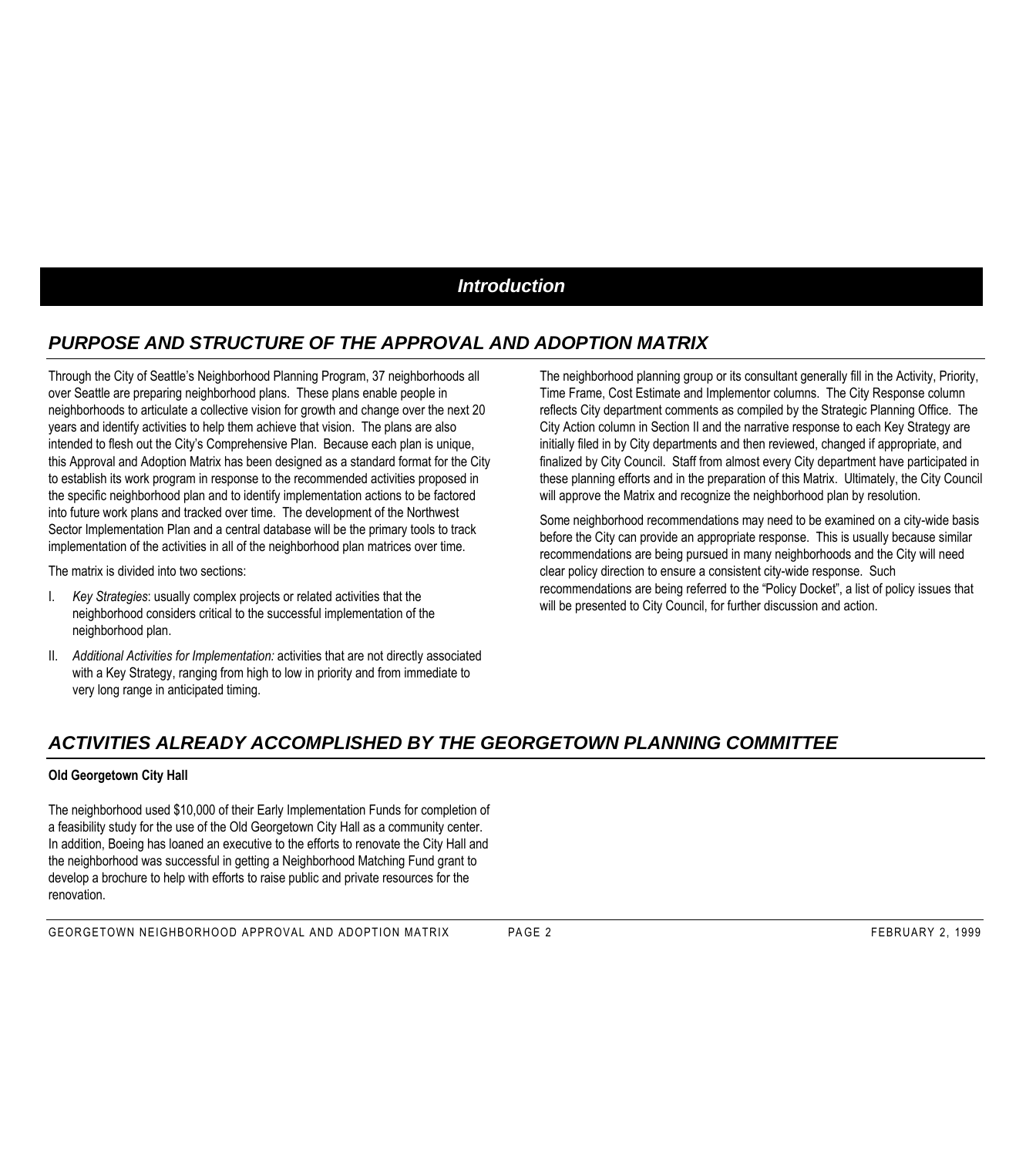## *ACRONYMS AND DEFINITIONS*

- **ADA** Americans with Disabilities Act
- **CCTV** Closed-circuit television
- **DCLU** Department of Design, Construction and Land Use (City of Seattle)
- **DNR** Department of Natural Resources (Washington State)
- **DOE** Department of Ecology (Washington State)
- **DON** Department of Neighborhoods (City of Seattle)
- **DPR** Department of Parks and Recreation (City of Seattle)
- **ESD** Executive Services Department (City of Seattle)
- **GBA** Georgetown Business Association
- **GCPCC** Georgetown Crime Prevention and Community Council
- **HSD** Human Services Department (Formerly part of the Department of Housing and Human Services [DHHS]) (City of Seattle)
- **HPO** Historic Preservation Office (Formerly Office of Urban Conservation) (Department of Neighborhoods, City of Seattle)
- **KCIA** King County International Airport
- **Metro** King County Metro Transit Division
- **NATS** Neighborhood Action Team Seattle (City of Seattle)
- **NBC** Neighborhood Business Council
- **NMF** Neighborhood Matching Fund (Competitive grant from the Department of Neighborhoods)
- **NPO** Neighborhood Planning Office (City of Seattle) (no longer exists)
- **OED** Office of Economic Development (City of Seattle)
- **OFE** Office for Education, SPO (City of Seattle)
- **OH** Office of Housing (Formerly part of the Department of Housing and Human Services [DHHS]) (City of Seattle)
- **OIR** Office of Intergovernmental Relations (City of Seattle)
- **Policy Docket** A list of issues for discussion and action by City Council to establish citywide policy in response to neighborhood plans
- **PSCAA** Puget Sound Clean Air Agency
- **SAC** Seattle Arts Commission (City of Seattle)
- **SCL** Seattle City Light (City of Seattle)
- **SEATRAN** Seattle Transportation Department (Formerly part of the Seattle Engineering Department [SED]) (City of Seattle)
- **Seattle Neighborhood Group** Not-for-profit that works with neighborhoods on public safety issues
- **SFD** Seattle Fire Department (City of Seattle)
- **SJI** Strategic Jobs Initiative (City of Seattle)
- **ST** Sound Transit (Formerly Regional Transit Authority [RTA])
- **SPD** Seattle Police Department (City of Seattle)
- **SPL** Seattle Public Library (City of Seattle)
- **SPO** Strategic Planning Office (Formerly part of the Office of Management and Planning [OMP]) (City of Seattle)
- **SPU** Seattle Public Utilities (City of Seattle)
- **SSD** Seattle School District
- **UATA** Urban Arterial Trust Account (Washington State)
- **VMS** Variable Message Signing
- **WSDOT** Washington State Department of Transportation
- **WSHFC** Washington State Housing Finance Commission

GEORGETOWN NEIGHBORHOOD APPROVAL AND ADOPTION MATRIX PAGE 3 FEBRUARY 2, 1999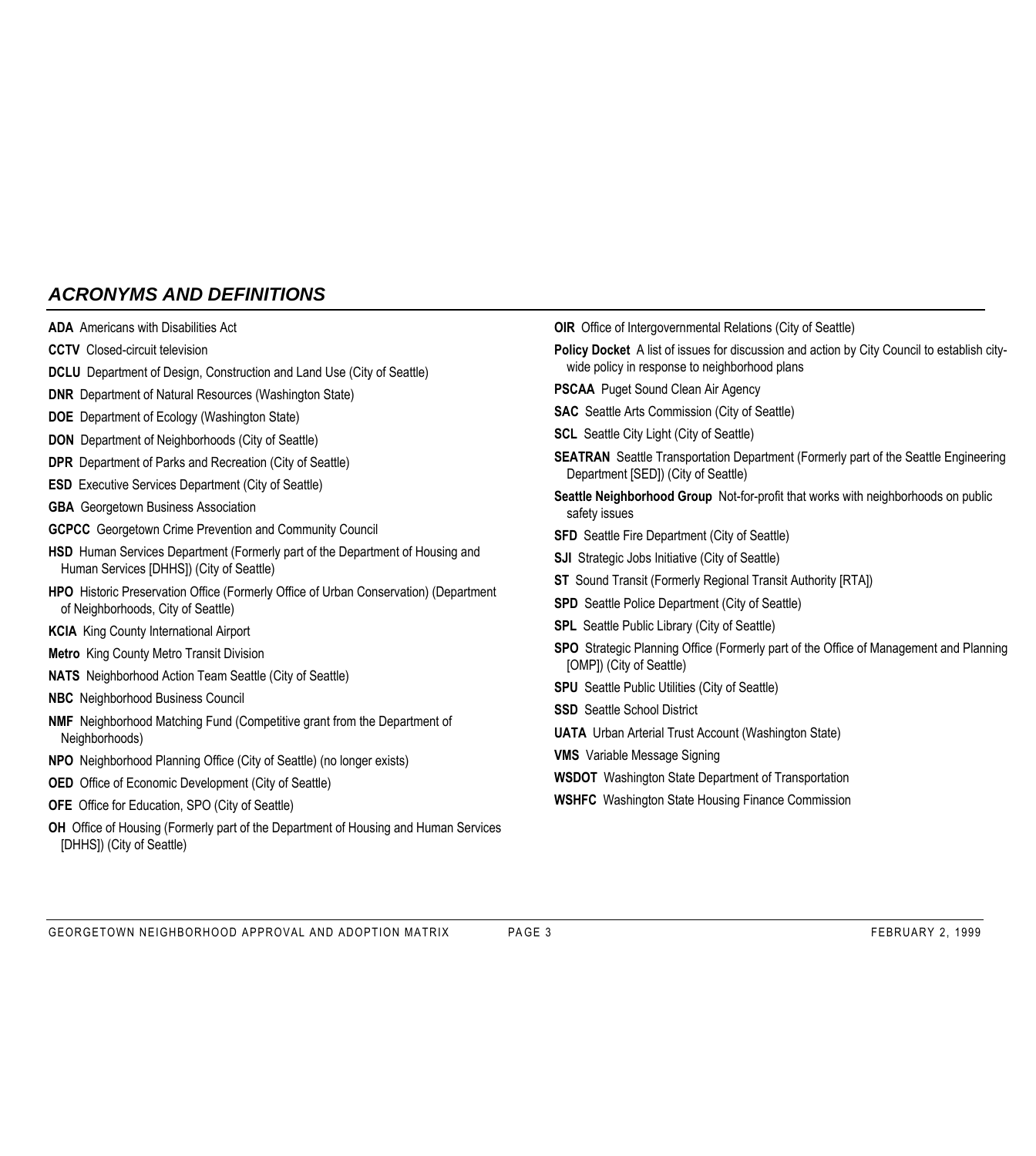# *I. Key Strategies*

Each Key Strategy consists of activities for a single complex project or theme that the neighborhood considers critical to achieving its vision for the future. While the Key Strategies are high priorities for the neighborhood, they are also part of a twenty-year plan, so the specific activities within each Key Strategy may be implemented over the span of many years.

The Executive recognizes the importance of the Key Strategies to the neighborhood that developed them. Given the number of Key Strategies that will be proposed from the 37 planning areas, priorities will have to be set and projects phased over time. The Executive will coordinate efforts to sort through the Key Strategies. During this sorting process, the departments will work together to create a Northwest Sector Implementation Plan that includes evaluation of Key Strategy elements. This may include developing rough cost estimates for the activities within each Key Strategy; identifying potential funding sources and mechanisms; establishing priorities for the

## *A. SEATTLE DESIGN DISTRICT*

## *Description*

The home fashion and wholesale design and gift trades represent a significant economic presence in Georgetown. Georgetown stands out as the hub of these industries for the entire Pacific Northwest. The Seattle Design and Gift Centers draw numerous industry-serving wholesalers, distributors, and fabricators to Georgetown to take advantage of this customer base. This confluence of related businesses generate a common identity which will continue to grow if more related businesses relocate to or expand in Georgetown. These existing businesses generally have less than 20 employees, pay higher than average wages, cater to a more affluent customer base, are environmentally-friendly, and frequently import and export internationally.

The creation and recognition of a Seattle Design District would capitalize on the existing character and function of area businesses, help promote the continued economic growth of this industry sector, and establish a unifying identity for designrelated trades and the Georgetown community.

Key Strategies within each plan, as well as priorities among plans; and developing phased implementation and funding strategies. The City will involve neighborhoods in a public process so that neighborhoods can help to establish citywide priorities. Activities identified in this section will be included in the City's tracking database for monitoring neighborhood plan implementation.

The department most involved with the activities for a Key Strategy is designated as the lead. Otherwise, DON is designated as the lead. Other participating departments are also identified.

The City Response lists activities already underway, and other tasks that the City has committed to commence during the 1999-2000 biennium.

## *Integrated City Response*

This strategy is consistent with the Comprehensive Plan. The City recognizes the importance of the fashion, design and gift businesses to the City and the region, and supports the identification of a Seattle Design District to promote community identity. The Office of Economic Development (OED) has begun discussions with the community on a number of activities that are part of this Key Strategy and will continue to provide technical assistance through their contract with the Neighborhood Business Council (NBC.) While directed toward a single goal, the individual activities in this strategy could be implemented independently of one another. The Neighborhood Matching Fund (NMF) may provide funding for many of these activities. Some of the other recommendations will require additional resources for further concept development and eventual implementation. Priorities will need to be identified through the City's sector implementation plans to focus City efforts once resources are identified and become available.

#### *Lead Department: OED*

GEORGETOWN NEIGHBORHOOD APPROVAL AND ADOPTION MATRIX PAGE 4 FEBRUARY 2, 1999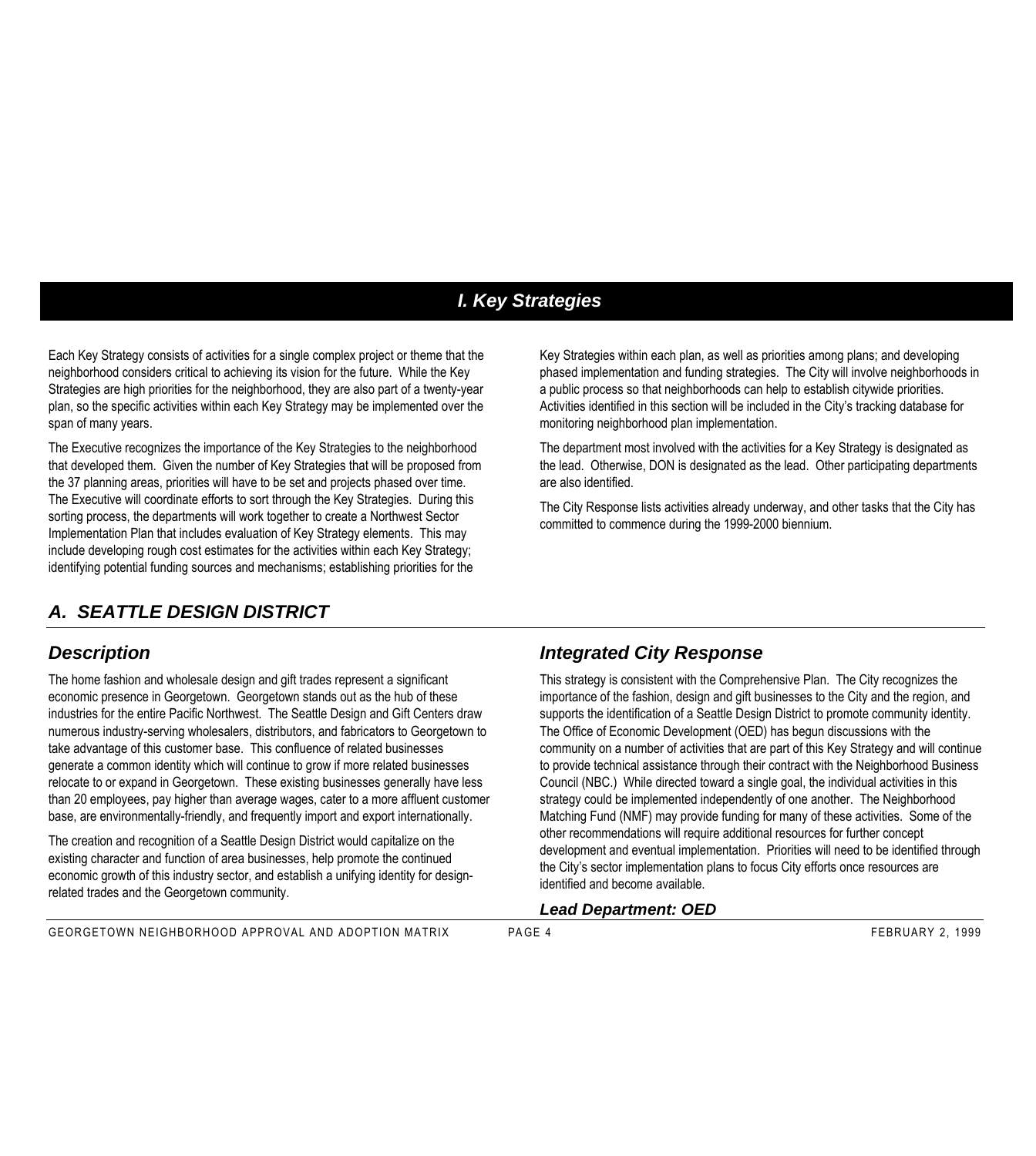## *Participating Departments: SEATRAN, DON*

#### *Activities Already Underway*

- 1. The City has forwarded to the Washington State Department of Transportation (WSDOT) the community's interest in having highway signs identifying the Seattle Design District.
- 2. OED's staff has met with representatives of the Seattle Design Center and Georgetown Business Association (GBA) to identify the first steps towards marketing the Design District.

#### *Tasks to be Undertaken in 1999-2000*

- 1. During 1999 and 2000, OED and the NBC will work with the community to pursue NMF funding for developing a marketing plan.
- 2. Through its contract with the NBC, OED will provide technical assistance to the Georgetown community in their efforts to create a resource directory, develop a special yearly event, and develop a design trade advisory group.
- 3. Identify those activities in this Key Strategy that are good candidates for next steps for implementation considering priorities, possible funding sources and departmental staffing capabilities through the Southwest Sector work program.
- 4. Identify next steps for continued implementation.

|          | A, ULATILL DLUIUN DIUTINUT                                                                                                      |                                                                                                     |                                                      |                      |                    |                                                                                                                                                                                                                                                                                                                                                                                                                                                                                                                                                     |  |  |  |  |  |                                   |                                                                                                                                                  |
|----------|---------------------------------------------------------------------------------------------------------------------------------|-----------------------------------------------------------------------------------------------------|------------------------------------------------------|----------------------|--------------------|-----------------------------------------------------------------------------------------------------------------------------------------------------------------------------------------------------------------------------------------------------------------------------------------------------------------------------------------------------------------------------------------------------------------------------------------------------------------------------------------------------------------------------------------------------|--|--|--|--|--|-----------------------------------|--------------------------------------------------------------------------------------------------------------------------------------------------|
| #        | <b>Activity</b>                                                                                                                 | <b>Priority</b>                                                                                     | <b>Time Frame</b>                                    | <b>Cost Estimate</b> | <b>Implementor</b> | <b>City Comment</b>                                                                                                                                                                                                                                                                                                                                                                                                                                                                                                                                 |  |  |  |  |  |                                   |                                                                                                                                                  |
| $GC-1.1$ | Create and recognize a Seattle Design District, with<br>boundaries as shown in Figure 1 in the Georgetown<br>Neighborhood Plan. | High                                                                                                | 1 to 5 years                                         |                      |                    | The Executive supports this proposal. The<br>Duwamish Manufacturing/Industrial Center Plan<br>has proposed creating a Seattle Design District<br>and rezoning it from IG2 and C1 to IC. DCLU will<br>work with the neighborhoods, SPO and the NDM<br>to undertake a land use planning exercise and<br>rezone analysis to explore different zoning<br>designations to see if a rezone might achieve the<br>community's vision and meet the City's criteria for<br>rezones. This work is likely to begin as part of<br>DCLU's 2001-2002 work program. |  |  |  |  |  |                                   |                                                                                                                                                  |
| $GC-1.2$ | Invest in physical improvements to define the Seattle<br>Design District, including:                                            | High                                                                                                | 1 to 5 years                                         |                      |                    |                                                                                                                                                                                                                                                                                                                                                                                                                                                                                                                                                     |  |  |  |  |  | DON.<br><b>SEATRAN.</b><br>WSDOT, | The Executive supports the concept of capitalizing<br>on the presence of existing design-oriented<br>businesses and the Seattle Design Center to |
|          | a. Highway signs from I-5 and SR-99 marking exits<br>as Seattle Design District- Georgetown.                                    | Community,<br>this area. Many of these activities will be<br>OED.<br>to related action items below. | create a commercial identity as a design district in |                      |                    |                                                                                                                                                                                                                                                                                                                                                                                                                                                                                                                                                     |  |  |  |  |  |                                   |                                                                                                                                                  |
|          | b. Directional signs on local streets identifying the<br>Seattle Design District.                                               |                                                                                                     | community-led activities. See specific responses     |                      |                    |                                                                                                                                                                                                                                                                                                                                                                                                                                                                                                                                                     |  |  |  |  |  |                                   |                                                                                                                                                  |
|          | c. Pedestrian kiosks with district maps and vehicle<br>signs with district maps.                                                |                                                                                                     |                                                      |                      |                    | Highway destination signs need to be<br>а.<br>approved and installed by WSDOT. SPO and                                                                                                                                                                                                                                                                                                                                                                                                                                                              |  |  |  |  |  |                                   |                                                                                                                                                  |

*A. SEATTLE DESIGN DISTRICT*

GEORGETOWN NEIGHBORHOOD APPROVAL AND ADOPTION MATRIX PAGE 5 FEBRUARY 2, 1999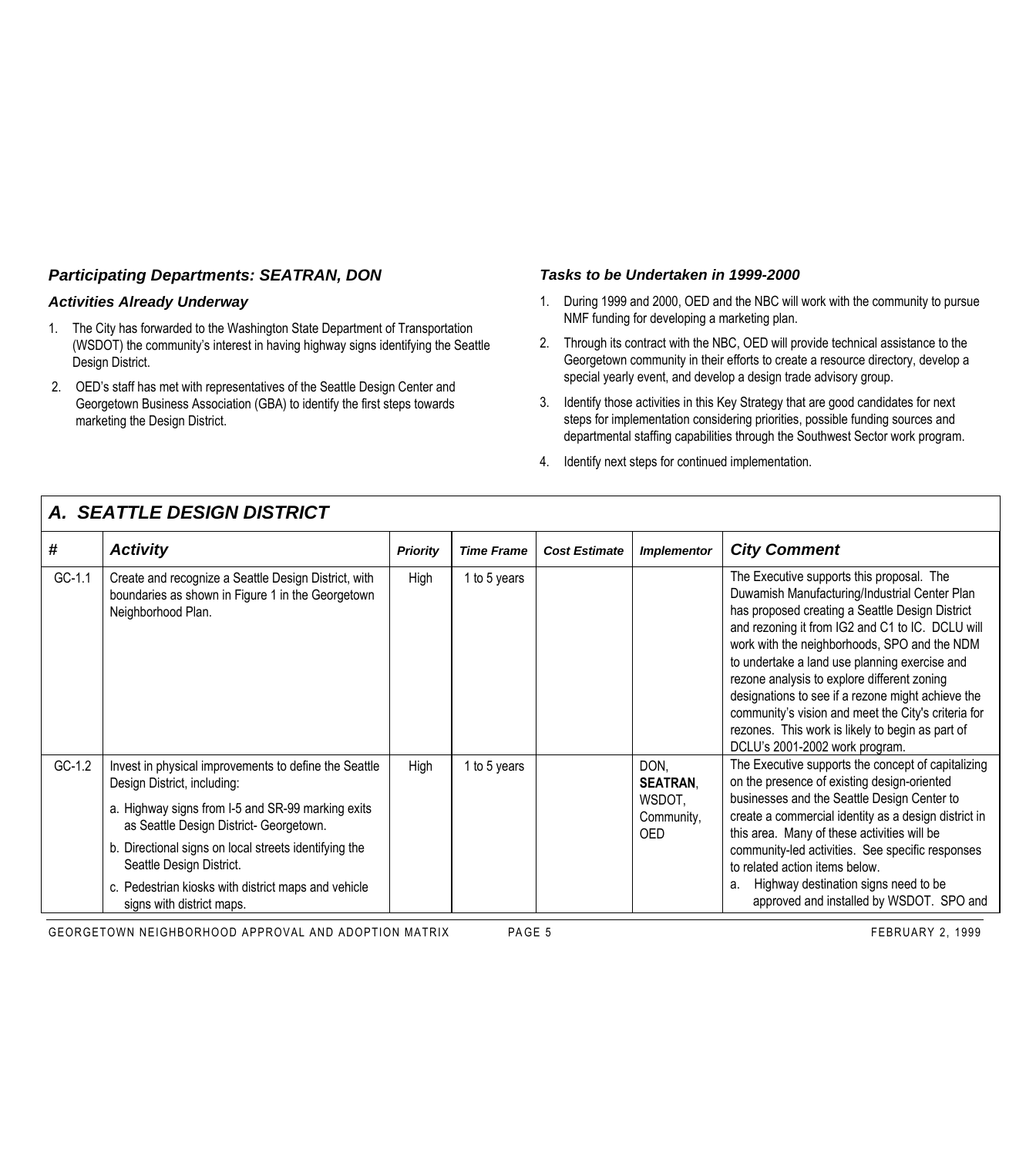|   | <b>A. SEATTLE DESIGN DISTRICT</b>                                                                                                                                                                                                                                                                                                                                                                                                                                                                                                                                                           |                 |                   |                      |                    |                                                                                                                                                                                                                                                                                                                                                                                                                                                                                                                                                                                                                                                                                                                                                                                                                                                                                                                                                                                                                                                                                                                                                                                                                                                                                                                                                                                                                                                                                                                                                                        |
|---|---------------------------------------------------------------------------------------------------------------------------------------------------------------------------------------------------------------------------------------------------------------------------------------------------------------------------------------------------------------------------------------------------------------------------------------------------------------------------------------------------------------------------------------------------------------------------------------------|-----------------|-------------------|----------------------|--------------------|------------------------------------------------------------------------------------------------------------------------------------------------------------------------------------------------------------------------------------------------------------------------------------------------------------------------------------------------------------------------------------------------------------------------------------------------------------------------------------------------------------------------------------------------------------------------------------------------------------------------------------------------------------------------------------------------------------------------------------------------------------------------------------------------------------------------------------------------------------------------------------------------------------------------------------------------------------------------------------------------------------------------------------------------------------------------------------------------------------------------------------------------------------------------------------------------------------------------------------------------------------------------------------------------------------------------------------------------------------------------------------------------------------------------------------------------------------------------------------------------------------------------------------------------------------------------|
| # | <b>Activity</b>                                                                                                                                                                                                                                                                                                                                                                                                                                                                                                                                                                             | <b>Priority</b> | <b>Time Frame</b> | <b>Cost Estimate</b> | <b>Implementor</b> | <b>City Comment</b>                                                                                                                                                                                                                                                                                                                                                                                                                                                                                                                                                                                                                                                                                                                                                                                                                                                                                                                                                                                                                                                                                                                                                                                                                                                                                                                                                                                                                                                                                                                                                    |
|   | d. Gateway markers with special plantings, signage,<br>and other physical improvements. Possible<br>locations include 4th Ave. S. at S. Dawson St., 4th<br>Ave. S. at S. Michigan St., Airport Way S. at S.<br>Lucile St., Corson Ave. S, and Airport Way S. near<br>S. Hardy St.<br>e. Repair and resurface streets and arterials, rebuild<br>shoulders and parking strips to improve vehicular<br>flow in the areas around the Seattle Design<br>District, provide better on-street parking for events<br>held periodically throughout the year, and assure<br>greater pedestrian safety. |                 |                   |                      |                    | SEATRAN have forwarded the community's<br>interest in having signs on the highway to<br>WSDOT.<br>SEATRAN does not support, at this time,<br>b.<br>directional signs on local streets identifying<br>community facilities, except for very large,<br>regional public facilities, such as the University<br>of Washington. Increasing the number of<br>directional signs runs the danger of obscuring<br>safety-related traffic control signs. Instead,<br>SEATRAN supports the use of "gateway"<br>signs, please see "d," below.<br>c. SEATRAN is beginning to pursue this type of<br>wayfinding project. SEATRAN is working with<br>local business associations to install prototype<br>wayfinding signs in the downtown and the<br>north industrial/stadium area. This work may<br>provide a model for other parts of the City,<br>including Georgetown.<br>d. A number of neighborhoods have pursued<br>"gateway" markers/improvements similar to the<br>improvements proposed here. NMF grants<br>have often been used for this type of project.<br>As funding is identified, SEATRAN will work<br>with the community to review locating specific<br>improvements at specific locations identified<br>by the community.<br>SEATRAN supports the concept of improved<br>е.<br>paving, sidewalks and related drainage<br>projects for access streets. However, efforts<br>in the recent past to expand City funding to do<br>more paving, including pursuit of the Street<br>Utility and a transportation bond, have not<br>succeeded. SEATRAN is continuing to look |

GEORGETOWN NEIGHBORHOOD APPROVAL AND ADOPTION MATRIX PAGE 6 FEBRUARY 2, 1999

 $\Gamma$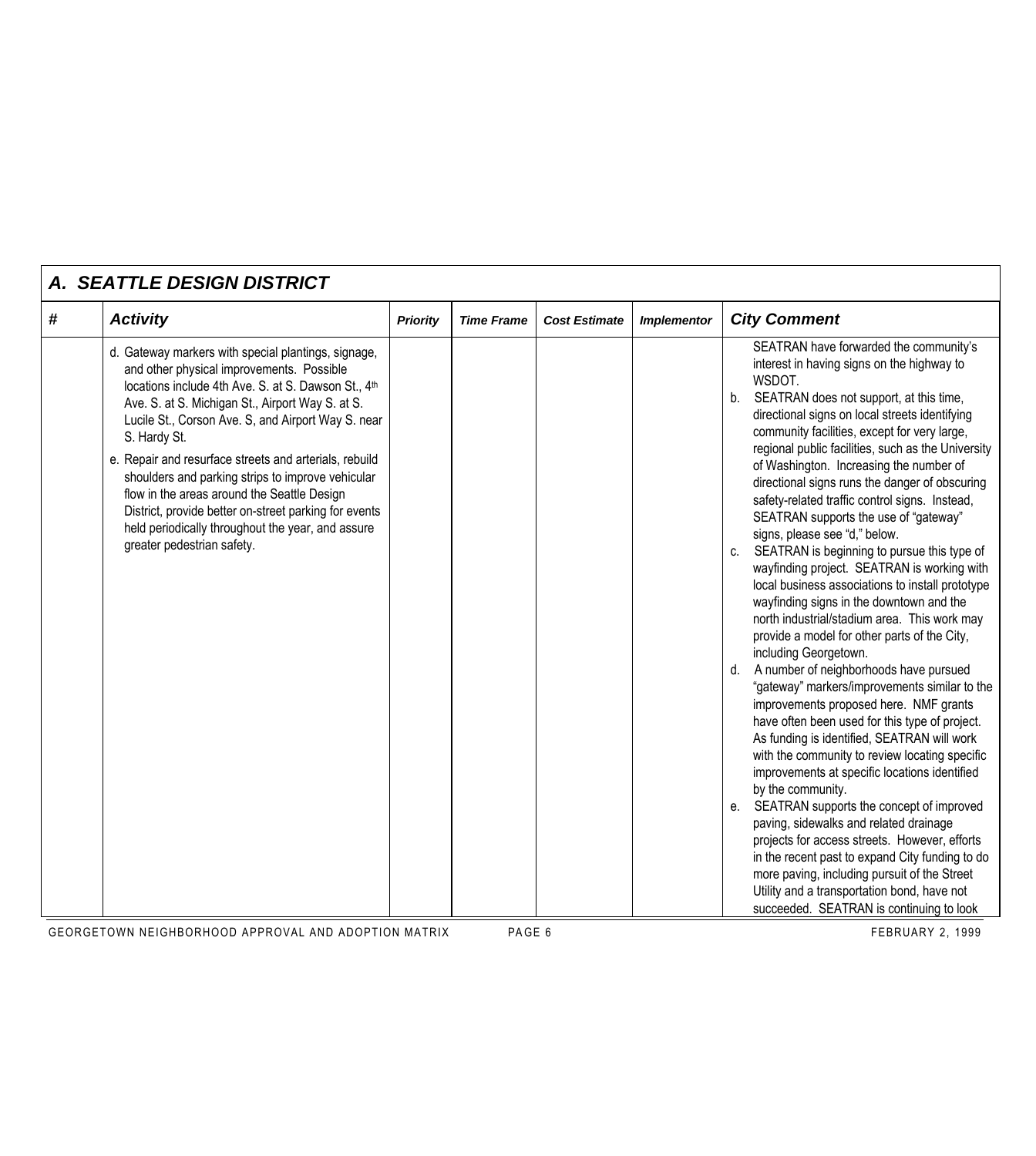|         | A. SEATTLE DESIGN DISTRICT                        |                 |                   |                      |                          |                                                                                                                                                                                                                                                                                                                                                                                                                                                                                                                                                                                                                                                                                                                                                                                                                                                                                                                                                                                                                                                                                                                                                                                                                                                                                                                                                                                                 |
|---------|---------------------------------------------------|-----------------|-------------------|----------------------|--------------------------|-------------------------------------------------------------------------------------------------------------------------------------------------------------------------------------------------------------------------------------------------------------------------------------------------------------------------------------------------------------------------------------------------------------------------------------------------------------------------------------------------------------------------------------------------------------------------------------------------------------------------------------------------------------------------------------------------------------------------------------------------------------------------------------------------------------------------------------------------------------------------------------------------------------------------------------------------------------------------------------------------------------------------------------------------------------------------------------------------------------------------------------------------------------------------------------------------------------------------------------------------------------------------------------------------------------------------------------------------------------------------------------------------|
| #       | <b>Activity</b>                                   | <b>Priority</b> | <b>Time Frame</b> | <b>Cost Estimate</b> | <b>Implementor</b>       | <b>City Comment</b>                                                                                                                                                                                                                                                                                                                                                                                                                                                                                                                                                                                                                                                                                                                                                                                                                                                                                                                                                                                                                                                                                                                                                                                                                                                                                                                                                                             |
|         |                                                   |                 |                   |                      |                          | for new sources of funding to expand paving<br>services. Until they succeed, however, the<br>level of funding available to maintain industrial<br>access streets and sidewalks will continue to<br>be small relative to capital paving needs in the<br>area.<br>Property owners are urged to consider<br>exploring Local Improvement Districts as<br>potential funding sources for improvements to<br>local access streets and sidewalks.<br>SEATRAN can work with local property<br>owners to explore the feasibility of LIDs in<br>specific areas. The City is reviewing both<br>sidewalk issues and use of LIDs through the<br>neighborhood planning policy docket.<br>SEATRAN will review suggestions for<br>improving on-street parking at specific<br>locations. SEATRAN reviews changes to<br>parking design on a block-by-block basis.<br>Parking changes will be reviewed to make<br>sure that they are operationally sound and<br>have strong support from those along the<br>block who would be affected by the proposed<br>change. Agreed-to changes to on-street<br>parking signs would be made and paid for by<br>SEATRAN.<br>Where community members have specific<br>safety concerns, they should contact<br>SEATRAN directly with descriptions of<br>locations and type of concern. SEATRAN will<br>review, respond and work with the community<br>to address safety problems. |
| GC-1.3a | Develop a single resource directory that includes | High to         | <b>ASAP</b>       |                      | <b>Seattle</b><br>Design | The NBC is under contract with OED to provide                                                                                                                                                                                                                                                                                                                                                                                                                                                                                                                                                                                                                                                                                                                                                                                                                                                                                                                                                                                                                                                                                                                                                                                                                                                                                                                                                   |

GEORGETOWN NEIGHBORHOOD APPROVAL AND ADOPTION MATRIX PAGE 7 PAGE 7

 $\mathbf{r}$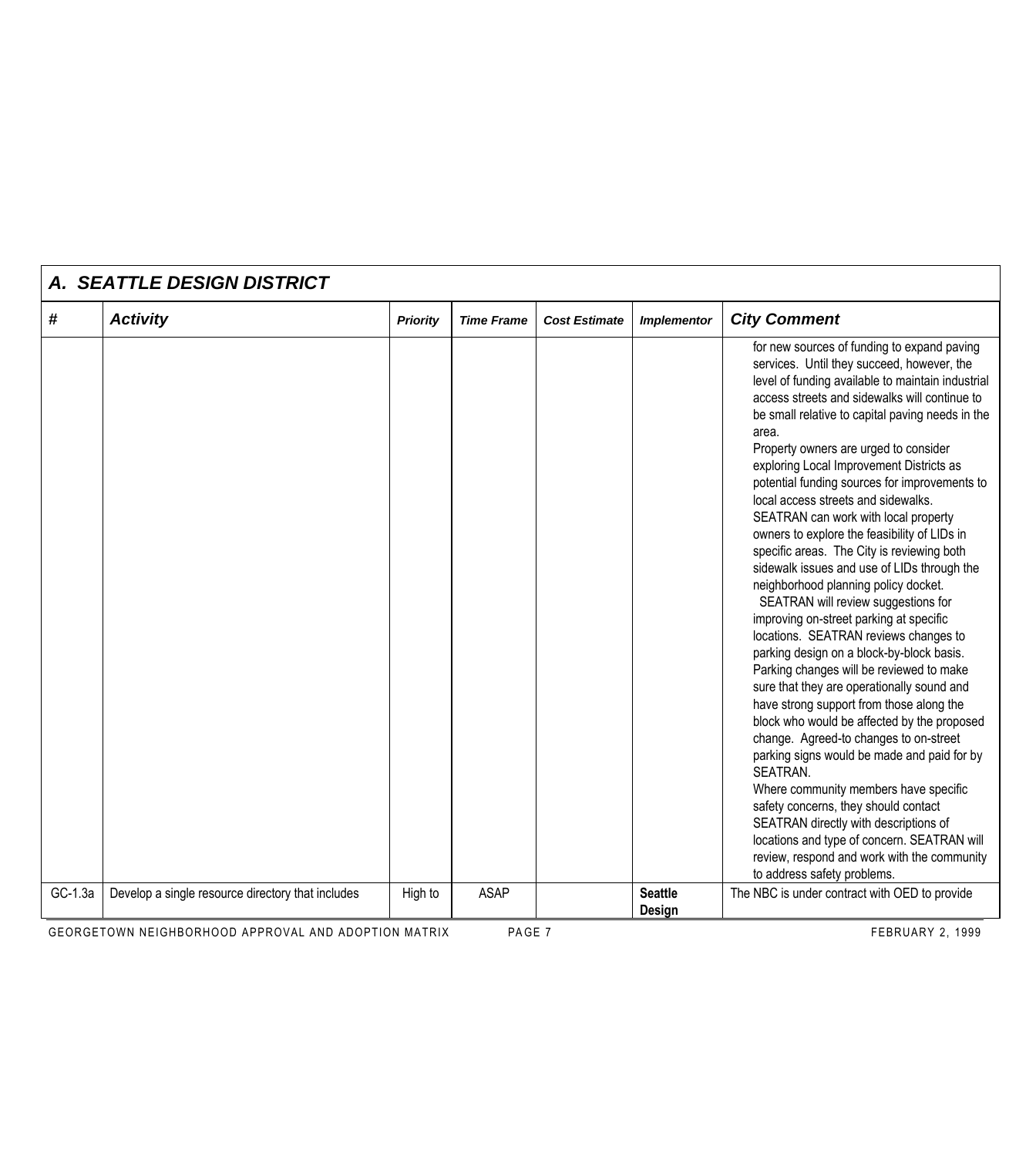|          | A. SEATTLE DESIGN DISTRICT                                                                                                                                                                                                                                                           |                   |                   |                      |                                                        |                                                                                                                                                                                                                                                                                                                                                                                                                                                                                                                                                                                                                                    |  |  |  |
|----------|--------------------------------------------------------------------------------------------------------------------------------------------------------------------------------------------------------------------------------------------------------------------------------------|-------------------|-------------------|----------------------|--------------------------------------------------------|------------------------------------------------------------------------------------------------------------------------------------------------------------------------------------------------------------------------------------------------------------------------------------------------------------------------------------------------------------------------------------------------------------------------------------------------------------------------------------------------------------------------------------------------------------------------------------------------------------------------------------|--|--|--|
| #        | <b>Activity</b>                                                                                                                                                                                                                                                                      | <b>Priority</b>   | <b>Time Frame</b> | <b>Cost Estimate</b> | <b>Implementor</b>                                     | <b>City Comment</b>                                                                                                                                                                                                                                                                                                                                                                                                                                                                                                                                                                                                                |  |  |  |
|          | businesses both inside the Seattle Design Center as<br>well as those located within the district boundaries,<br>and others as qualified.                                                                                                                                             | Medium            |                   |                      | Center, OED,<br>DON, GBA,<br><b>NBC</b>                | assistance to business districts. The NBC will<br>provide consultation and advice to the GBA to<br>implement this activity.<br>In addition, OED holds neighborhood business<br>district workshops which are available to all Seattle<br>area business districts. These workshops have<br>focused on issues like this one. Georgetown<br>representatives will be informed of workshops and<br>encouraged to participate.<br>Many communities have used the NMF to develop<br>a directory such as this. OED and the NBC will<br>work with community organizations to develop<br>NMF applications to implement this type of activity. |  |  |  |
| GC-1.3b  | Find public/private funding partnership support for a<br>special yearly event to encourage interaction in and<br>out of the Design Center. Consider historic tours,<br>open houses of various businesses, and Seattle<br>"Design Awareness Month" activities.                        | Medium            | 1 to 3 years      |                      | <b>Seattle</b><br>Design<br>Center, OED,<br><b>DON</b> | See GC-1.3a.                                                                                                                                                                                                                                                                                                                                                                                                                                                                                                                                                                                                                       |  |  |  |
| GC-1.3c  | Develop a marketing plan for the wholesale,<br>manufacturing, and showroom-related design trades.<br>Work in conjunction with the Georgetown Business<br>Association. The mission will be to market the<br>District as the Pacific Northwest's hub for the design<br>trade industry. | High to<br>Medium | 1 to 2 years      |                      | OED, DON,<br>Community                                 | See GC-1.3a.<br>OED staff have met with representatives of the<br>Seattle Design Center and GBA to identify the first<br>steps towards marketing the design center.<br>This would be an appropriate project for the GBA.<br>OED and the NBC will provide technical<br>assistance. During 1999 or 2000, OED and the<br>NBC will work with the business council to pursue<br>NMF funding for developing a marketing plan.                                                                                                                                                                                                            |  |  |  |
| $GC-1.4$ | Design Trade Advisory Committee. Provide staff<br>support or funding for staff to assist the Seattle<br>Design Center working with the Georgetown<br>Business Association to develop a design trade<br>advisory group in order to establish a database of                            | Medium            | 1 to 5 years      |                      | GBA, OED<br>(support)                                  | See GC-1.3a and GC-1.3c.                                                                                                                                                                                                                                                                                                                                                                                                                                                                                                                                                                                                           |  |  |  |

GEORGETOWN NEIGHBORHOOD APPROVAL AND ADOPTION MATRIX PAGE 8 FEBRUARY 2, 1999

- r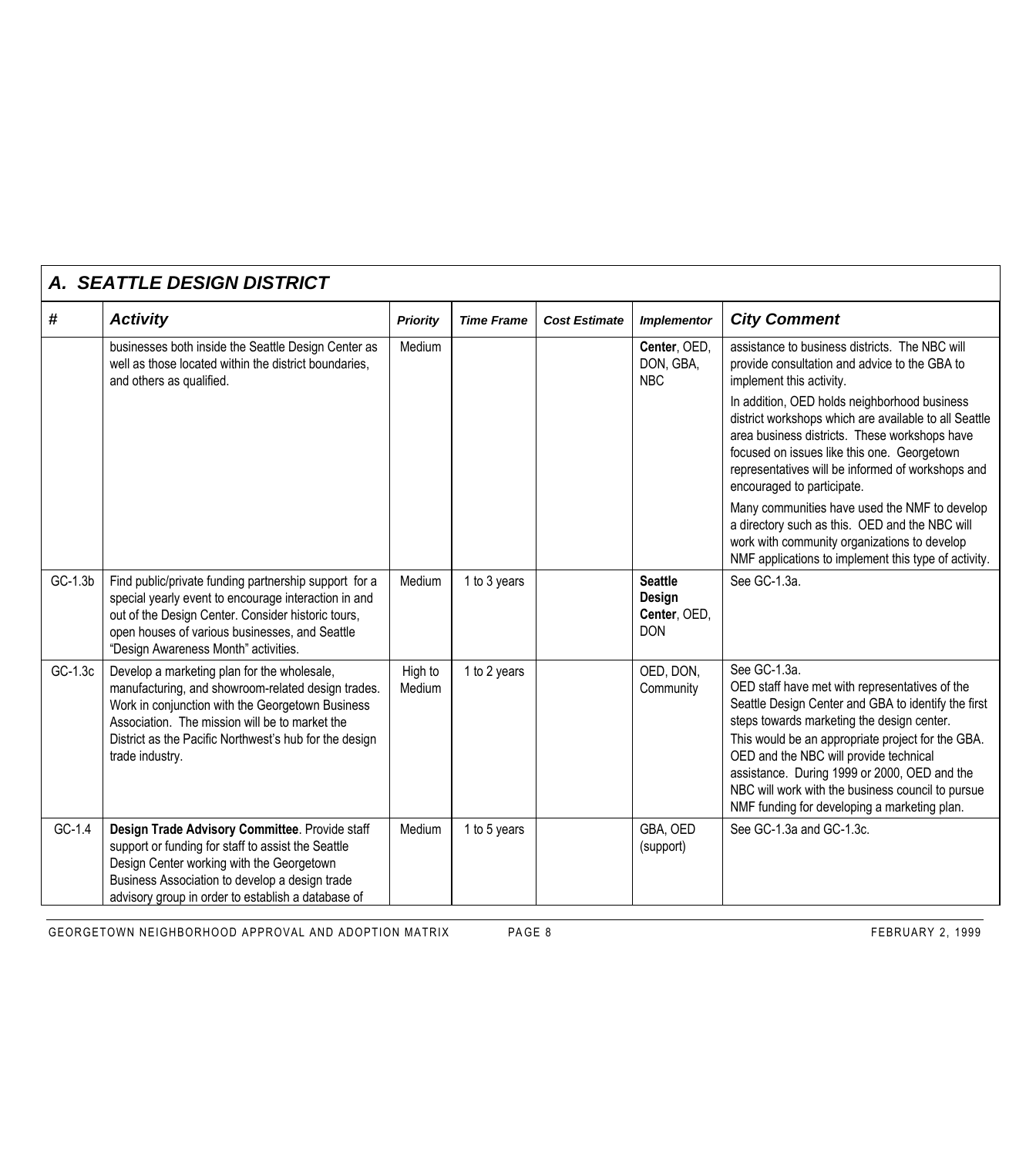|   | A. SEATTLE DESIGN DISTRICT                                                                               |                 |  |                            |             |                     |  |  |
|---|----------------------------------------------------------------------------------------------------------|-----------------|--|----------------------------|-------------|---------------------|--|--|
| # | <b>Activity</b>                                                                                          | <b>Priority</b> |  | Time Frame   Cost Estimate | Implementor | <b>City Comment</b> |  |  |
|   | existing design- and gift-related trades, and educate<br>the general public on the importance of design. |                 |  |                            |             |                     |  |  |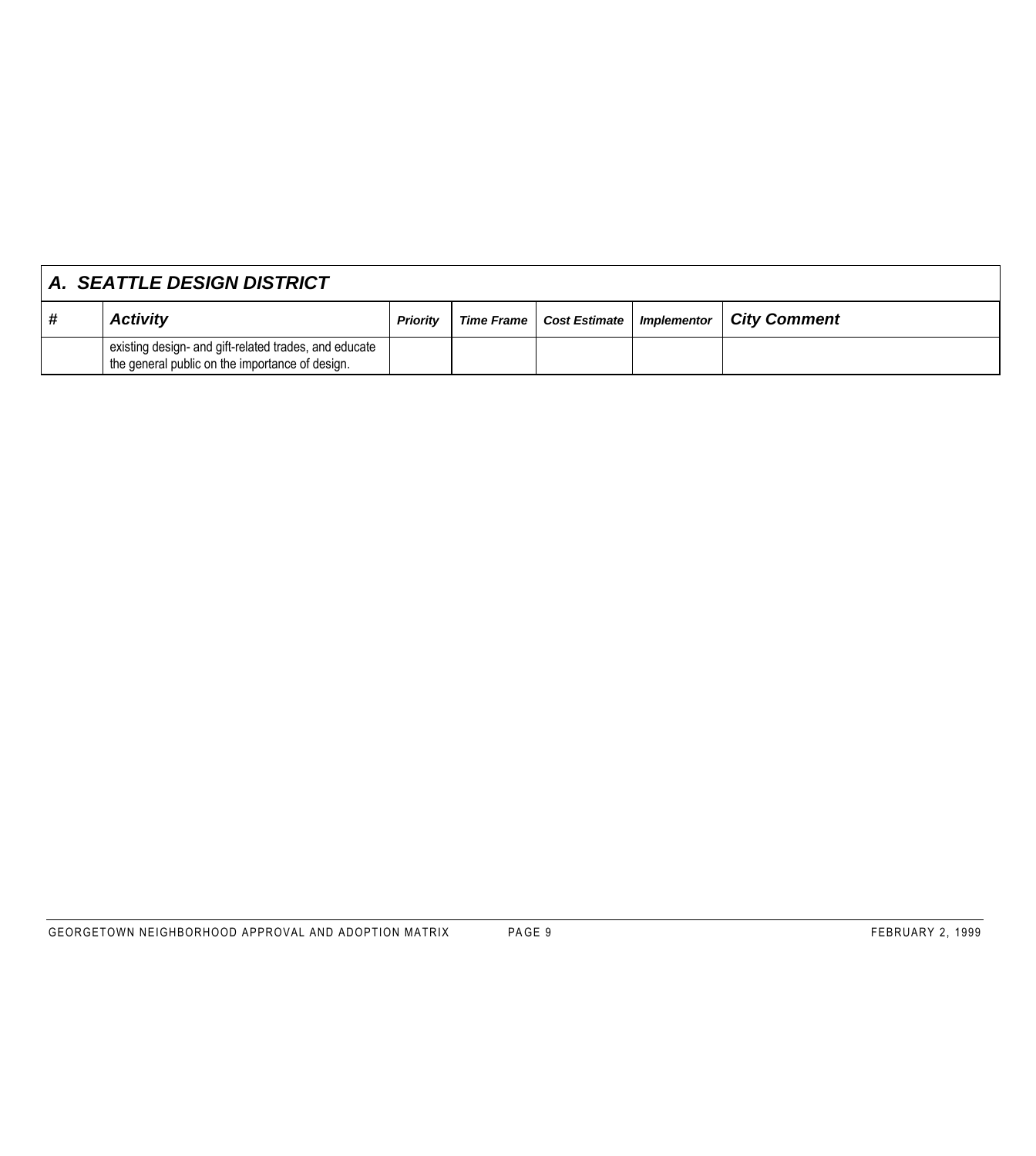# *B. GEORGETOWN RESIDENTIAL NEIGHBORHOOD ANCHOR*

## *Description*

Georgetown's residential neighborhood consists of two pockets of single-family and multifamily areas. These enclaves, in existence since well before the turn of the century, currently house anywhere between 1,200 to 1,500 residents. This cornerstone of the Neighborhood Plan reflects the priorities and recommended actions of Georgetown's residential community. It serves as their blueprint for continued existence in the future, a desire for basic city services, and the need for community amenities typical of other Seattle residential neighborhoods. Recommendations for this plan cornerstone fall under these categories:

- Land Use
- Residential Quality of Life
- Open Space/Recreation
- Community Identity/Historic Preservation

## *Integrated City Response*

This strategy is consistent with the Comprehensive Plan. The City supports the existing residential community and recognizes their many challenges, and will work with the community to implement many of these activities. While directed toward a single goal, the individual activities in this strategy could be implemented independently of one another. Work on some of these activities is currently underway. Existing City programs, including the NMF, are available to implement many of the other activities. Finally, some of the other recommendations will require additional resources for further concept development and eventual implementation. In addition to the community's recommendations, the Executive recommends that the neighborhood anchor in Georgetown be renamed from "13th Ave S @ S Albro Pl" to "Georgetown" in order to better recognize the Georgetown community. The Georgetown Neighborhood Plan proposed to be recognized by the Council shows detailed boundaries that the neighborhood recognizes as the area of this anchor. This designation is formally made in the Comprehensive Plan and indicated by a point on the Future Land Use Map rather than with a mapped boundary.

There are a couple of activities currently being undertaken by the King County International Airport (KCIA) that could impact the Georgetown community. The KCIA is currently undertaking a master planning study that may result in changes to their facilities. Environmental review for the plan is currently underway. In addition, KCIA

initiated a FAA Part 150 Noise and Land Use Compatibility Study in June 1999. This study is a voluntary effort by the airport to address noise impacts by looking at operational changes and land use compatibility. Through Part 150 studies, noise exposure maps are created which show areas which are experiencing excessive levels of noise from airports. Mitigation is provided to residential properties included on the map which are severely impacted by airport noise. This mitigation may range from insulation programs to acquisition of those properties by an airport and relocation of the residents. The City will work closely with the Airport and the Georgetown community to ensure fair treatment of the Georgetown community. City of Seattle staff and Georgetown community members are on advisory committees that have been set up to assist the KCIA with these processes.

#### *Lead Department: DON*

#### *Participating Departments: SEATRAN, SPO, DPR, OED, HSD, SPL, SPU, SAC, SCL*

#### *Activities Already Underway*

- 1. DON, OED and the Human Services Department (HSD) are working with the community to evaluate the feasibility of establishing a Georgetown Community Center facility in the Old Georgetown City Hall building. DPR is the lead department in reviewing community centers and facilities through the neighborhood planning policy docket. Work on the Georgetown facility will be coordinated with work on the policy issues.
- 2. The Historic Preservation Office has had a number of discussions with community members about the potential for designating the "Hat and Boots" buildings as landmark structures and will continue to work with the community on this issue.
- 3. Seattle City Light (SCL) works cooperatively with and supports the non-profit organization that is developing the Georgetown Steamplant into a museum and educational center. Spare parts for the generator, roof replacement, and a nocost annual use permit reflect City and SCL support for the Steamplant museum.
- 4. The Department of Parks and Recreation (DPR) is working with Georgetown to improve the availability of the Georgetown Playfield for community use.
- 5. The City is currently exploring acquisition of the WSDOT property located on the 6400 block between Corson Ave. S. and Carleton Ave. S. pending a favorable

GEORGETOWN NEIGHBORHOOD APPROVAL AND ADOPTION MATRIX PAGE 10 FEBRUARY 2, 1999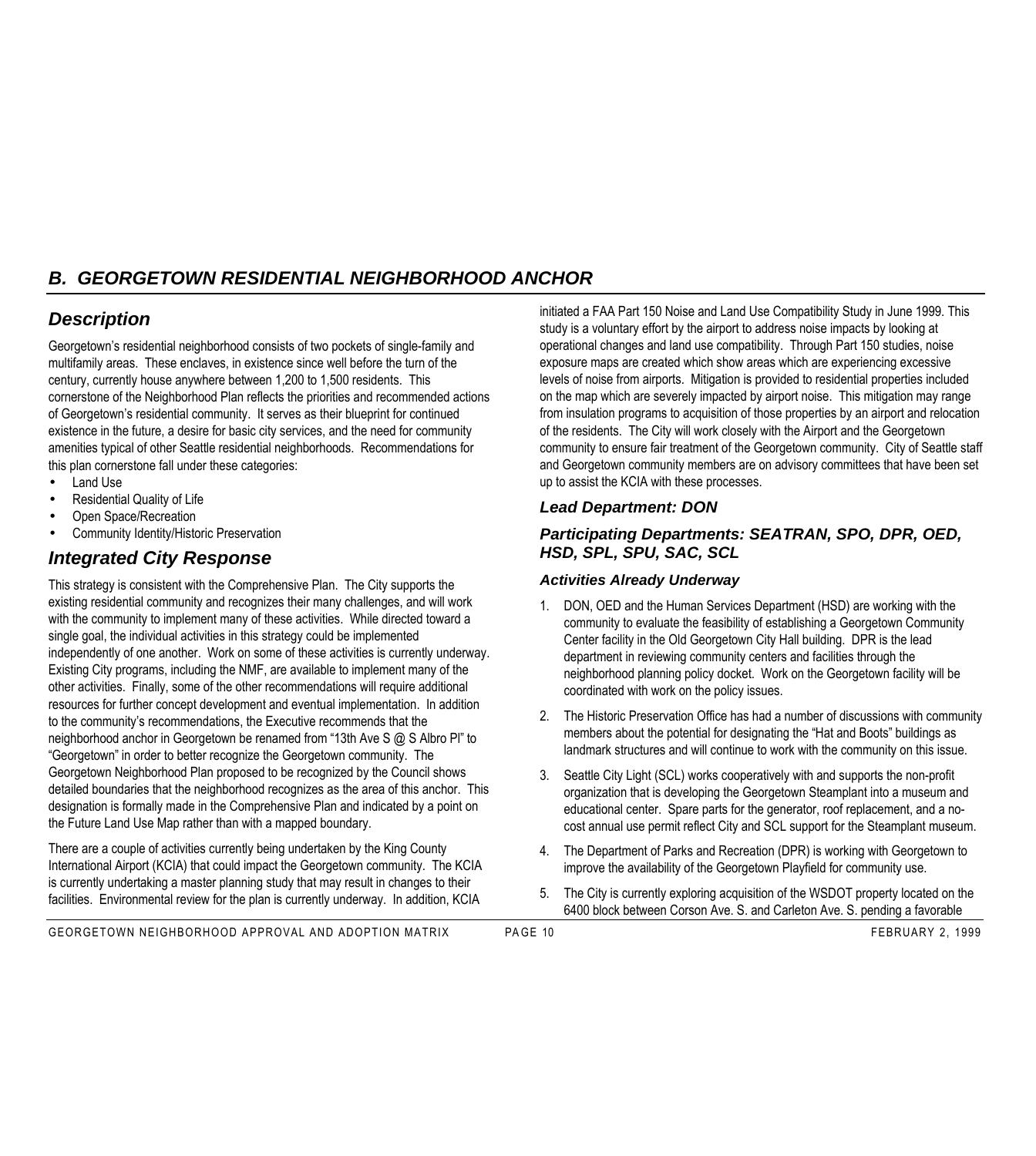assessment of the environmental conditions of the site. Towards that end, King County has donated \$20K towards acquisition of the site and DPR is working with ESD and DON to find other \$180K for acquisition of the site.

#### *Tasks to be Undertaken in 1999-2000*

Г

- 1. DPR will make site improvements to the Georgetown Playfield between 2000 and 2001. DPR staff will work with the Georgetown community to try to accommodate neighborhood-specific improvements at the playfield.
- 2. Department of Neighborhoods (DON) staff will assist the neighborhood in developing grant applications for the Neighborhood Matching Fund.
- 3. The City will work with KCIA through their Master Plan process and Part 150 Noise Study to identify opportunities for and to determine the feasibility of open space improvements as part of the Airport Master Plan.
- 4. Identify those activities in this Key Strategy that are good candidates for next steps for implementation considering priorities, possible funding sources and departmental staffing capabilities through the Southwest Sector work program.
- 5. Identify next steps for continued implementation.

|         | <b>B. GEORGETOWN RESIDENTIAL NEIGHBORHOOD ANCHOR</b>                                                                                                                                                                                                          |                   |                   |                      |                    |                                                                                                                                                                                                                                                                                                                                                                                                                                                                                                                                                                        |  |  |  |  |
|---------|---------------------------------------------------------------------------------------------------------------------------------------------------------------------------------------------------------------------------------------------------------------|-------------------|-------------------|----------------------|--------------------|------------------------------------------------------------------------------------------------------------------------------------------------------------------------------------------------------------------------------------------------------------------------------------------------------------------------------------------------------------------------------------------------------------------------------------------------------------------------------------------------------------------------------------------------------------------------|--|--|--|--|
| #       | <b>Activity</b>                                                                                                                                                                                                                                               | <b>Priority</b>   | <b>Time Frame</b> | <b>Cost Estimate</b> | <b>Implementor</b> | <b>City Comment</b>                                                                                                                                                                                                                                                                                                                                                                                                                                                                                                                                                    |  |  |  |  |
|         | <b>Land Use</b>                                                                                                                                                                                                                                               |                   |                   |                      |                    |                                                                                                                                                                                                                                                                                                                                                                                                                                                                                                                                                                        |  |  |  |  |
| GC-2A.1 | Neighborhood Anchor Designation. Approve<br>Georgetown's residential-zoned area and<br>commercial-zoned areas in proximity to Airport Way<br>S. as a neighborhood anchor.                                                                                     | High              | 1 year            |                      | <b>SPO</b>         | The Neighborhood Anchor designation is consistent<br>with the goals and policies of the Comprehensive<br>Plan.<br>Legislation to confirm the neighborhood anchor<br>designation for Georgetown has been forwarded to<br>the City Council with the neighborhood plan. The<br>Executive also proposes to rename the anchor from<br>"13th Ave S @ S Albro Pl" to "Georgetown."                                                                                                                                                                                            |  |  |  |  |
| GC-2A.2 | Preserve Residential-Zoned Lands. Preserve and<br>maintain single-family and multifamily zones to<br>protect Georgetown's residential areas and<br>affordable housing.<br>Some residential members of the Planning<br>Committee disagreed with this activity. | High to<br>Medium | 1 year            |                      | <b>SPO</b>         | This activity is consistent with the goals and policies<br>of the Comprehensive Plan. There are a number of<br>goals and policies in the Comprehensive Plan which<br>support the retention of existing residential areas.<br>There are no proposed changes by the City to<br>existing land uses or zoning in these areas. No<br>additional action is needed.<br>There are a couple of activities currently being<br>undertaken by the KCIA that could impact the<br>Georgetown community. The KCIA is currently<br>undertaking a master planning study that may result |  |  |  |  |

GEORGETOWN NEIGHBORHOOD APPROVAL AND ADOPTION MATRIX PAGE 11 PAGE 11 FEBRUARY 2, 1999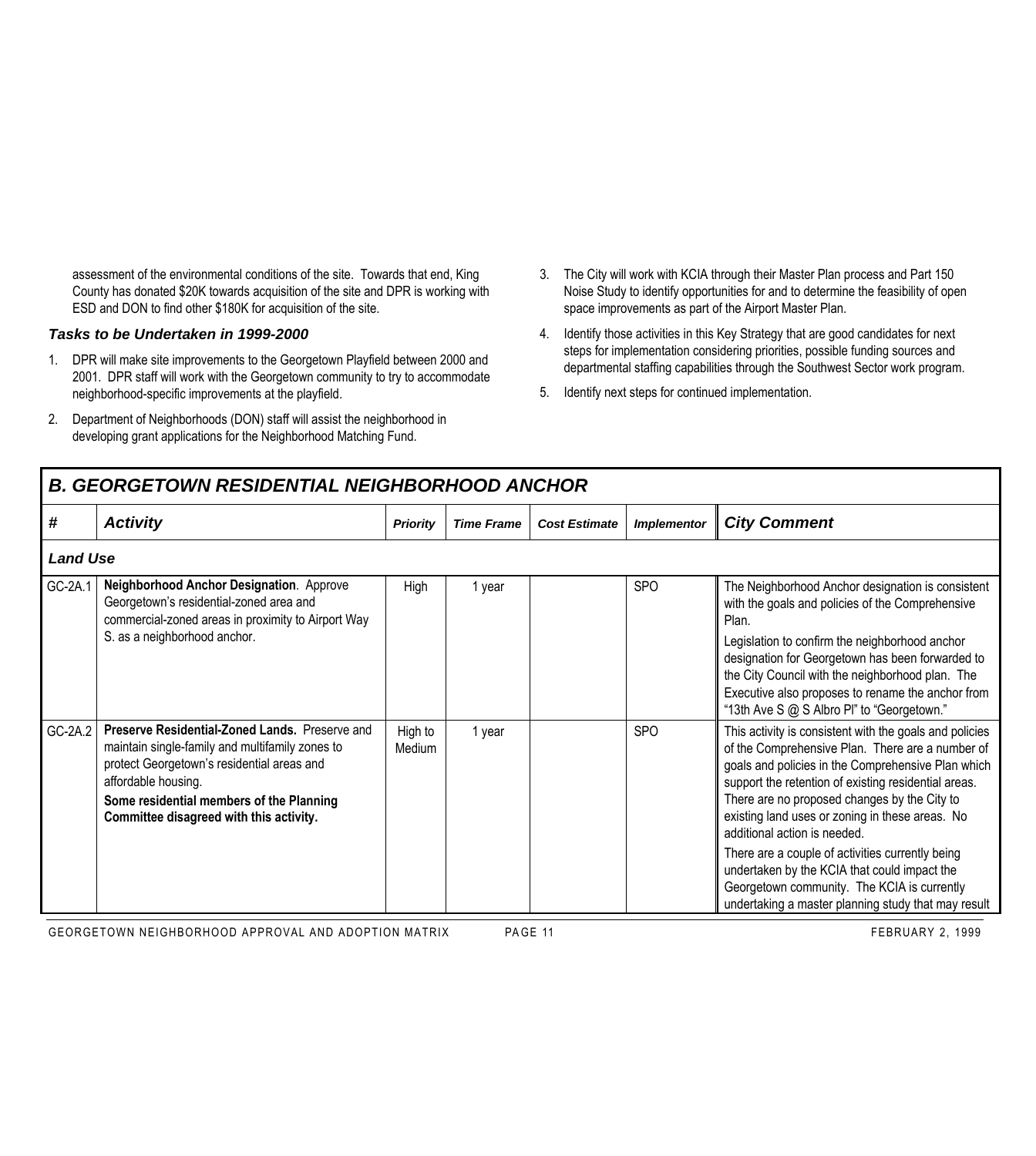|   | <b>B. GEORGETOWN RESIDENTIAL NEIGHBORHOOD ANCHOR</b> |                 |                   |                      |                    |                                                                                                                                                                                                                                                                                                                                                                                                                                                                                                                                                                                                                                                                                                                                                                                                                                                                                                                                                                                                                                                                                                                                                                                                                                                                                                                                                                                                                                                                                                                                                                                                                                                                                                                                   |  |  |  |  |
|---|------------------------------------------------------|-----------------|-------------------|----------------------|--------------------|-----------------------------------------------------------------------------------------------------------------------------------------------------------------------------------------------------------------------------------------------------------------------------------------------------------------------------------------------------------------------------------------------------------------------------------------------------------------------------------------------------------------------------------------------------------------------------------------------------------------------------------------------------------------------------------------------------------------------------------------------------------------------------------------------------------------------------------------------------------------------------------------------------------------------------------------------------------------------------------------------------------------------------------------------------------------------------------------------------------------------------------------------------------------------------------------------------------------------------------------------------------------------------------------------------------------------------------------------------------------------------------------------------------------------------------------------------------------------------------------------------------------------------------------------------------------------------------------------------------------------------------------------------------------------------------------------------------------------------------|--|--|--|--|
| # | <b>Activity</b>                                      | <b>Priority</b> | <b>Time Frame</b> | <b>Cost Estimate</b> | <b>Implementor</b> | <b>City Comment</b>                                                                                                                                                                                                                                                                                                                                                                                                                                                                                                                                                                                                                                                                                                                                                                                                                                                                                                                                                                                                                                                                                                                                                                                                                                                                                                                                                                                                                                                                                                                                                                                                                                                                                                               |  |  |  |  |
|   |                                                      |                 |                   |                      |                    | in changes to their facilities. Environmental review<br>for the plan is currently underway. In addition, the<br>KCIA initiated a FAA Part 150 Noise and Land Use<br>Compatibility Study in June 1999. This study is a<br>voluntary effort by the airport to address noise<br>impacts by looking at operational changes and land<br>use compatibility. Through Part 150 studies, noise<br>exposure maps are created which show areas which<br>are experiencing excessive levels of noise from<br>airports. Mitigation is provided to residential<br>properties included on the map which are severely<br>impacted by airport noise. This mitigation may<br>range from insulation programs to acquisition of<br>those properties by an airport and relocation of the<br>residents. The City will work closely with the Airport<br>and the Georgetown community to ensure fair<br>treatment of the Georgetown community. City of<br>Seattle staff and Georgetown community members<br>are on advisory committees that have been set up to<br>assist the KCIA with these processes.<br>The City Council will send a letter to KCIA and the<br>FAA regarding the City's current position on noise<br>mitigation and possible runway extension,<br>supporting the neighborhood plan<br>recommendations, and indicating that the City may<br>reconsider its position on noise mitigation and<br>runway extension as new information becomes<br>available. The letter will also indicate the City's<br>desire to work closely with KCIA as they work on the<br>various studies and refine their proposals.<br>As the City works to implement this activity, it will<br>need to work with the community to address<br>dissenting opinions. |  |  |  |  |

GEORGETOWN NEIGHBORHOOD APPROVAL AND ADOPTION MATRIX PAGE 12 FEBRUARY 2, 1999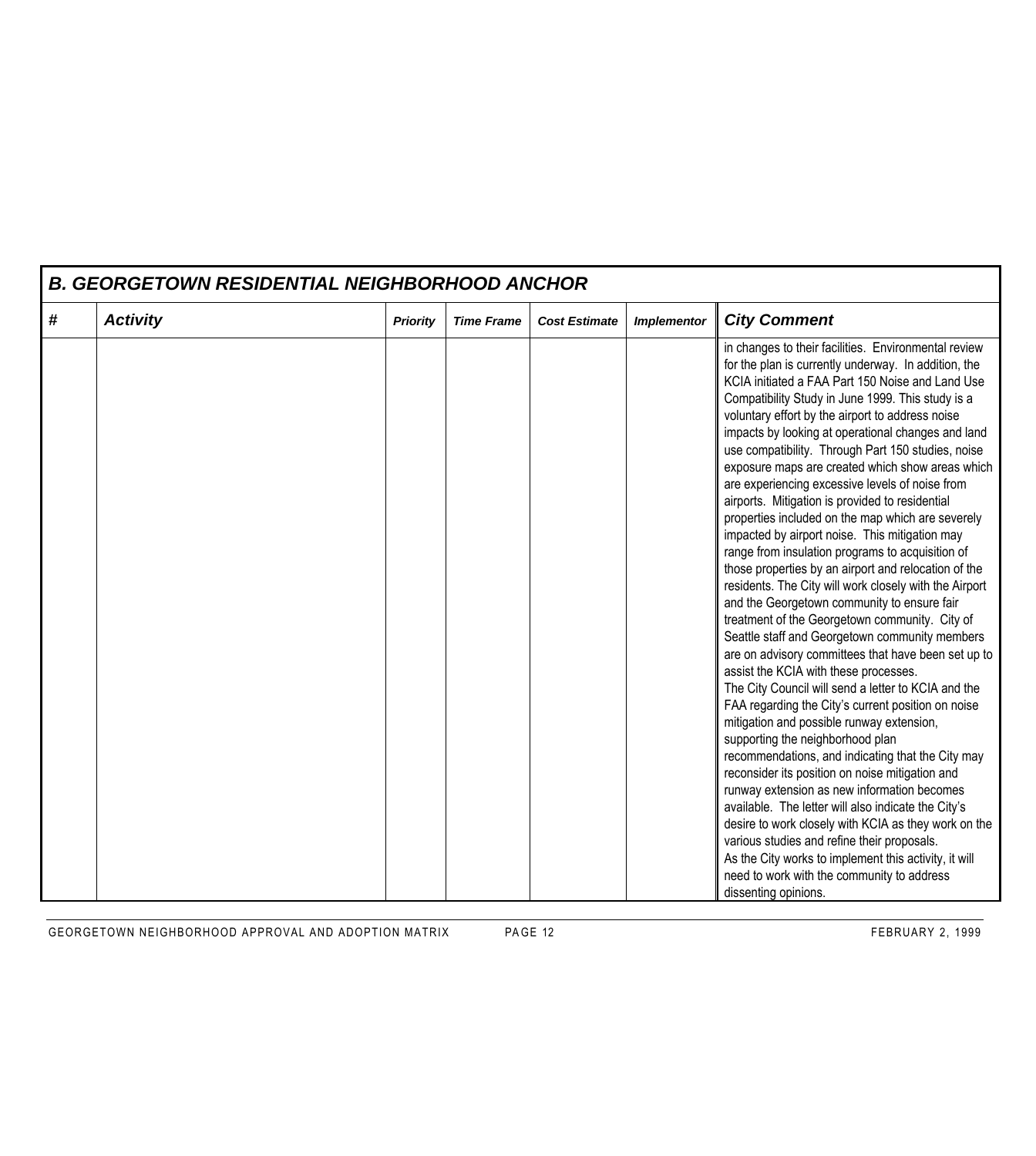|         | <b>B. GEORGETOWN RESIDENTIAL NEIGHBORHOOD ANCHOR</b>                                                                                                                                                                                                                                                                                                                                                                                                                                                                                                                                                                 |                   |                   |                      |                                    |                                                                                                                                                                                                                                                                                                                                                                                                                                                                                                                                                                                                                                                                                                                                                                                                                                                                                      |  |  |  |  |
|---------|----------------------------------------------------------------------------------------------------------------------------------------------------------------------------------------------------------------------------------------------------------------------------------------------------------------------------------------------------------------------------------------------------------------------------------------------------------------------------------------------------------------------------------------------------------------------------------------------------------------------|-------------------|-------------------|----------------------|------------------------------------|--------------------------------------------------------------------------------------------------------------------------------------------------------------------------------------------------------------------------------------------------------------------------------------------------------------------------------------------------------------------------------------------------------------------------------------------------------------------------------------------------------------------------------------------------------------------------------------------------------------------------------------------------------------------------------------------------------------------------------------------------------------------------------------------------------------------------------------------------------------------------------------|--|--|--|--|
| #       | <b>Activity</b>                                                                                                                                                                                                                                                                                                                                                                                                                                                                                                                                                                                                      | <b>Priority</b>   | <b>Time Frame</b> | <b>Cost Estimate</b> | <b>Implementor</b>                 | <b>City Comment</b>                                                                                                                                                                                                                                                                                                                                                                                                                                                                                                                                                                                                                                                                                                                                                                                                                                                                  |  |  |  |  |
|         | <b>Residential Quality of Life</b>                                                                                                                                                                                                                                                                                                                                                                                                                                                                                                                                                                                   |                   |                   |                      |                                    |                                                                                                                                                                                                                                                                                                                                                                                                                                                                                                                                                                                                                                                                                                                                                                                                                                                                                      |  |  |  |  |
| GC-2B.1 | <b>Connecting to Georgetown Playfield.</b> Develop<br>safe connections (i.e., sidewalk/crosswalk<br>improvements, signaling, signage, landscape<br>treatments, and/or designation of pedestrian<br>corridors) to link Georgetown's residential area south<br>of S. Bailey St. with Georgetown Playfield and the<br>adjacent residential area.                                                                                                                                                                                                                                                                        | High to<br>Medium | 2 to 5 years      |                      | SEATRAN,<br>DPR.<br>Community      | Where community members have specific safety<br>concerns, they should contact SEATRAN directly<br>with descriptions of locations and type of concern.<br>SEATRAN will review, respond and work with the<br>community to find address safety problems.<br>Beyond immediate safety concerns, SEATRAN can<br>review community ideas on how to create the<br>community connections recommended here and try<br>to provide guidance with technical evaluation and<br>feedback about the workability of such an idea.<br>Funding will need to be identified for this project.<br>SEATRAN's Arborist Office would be interested in<br>joining with other City departments and the<br>community in developing a planting and<br>maintenance plan for neighborhood streets as part<br>of this activity. DPR will be involved with planning<br>for any improvements that impact park property. |  |  |  |  |
| GC-2B.2 | <b>Community Facilities</b> . Provide community facilities<br>and programs that will enhance quality of life and<br>business climate in Georgetown. As funding<br>becomes available, implement:<br>A Community Center/multiuse facility for<br>community use: job training, computer lab,<br>English as a Second Language (ESL) classes<br>and art classes.<br>Mini-City Hall in Old City Hall: employment center,<br>bulletin board, meeting rooms, youth programs,<br>etc.<br>Strategy and funding mechanism for saving the<br>Hat & Boots structures in Georgetown.<br>Support and endorsement of a museum in the | Medium<br>to Low  | Ongoing           |                      | DPR, OED,<br>HSD, DON,<br>SPL, DNR | <b>Community Center/Old City Hall</b><br>\$10,000 of the neighborhood's EIF money will be<br>spent to cover part of a feasibility study for<br>renovation to the City Hall building. The City<br>Council, as part of the Community Centers levy<br>proposal, passed a resolution pledging to find City<br>or non-City funds to support the repair and<br>refurbishment of the City Hall building. In addition,<br>Boeing has provided, in cooperation with the<br>Department of Neighborhoods, a loaned executive<br>to help the neighborhood to raise public and private<br>funds for this project. OED and HSD are continuing<br>to work with local community representatives in<br>evaluating the feasibility of establishing a                                                                                                                                                   |  |  |  |  |

GEORGETOWN NEIGHBORHOOD APPROVAL AND ADOPTION MATRIX PAGE 13 PA PA CHANGE AND RESPONDENTLY 2, 1999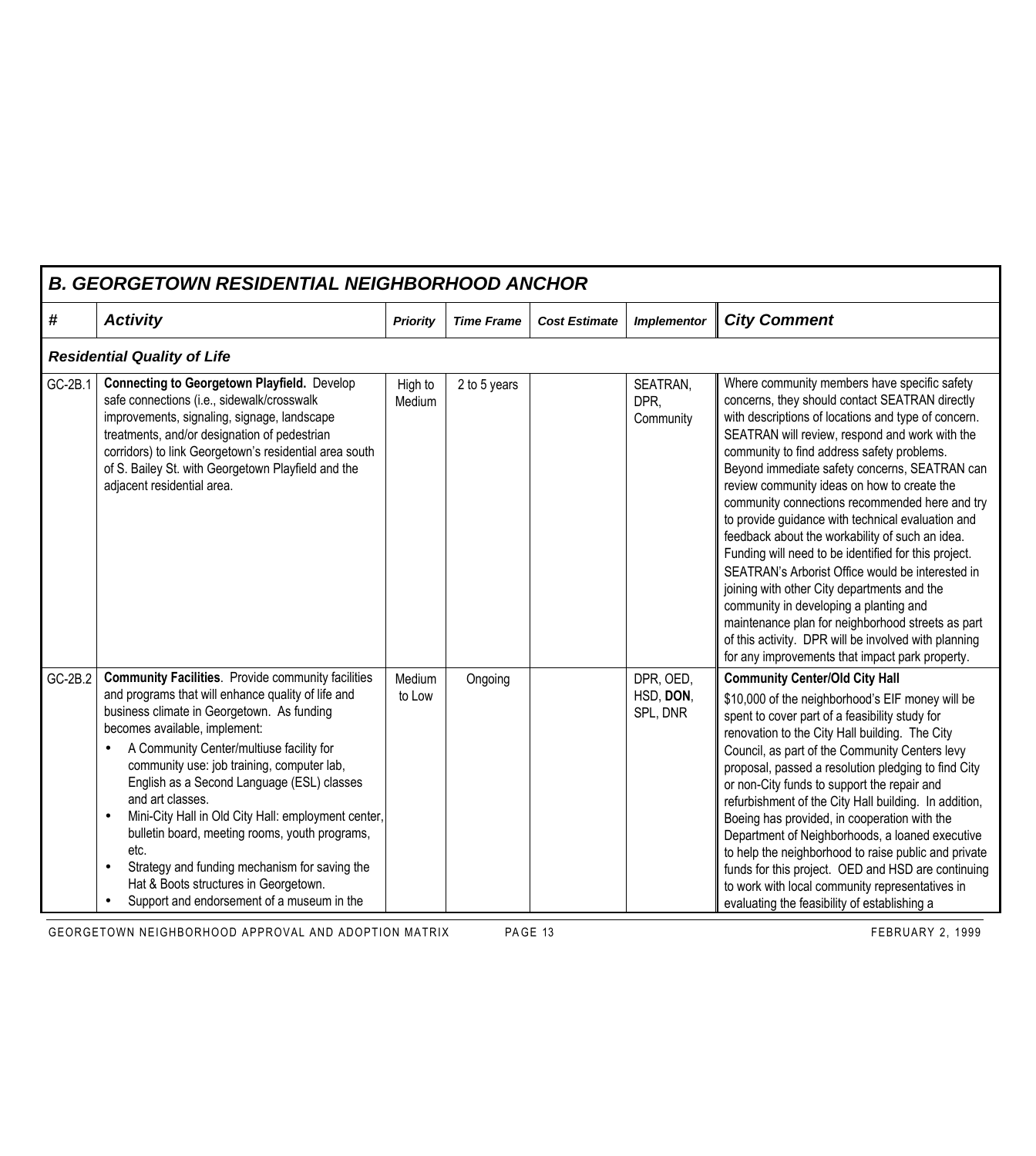|   | <b>B. GEORGETOWN RESIDENTIAL NEIGHBORHOOD ANCHOR</b>                                                                            |                 |                   |                      |                    |                                                                                                                                                                                                                                                                                                                                                        |  |  |  |  |
|---|---------------------------------------------------------------------------------------------------------------------------------|-----------------|-------------------|----------------------|--------------------|--------------------------------------------------------------------------------------------------------------------------------------------------------------------------------------------------------------------------------------------------------------------------------------------------------------------------------------------------------|--|--|--|--|
| # | <b>Activity</b>                                                                                                                 | <b>Priority</b> | <b>Time Frame</b> | <b>Cost Estimate</b> | <b>Implementor</b> | <b>City Comment</b>                                                                                                                                                                                                                                                                                                                                    |  |  |  |  |
|   | Steam Plant Building.<br>Priority for local community use of the<br>$\bullet$<br>Georgetown Playfield, including improvement to |                 |                   |                      |                    | Georgetown community center facility containing the<br>types of uses listed here in the Old Georgetown City<br>Hall building.                                                                                                                                                                                                                          |  |  |  |  |
|   | ensure local use: grass field, baseball screen, etc.<br>Develop a mini-branch library.<br>$\bullet$                             |                 |                   |                      |                    | DPR supports the goals of the community to secure<br>community services in Georgetown. However, DPR<br>has concerns that this building is not appropriate for<br>a traditional DPR-owned and operated Recreation<br>Center. Community centers, including non-<br>traditional community centers, are on the Policy<br>Docket for Council consideration. |  |  |  |  |
|   |                                                                                                                                 |                 |                   |                      |                    | <b>Hat and Boots</b>                                                                                                                                                                                                                                                                                                                                   |  |  |  |  |
|   |                                                                                                                                 |                 |                   |                      |                    | The City supports the retention of the Hat and Boots<br>in Georgetown. The Hat and Boots site is owned by<br>the State DNR and the City will forward to the DNR<br>the community's desire to have the Hat and Boots<br>remain in Georgetown.                                                                                                           |  |  |  |  |
|   |                                                                                                                                 |                 |                   |                      |                    | The City's Historic Preservation Office has had a<br>number of discussions with Georgetown community<br>members about the potential for designating the Hat<br>and Boots landmark structures and will continue to<br>work with the community on this issue.                                                                                            |  |  |  |  |
|   |                                                                                                                                 |                 |                   |                      |                    | <b>Georgetown Steamplant</b>                                                                                                                                                                                                                                                                                                                           |  |  |  |  |
|   |                                                                                                                                 |                 |                   |                      |                    | Seattle City Light currently owns the old<br>Georgetown Steamplant. It is on the national<br>historic register and is one of the few remaining<br>horizontal generators in the nation.                                                                                                                                                                 |  |  |  |  |
|   |                                                                                                                                 |                 |                   |                      |                    | SCL works cooperatively with and supports the non-<br>profit organization that is developing the site into a<br>museum and educational center.                                                                                                                                                                                                         |  |  |  |  |
|   |                                                                                                                                 |                 |                   |                      |                    | Spare parts for the generator, roof replacement and<br>no-cost annual use permit reflect City and SCL                                                                                                                                                                                                                                                  |  |  |  |  |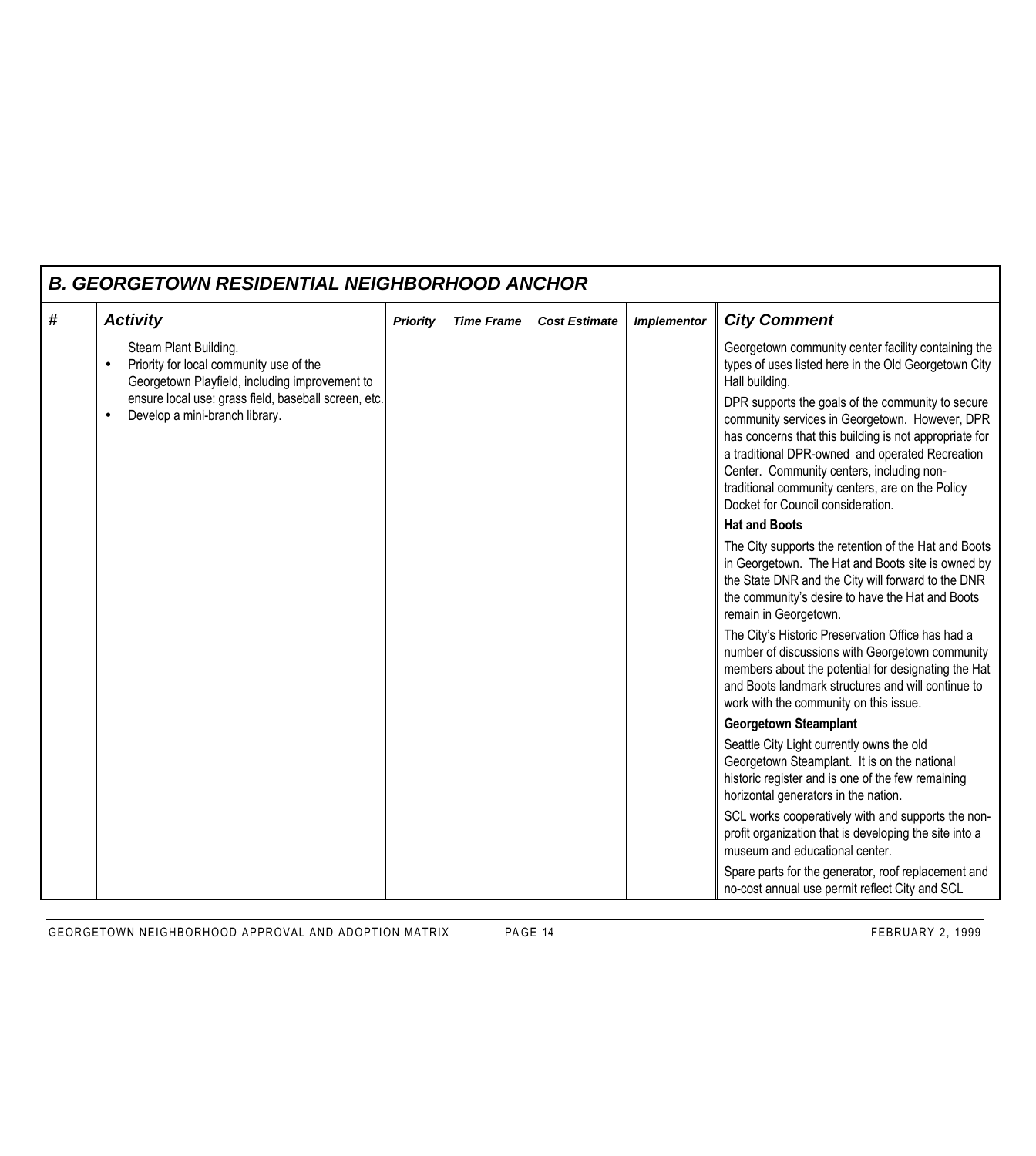|         | <b>B. GEORGETOWN RESIDENTIAL NEIGHBORHOOD ANCHOR</b>                                    |                   |                   |                      |                         |                                                                                                                                                                                                                                                                                                                                                                                                                                                                                                                                                                                                                                                                                                                                                                        |  |  |  |  |
|---------|-----------------------------------------------------------------------------------------|-------------------|-------------------|----------------------|-------------------------|------------------------------------------------------------------------------------------------------------------------------------------------------------------------------------------------------------------------------------------------------------------------------------------------------------------------------------------------------------------------------------------------------------------------------------------------------------------------------------------------------------------------------------------------------------------------------------------------------------------------------------------------------------------------------------------------------------------------------------------------------------------------|--|--|--|--|
| #       | <b>Activity</b>                                                                         | <b>Priority</b>   | <b>Time Frame</b> | <b>Cost Estimate</b> | <b>Implementor</b>      | <b>City Comment</b>                                                                                                                                                                                                                                                                                                                                                                                                                                                                                                                                                                                                                                                                                                                                                    |  |  |  |  |
|         |                                                                                         |                   |                   |                      |                         | support for the Steamplant.                                                                                                                                                                                                                                                                                                                                                                                                                                                                                                                                                                                                                                                                                                                                            |  |  |  |  |
|         |                                                                                         |                   |                   |                      |                         | <b>Georgetown Playfield</b>                                                                                                                                                                                                                                                                                                                                                                                                                                                                                                                                                                                                                                                                                                                                            |  |  |  |  |
|         |                                                                                         |                   |                   |                      |                         | In order to serve citywide athletic programs, DPR is<br>unable to provide the community with priority use of<br>the field. DPR has been working with Georgetown<br>to improve the availability of the field for community<br>use. In addition to the improvements that have<br>occurred at the field in the past year, an additional<br>\$101,000 for site improvements is funded for 2000-<br>2001. The community has been sent schedules and<br>request forms for this purpose so that DPR can<br>better accommodate their needs.                                                                                                                                                                                                                                    |  |  |  |  |
|         |                                                                                         |                   |                   |                      |                         | Parks Department staff will work with the<br>Georgetown community to try to accommodate<br>specific needs at the playfield.                                                                                                                                                                                                                                                                                                                                                                                                                                                                                                                                                                                                                                            |  |  |  |  |
|         |                                                                                         |                   |                   |                      |                         | <b>Mini-Library</b>                                                                                                                                                                                                                                                                                                                                                                                                                                                                                                                                                                                                                                                                                                                                                    |  |  |  |  |
|         |                                                                                         |                   |                   |                      |                         | The Libraries for All Capital Plan does not currently<br>include a mini branch for Georgetown, but there is a<br>\$6 million opportunity fund as part of the Plan to<br>which neighborhood groups can apply to correct<br>library service deficiencies. The application process<br>for use of these funds is currently being developed<br>and should be completed by November, with<br>applications due early first quarter, 2000, and<br>funding decisions made by the Library Board by end<br>of 2000. If interested, the Georgetown community is<br>encouraged to develop a proposal, and may want to<br>consider working with the South Park community,<br>which has expressed a strong interest in increased<br>library services through their neighborhood plan. |  |  |  |  |
| GC-2B.3 | <b>Community-Based Projects. Develop</b><br>neighborhood-based beautification projects: | High to<br>Medium | On-Going          |                      | Community,<br>DON, SPU, | Seattle City Light offers a community tree planting<br>program (also known as the Urban Tree                                                                                                                                                                                                                                                                                                                                                                                                                                                                                                                                                                                                                                                                           |  |  |  |  |

GEORGETOWN NEIGHBORHOOD APPROVAL AND ADOPTION MATRIX PAGE 15 FEBRUARY 2, 1999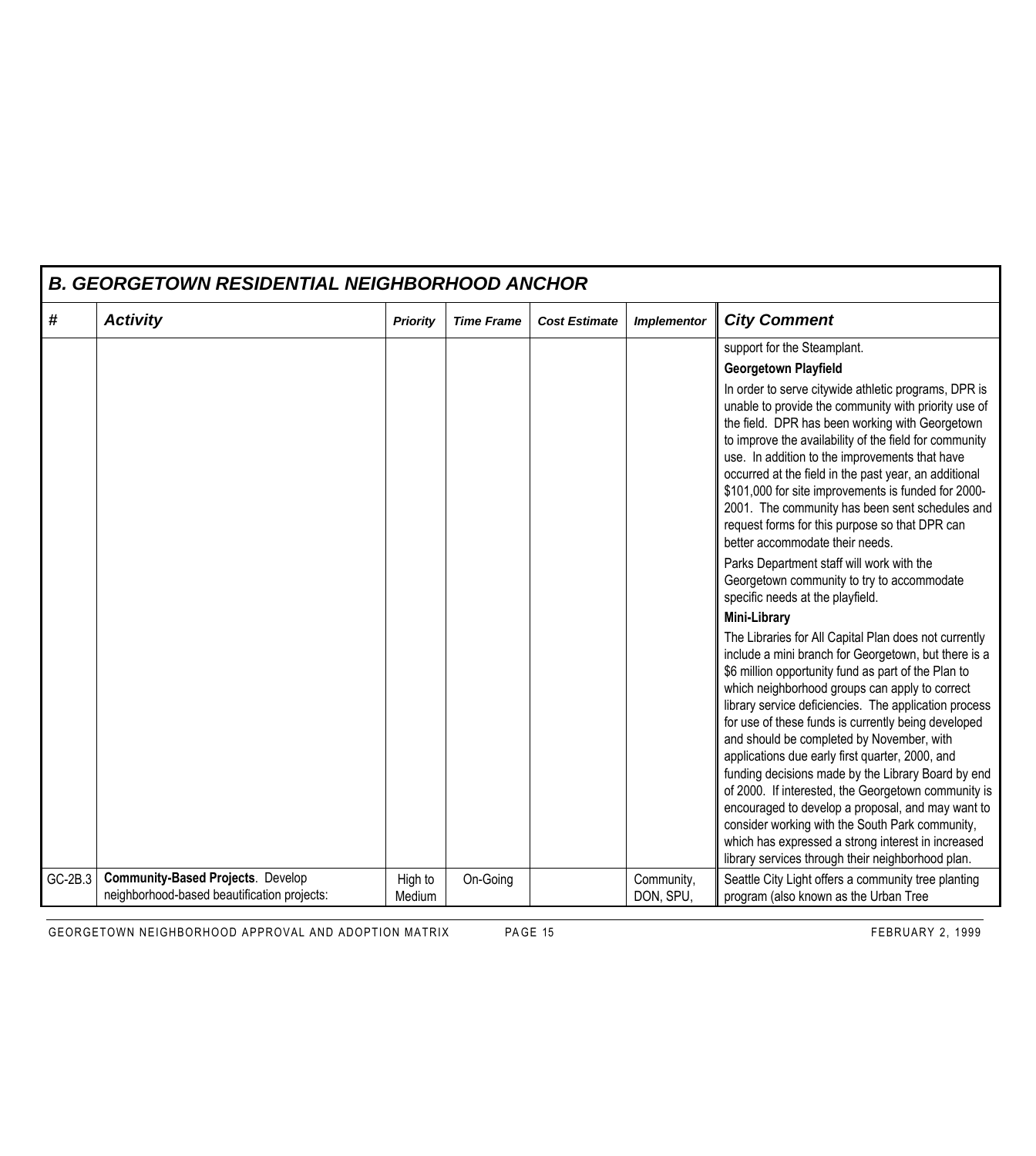|         |                                                                                                                                                                                                        | B. GEORGETOWN RESIDENTIAL NEIGHBORHOOD ANCHOR |                   |                      |                                  |                                                                                                                                                                                                                                                                                                                                                                                                                                                                                                                                                                                                                                                                                                                                                       |  |  |  |  |
|---------|--------------------------------------------------------------------------------------------------------------------------------------------------------------------------------------------------------|-----------------------------------------------|-------------------|----------------------|----------------------------------|-------------------------------------------------------------------------------------------------------------------------------------------------------------------------------------------------------------------------------------------------------------------------------------------------------------------------------------------------------------------------------------------------------------------------------------------------------------------------------------------------------------------------------------------------------------------------------------------------------------------------------------------------------------------------------------------------------------------------------------------------------|--|--|--|--|
| #       | <b>Activity</b>                                                                                                                                                                                        | <b>Priority</b>                               | <b>Time Frame</b> | <b>Cost Estimate</b> | <b>Implementor</b>               | <b>City Comment</b>                                                                                                                                                                                                                                                                                                                                                                                                                                                                                                                                                                                                                                                                                                                                   |  |  |  |  |
|         | tree plantings,<br>$\bullet$<br>community entry signs,<br>neighborhood clean-ups,<br>public art by local artists,<br>$\bullet$<br>community festivals or fairs, and<br>anti-graffiti campaigns.        | to Low                                        |                   |                      | SAC, SCL                         | Replacement Program) by providing communities<br>with a minimum of 100 trees. SCL works with<br>communities to assess project sites, provide trees,<br>and prepare planting sites. Community volunteers<br>and residents plant the trees and the adjacent<br>property owners assume ownership and<br>maintenance.<br>SPU's Environmental Partnership Team currently<br>sponsors anti-graffiti and neighborhood clean-up<br>programs. SPU's graffiti rangers are available to<br>clean up graffiti on public property. For graffiti on<br>private property, SPU enforces graffiti clean-up<br>requirements provides assistance to property<br>owners and community groups who want to<br>implement graffiti control programs in their<br>neighborhood. |  |  |  |  |
|         |                                                                                                                                                                                                        |                                               |                   |                      |                                  | The City has developed DON's Neighborhood<br>Matching Fund to support community efforts like<br>these. Other neighborhoods have used NMF<br>funding for similar projects.<br>The GBA and the Georgetown Crime Prevention<br>and Community Council should identify specific<br>projects and collaborate on NMF applications for<br>ongoing beautification of the neighborhood. DON<br>staff will assist the neighborhood in developing grant<br>applications.                                                                                                                                                                                                                                                                                          |  |  |  |  |
|         | <b>Open Space/Recreation</b>                                                                                                                                                                           |                                               |                   |                      |                                  |                                                                                                                                                                                                                                                                                                                                                                                                                                                                                                                                                                                                                                                                                                                                                       |  |  |  |  |
| GC-2C.1 | Open Space Opportunities. Enhance existing<br>spaces, acquire new spaces, and create linkages<br>between parks, recreational, and "green" spaces:<br>Identify pedestrian and bicycle paths/connections | Medium<br>to Low                              | 2 to 5 years      |                      | DPR,<br>SEATRAN,<br><b>WSDOT</b> | DPR recognizes that Georgetown is underserved in<br>terms of usable open space based on the analysis<br>in the 1993 Department of Parks and Recreation<br>COMPLAN and recognizes the community's efforts                                                                                                                                                                                                                                                                                                                                                                                                                                                                                                                                              |  |  |  |  |

*B. GEORGETOWN RESIDENTIAL NEIGHBORHOOD ANCHOR*

 $\Gamma$ 

GEORGETOWN NEIGHBORHOOD APPROVAL AND ADOPTION MATRIX PAGE 16 FEBRUARY 2, 1999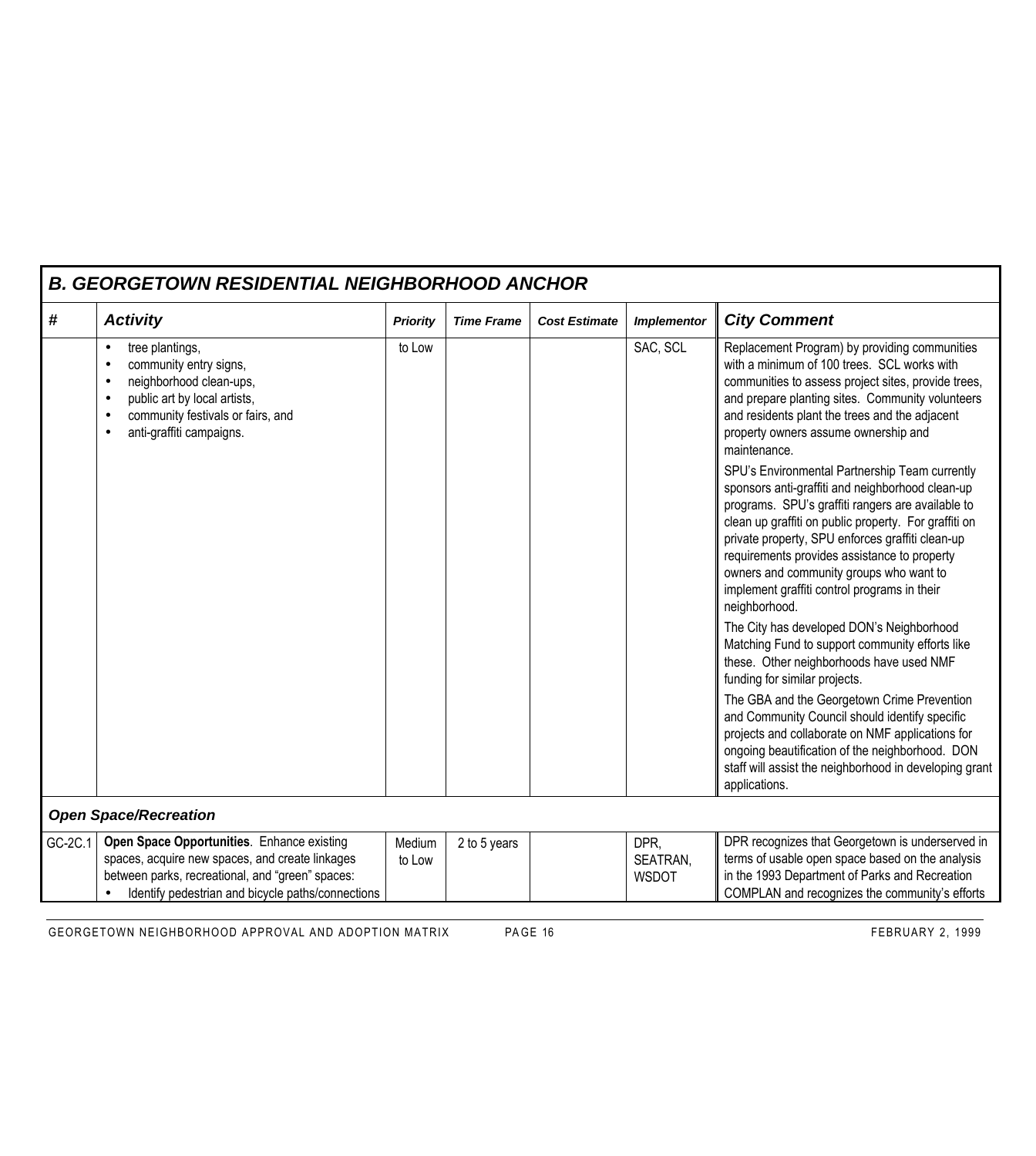| <b>B. GEORGETOWN RESIDENTIAL NEIGHBORHOOD ANCHOR</b> |                                                                                                                                                                                                                                                                                                                                                                                                                                                                                                                                                                                                                                                                                                         |                 |                   |                      |                    |                                                                                                                                                                                                                                                                                                                                                                                                         |  |  |  |
|------------------------------------------------------|---------------------------------------------------------------------------------------------------------------------------------------------------------------------------------------------------------------------------------------------------------------------------------------------------------------------------------------------------------------------------------------------------------------------------------------------------------------------------------------------------------------------------------------------------------------------------------------------------------------------------------------------------------------------------------------------------------|-----------------|-------------------|----------------------|--------------------|---------------------------------------------------------------------------------------------------------------------------------------------------------------------------------------------------------------------------------------------------------------------------------------------------------------------------------------------------------------------------------------------------------|--|--|--|
| #                                                    | <b>Activity</b>                                                                                                                                                                                                                                                                                                                                                                                                                                                                                                                                                                                                                                                                                         | <b>Priority</b> | <b>Time Frame</b> | <b>Cost Estimate</b> | <b>Implementor</b> | <b>City Comment</b>                                                                                                                                                                                                                                                                                                                                                                                     |  |  |  |
|                                                      | with South Park and South Beacon Hill. Connect<br>Georgetown to the Seattle Urban Trail System.<br>Expand and enhance existing parks and green<br>spaces, including Gateway North Park, 1st Ave.<br>S. Boat Ramp and other street ends, Ruby Chow<br>Park, and the Georgetown Playfield.<br>Designate Gateway North Park on 8th Ave S. on<br>the Duwamish River as a city park and include the<br>facility on the City's regular maintenance<br>schedule. Also, maintain the existing sidewalk on<br>8th Ave S. to allow pedestrian access.<br>Some business members of the Planning<br>Committee disagreed with this activity. (See Plan<br>Appendices for more detail on this dissenting<br>opinion.) |                 |                   |                      |                    | to increase the amount of open space in their<br>neighborhood. DPR is working closely with the<br>community and City departments on the potential<br>acquisition of the WSDOT property at 6400 Corson<br>for possible park use.                                                                                                                                                                         |  |  |  |
|                                                      |                                                                                                                                                                                                                                                                                                                                                                                                                                                                                                                                                                                                                                                                                                         |                 |                   |                      |                    | This activity is for future consideration within the<br>context of citywide needs for open space.                                                                                                                                                                                                                                                                                                       |  |  |  |
|                                                      |                                                                                                                                                                                                                                                                                                                                                                                                                                                                                                                                                                                                                                                                                                         |                 |                   |                      |                    | The City supports improvements to the open space<br>facilities in the Georgetown area.                                                                                                                                                                                                                                                                                                                  |  |  |  |
|                                                      |                                                                                                                                                                                                                                                                                                                                                                                                                                                                                                                                                                                                                                                                                                         |                 |                   |                      |                    | SEATRAN's Bicycle and Pedestrian program<br>will work with the community to explore<br>opportunities to implement this activity.                                                                                                                                                                                                                                                                        |  |  |  |
|                                                      |                                                                                                                                                                                                                                                                                                                                                                                                                                                                                                                                                                                                                                                                                                         |                 |                   |                      |                    | DPR has been working with the community and<br>DON on improvements to Georgetown<br>Playfield. Recent accomplishments include the<br>installation of new site furnishings, backstop,<br>basketball court, play area and picnic shelter.                                                                                                                                                                 |  |  |  |
|                                                      |                                                                                                                                                                                                                                                                                                                                                                                                                                                                                                                                                                                                                                                                                                         |                 |                   |                      |                    | At this time, DPR does not anticipate 'improving<br>or converting' the field to a grass field due to<br>the limited number of lighted, all-weather fields<br>available to serve the City's system.                                                                                                                                                                                                      |  |  |  |
|                                                      |                                                                                                                                                                                                                                                                                                                                                                                                                                                                                                                                                                                                                                                                                                         |                 |                   |                      |                    | DPR made improvements to the Duwamish<br>Waterway Park in 1997 consisting of numerous<br>repairs and enhancements to the site.                                                                                                                                                                                                                                                                          |  |  |  |
|                                                      |                                                                                                                                                                                                                                                                                                                                                                                                                                                                                                                                                                                                                                                                                                         |                 |                   |                      |                    | DPR does not have jurisdiction over Ruby<br>Chow or Gateway North Parks, which are the<br>King County International Airport and Port of<br>Seattle facilities, respectively. The City has no<br>plans to take over ownership of those facilities.<br>The property owners adjacent to 8th Ave. S. are<br>responsible for maintaining the sidewalks. The<br>City might be able to assist the community in |  |  |  |

#### GEORGETOWN NEIGHBORHOOD APPROVAL AND ADOPTION MATRIX PAGE 17 PAGE 17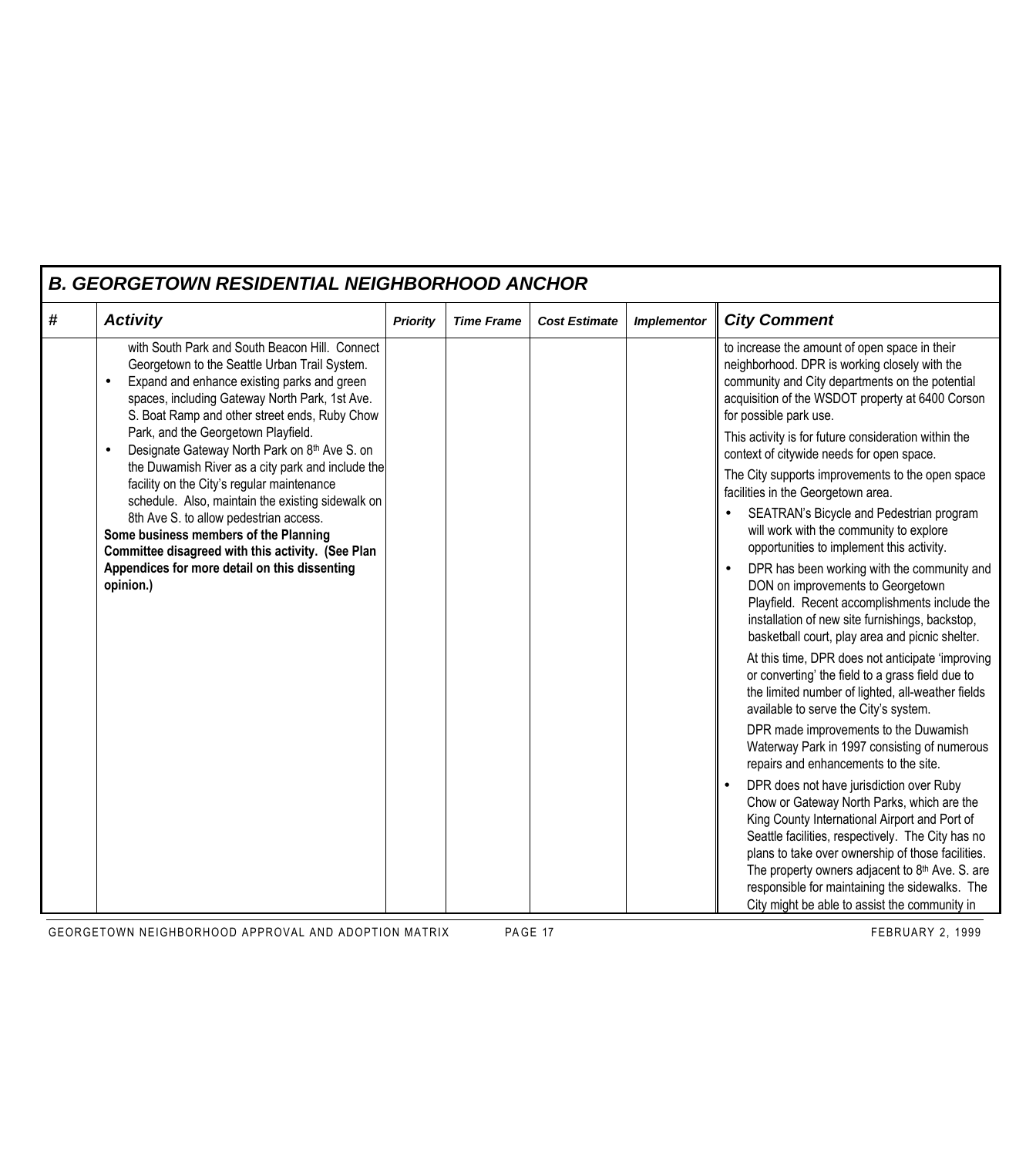| <b>B. GEORGETOWN RESIDENTIAL NEIGHBORHOOD ANCHOR</b>                                                                                                                                                                                                                                                                                                                                                                                                                 |                                                 |                   |                      |                                                         |                                                                                                                                                                                                                                                                                                                                                                                                                                                                                                                                                                            |  |  |  |  |
|----------------------------------------------------------------------------------------------------------------------------------------------------------------------------------------------------------------------------------------------------------------------------------------------------------------------------------------------------------------------------------------------------------------------------------------------------------------------|-------------------------------------------------|-------------------|----------------------|---------------------------------------------------------|----------------------------------------------------------------------------------------------------------------------------------------------------------------------------------------------------------------------------------------------------------------------------------------------------------------------------------------------------------------------------------------------------------------------------------------------------------------------------------------------------------------------------------------------------------------------------|--|--|--|--|
| <b>Activity</b>                                                                                                                                                                                                                                                                                                                                                                                                                                                      | <b>Priority</b>                                 | <b>Time Frame</b> | <b>Cost Estimate</b> | <b>Implementor</b>                                      | <b>City Comment</b>                                                                                                                                                                                                                                                                                                                                                                                                                                                                                                                                                        |  |  |  |  |
|                                                                                                                                                                                                                                                                                                                                                                                                                                                                      |                                                 |                   |                      |                                                         | identifying the individual property owners.<br>As the City works to implement this activity, it will<br>need to work with the community to address<br>dissenting opinions.                                                                                                                                                                                                                                                                                                                                                                                                 |  |  |  |  |
| Acquiring Open Space in the Residential Core.<br>Work with the City of Seattle to acquire the WSDOT<br>site located on the 6400 block between Corson Ave.<br>S. and Carleton Ave. S.                                                                                                                                                                                                                                                                                 | Medium<br>to Low                                | 1 to 3 years      |                      | DPR,<br>WSDOT, King<br>County, ESD,<br><b>DON</b>       | The City is currently pursuing acquisition of this site<br>pending a favorable assessment of the costs of<br>environmental remediation that might be needed.<br>Towards that end, King County Councilmembers<br>Pelz and Nickels have provided \$20,000 through<br>King County's 2000 budget towards acquisition of<br>the site. DPR is working with ESD and DON to<br>identify another \$180K for acquisition of the site.                                                                                                                                                |  |  |  |  |
| Other Open Space Projects. Implement the<br>following, as funding becomes available:<br>Pedestrian and bicycle connections to the<br>$\bullet$<br>Georgetown Steam Plant (work with County).<br>Development of a P-Patch or other type of<br>$\bullet$<br>community garden.<br>Work with King County International Airport to<br>$\bullet$<br>develop open spaces with public access,<br>plantings, and pathways at the northern end of<br>the airfield's greenbelt. | Medium<br>to Low                                | 2 to 5 years      |                      | Community,<br>DPR, DON,<br>KCIA, SPO,<br><b>SEATRAN</b> | Pedestrian and bicycle connections<br>SEATRAN's Bicycle and Pedestrian program staff<br>will work with the community to explore<br>opportunities to implement this activity.<br>P-patch<br>The City's P-patch staff will work with the<br>Georgetown community to explore opportunities for<br>P-patch sites in Georgetown.<br><b>KCIA</b><br>The City will work with KCIA through their Master<br>Plan process and Part 150 Noise Study to identify<br>opportunities for and determine the feasibility of<br>open space improvements. See GC-2A.2 for further<br>details. |  |  |  |  |
|                                                                                                                                                                                                                                                                                                                                                                                                                                                                      |                                                 |                   |                      |                                                         |                                                                                                                                                                                                                                                                                                                                                                                                                                                                                                                                                                            |  |  |  |  |
| <b>Capitalizing on Community Identity. Implement</b><br>community identity concepts as part of:<br>Economic marketing programs;                                                                                                                                                                                                                                                                                                                                      | High                                            | 3 to 5 years      |                      | Community,<br>SEATRAN,<br>SCL, OED                      | See GC-1.2, GC-1.3a, GC-2B.3, and GC-2D.3.                                                                                                                                                                                                                                                                                                                                                                                                                                                                                                                                 |  |  |  |  |
|                                                                                                                                                                                                                                                                                                                                                                                                                                                                      | <b>Community Identity/Historic Preservation</b> |                   |                      |                                                         |                                                                                                                                                                                                                                                                                                                                                                                                                                                                                                                                                                            |  |  |  |  |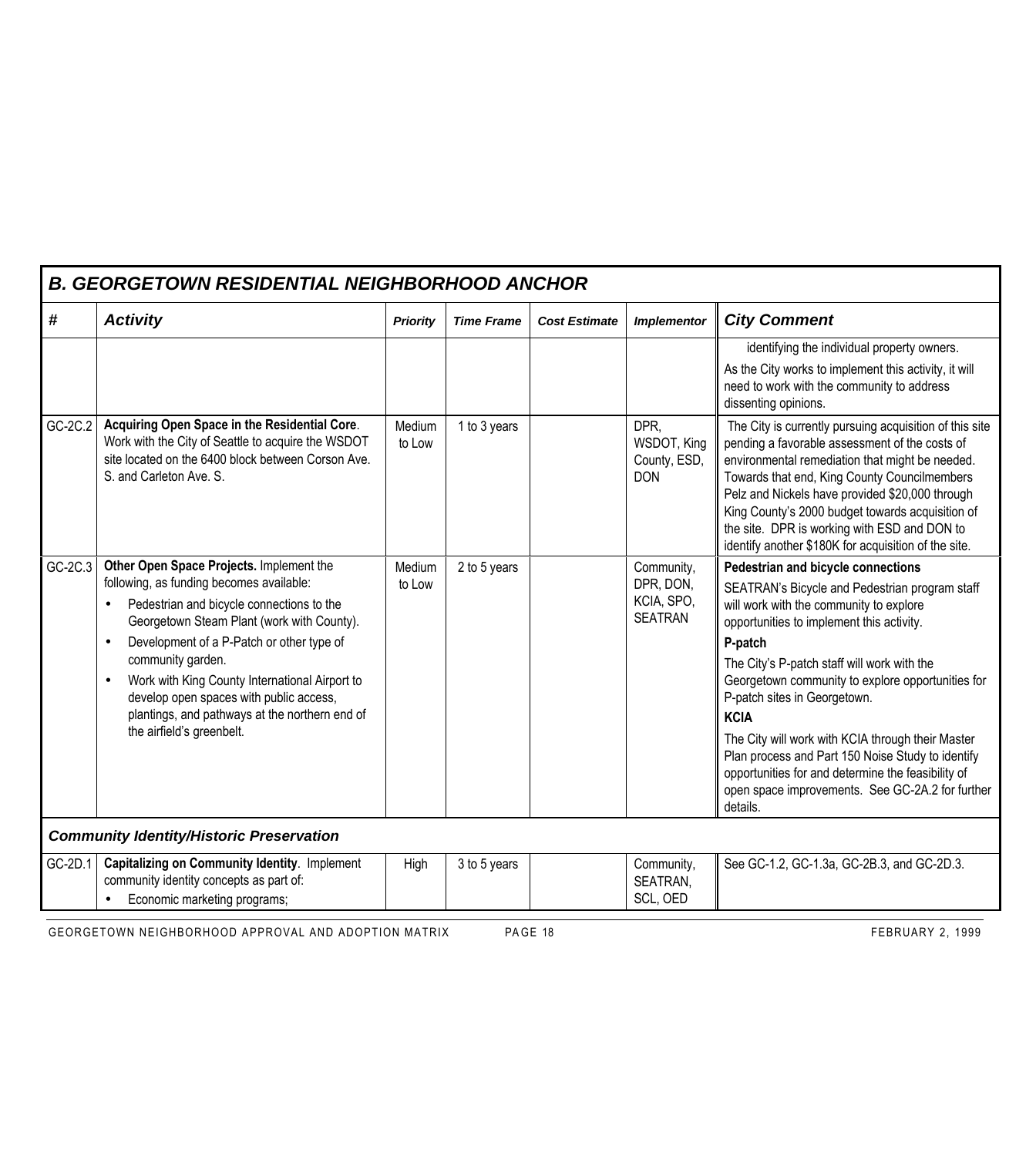| <b>B. GEORGETOWN RESIDENTIAL NEIGHBORHOOD ANCHOR</b> |                                                                                                                                                                                                                                                                                                                                                               |                   |                   |                      |                        |                                                                                                                                                                                                                                                                                                                                                                                                                                                                                                                                                                                                                                                                                                                                                                                 |  |  |  |
|------------------------------------------------------|---------------------------------------------------------------------------------------------------------------------------------------------------------------------------------------------------------------------------------------------------------------------------------------------------------------------------------------------------------------|-------------------|-------------------|----------------------|------------------------|---------------------------------------------------------------------------------------------------------------------------------------------------------------------------------------------------------------------------------------------------------------------------------------------------------------------------------------------------------------------------------------------------------------------------------------------------------------------------------------------------------------------------------------------------------------------------------------------------------------------------------------------------------------------------------------------------------------------------------------------------------------------------------|--|--|--|
| #                                                    | <b>Activity</b>                                                                                                                                                                                                                                                                                                                                               | <b>Priority</b>   | <b>Time Frame</b> | <b>Cost Estimate</b> | <b>Implementor</b>     | <b>City Comment</b>                                                                                                                                                                                                                                                                                                                                                                                                                                                                                                                                                                                                                                                                                                                                                             |  |  |  |
|                                                      | Installation of community gateways; and<br>Installation of public utilities such as street<br>lighting.                                                                                                                                                                                                                                                       |                   |                   |                      |                        |                                                                                                                                                                                                                                                                                                                                                                                                                                                                                                                                                                                                                                                                                                                                                                                 |  |  |  |
| GC-2D.2                                              | Elements of Historic Preservation. Recognize,<br>preserve, and protect historic elements of the<br>community. Help and encourage property owners of<br>possible historic buildings to adaptively reuse<br>buildings. Seek to implement economic development<br>programs such as the national Main Street program,<br>tax credits, and other mechanisms.       | Medium<br>to High | 2 to 3 years      |                      | DON, OED,<br>DCLU, SPO | The City's Historic Preservation Office works with<br>DCLU when permit applications may impact historic<br>structures. The City seeks to minimize or prevent<br>impacts to designated historic landmarks when<br>reviewing development projects under the State<br>Environmental Policy Act.<br>DCLU alerts permit applicants when a development<br>site is a designated historic structure or is near to<br>historic structures.<br>DCLU and DON staff are available to make<br>presentations on their procedures to community<br>organizations.<br>The Executive is working on strategies related to<br>community character and conservation through the<br>neighborhood planning policy docket and will<br>provide the community with information about those<br>strategies. |  |  |  |
| GC-2D.3                                              | Streetscape Improvements. In conjunction with<br>economic development and public safety<br>recommendations, seek from the City of Seattle the<br>siting and installation of historic street lighting,<br>seating, hanging baskets, traffic and pedestrian<br>improvements, and decorative brick/concrete paving<br>for crosswalks in its old commercial core. | Medium            | 3 to 10 years     |                      | SEATRAN,<br>SCL, OED   | If the community is interested in a coordinated set of<br>improvements, the first step for implementing this<br>activity would be to develop a specific "vision" for the<br>appearance and use of streets and sidewalks in<br>Georgetown's old commercial core. An effort to<br>develop a functional and aesthetic vision for the<br>streets in this area would involve the community and<br>SEATRAN. To support this effort, SEATRAN would<br>be willing to review community ideas for these types<br>of streetscape improvements and provide technical<br>guidance and advice.<br>Both OED and the NBC can assist in identifying                                                                                                                                              |  |  |  |

GEORGETOWN NEIGHBORHOOD APPROVAL AND ADOPTION MATRIX PAGE 19 FEBRUARY 2, 1999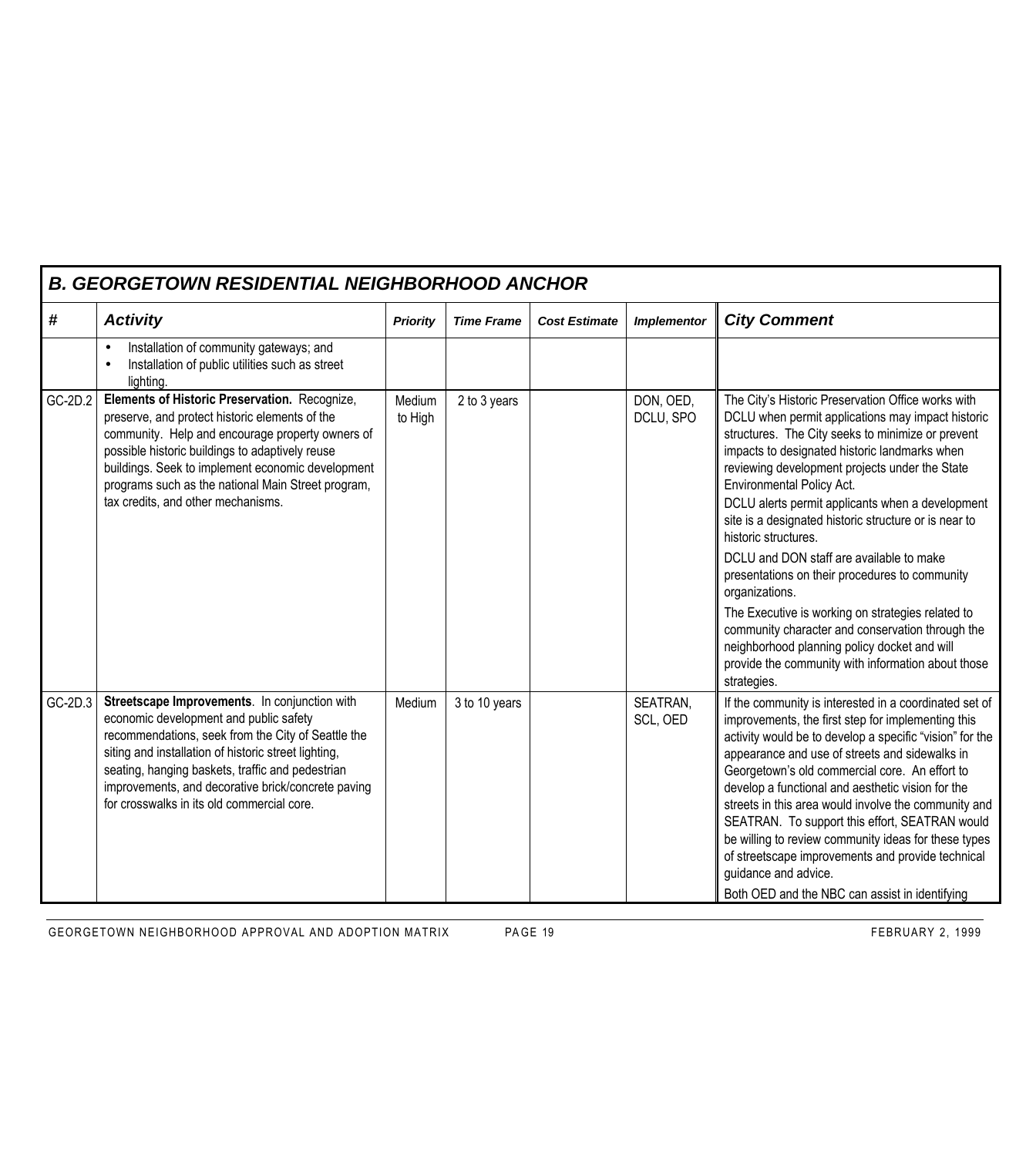| <b>B. GEORGETOWN RESIDENTIAL NEIGHBORHOOD ANCHOR</b> |                                                                                                                                                                                                                                                                                                                                                                                                                                                                                                                                                                                                                                                                                                                                        |                 |                   |                      |                                          |                                                                                                                                                                                                                                                                                                                                                                                                                                                                                                                                                                                                                                                                                                                     |  |  |  |
|------------------------------------------------------|----------------------------------------------------------------------------------------------------------------------------------------------------------------------------------------------------------------------------------------------------------------------------------------------------------------------------------------------------------------------------------------------------------------------------------------------------------------------------------------------------------------------------------------------------------------------------------------------------------------------------------------------------------------------------------------------------------------------------------------|-----------------|-------------------|----------------------|------------------------------------------|---------------------------------------------------------------------------------------------------------------------------------------------------------------------------------------------------------------------------------------------------------------------------------------------------------------------------------------------------------------------------------------------------------------------------------------------------------------------------------------------------------------------------------------------------------------------------------------------------------------------------------------------------------------------------------------------------------------------|--|--|--|
| #                                                    | <b>Activity</b>                                                                                                                                                                                                                                                                                                                                                                                                                                                                                                                                                                                                                                                                                                                        | <b>Priority</b> | <b>Time Frame</b> | <b>Cost Estimate</b> | <b>Implementor</b>                       | <b>City Comment</b>                                                                                                                                                                                                                                                                                                                                                                                                                                                                                                                                                                                                                                                                                                 |  |  |  |
|                                                      |                                                                                                                                                                                                                                                                                                                                                                                                                                                                                                                                                                                                                                                                                                                                        |                 |                   |                      |                                          | funding sources. See also GC-2B.3.<br>For lighting projects, the neighborhood is<br>encouraged to develop a "lighting plan" by working<br>with Seattle City Light. The plan should include the<br>location and type of lighting fixtures which will be the<br>basis of project feasibility and cost estimates. SCL<br>offers a selection of lighting options from which<br>neighborhoods can choose.<br>For decorative brick/concrete paving for crosswalks,<br>it is possible to explore using different materials to<br>mark crosswalks. SEATRAN's experience has been<br>that decorative crosswalks are expensive to install<br>and maintain.                                                                    |  |  |  |
| GC-2D.4                                              | Sound Transit Commuter Rail Connection to Old<br>Commercial Area. Promote development of a<br>Sounder Commuter Rail station and ensure that its<br>introduction to the community will minimize impacts<br>and result in benefits to economic development,<br>public transportation, and community amenities.<br>Should the station be developed, ensure that the City<br>of Seattle, in concert with Sound Transit, develops<br>pedestrian connections to the old commercial area<br>and capitalizes on Georgetown's historic character as<br>part of station site design.<br>Some business members of the Planning<br>Committee disagreed with this activity. (See Plan<br>Appendices for more detail on this dissenting<br>opinion.) | Medium          | 2 to 10 years     |                      | Sound Transit,<br>SPO.<br><b>SEATRAN</b> | Sound Transit has designated the Georgetown<br>Station as a provisional Commuter Rail station. The<br>City will work with the Georgetown community as<br>Sound Transit plans for future phases. Additional<br>analysis of a possible Georgetown station would be<br>needed to estimate ridership, capital costs and<br>operating costs. Funding for a commuter rail station<br>in Georgetown could be considered for a future<br>phase of the Commuter Rail route. This phase<br>would need to be placed on the ballot in order to<br>receive public support for additional funding.<br>As the City works to implement this activity, it will<br>need to work with the community to address<br>dissenting opinions. |  |  |  |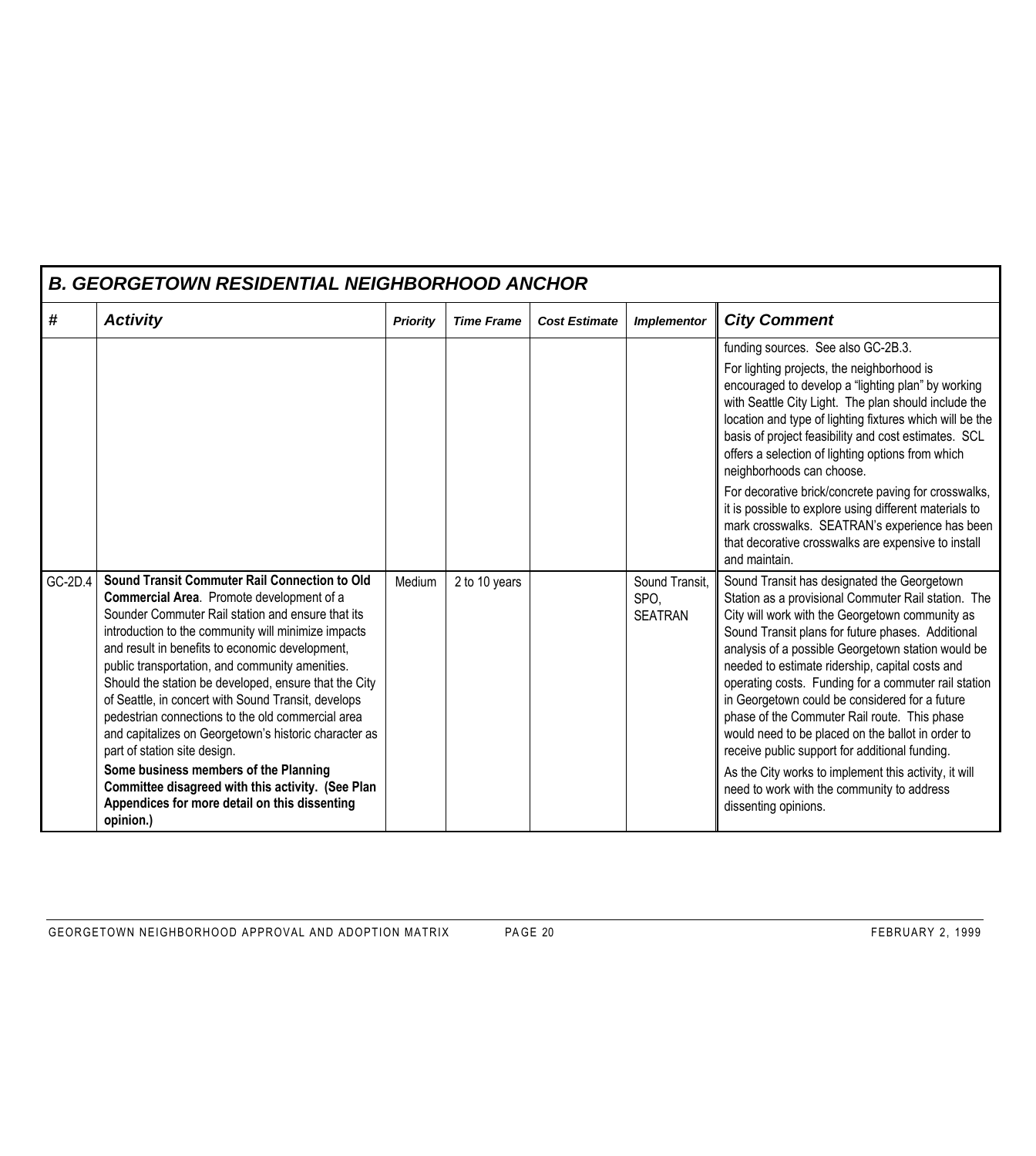## *C. SAFER GEORGETOWN*

## *Description*

Preliminary outreach questionnaires revealed that some people felt unsafe in various parts of the Georgetown planning area. Some of these locations included East Marginal Way S., Airport Way S., the old commercial core, and "nook-and-cranny" areas such as alleys, back streets, and near railroad tracks. Some people also mentioned that while they felt safe during the day, personal safety became a concern after dark. This strong perception of crime belies the actual results of local crime prevention initiatives undertaken over the last 8 to 10 years. In fact, great strides have been made in reducing the number of incidents in several crime categories, including residential burglary, non-residential burglary, robbery, and aggravated assault. Although the data suggest that Georgetown is a safe area to live, work, and own a business, its reputation as an unsafe place persists. To alleviate these fears and promote Georgetown as a safe neighborhood, the Georgetown Planning Committee developed recommended actions to address overall public safety and abatement of nuisance problems.

## *Integrated City Response*

Public safety is a City priority, and the City will continue to work with the Georgetown community to create a safer Georgetown. Some of these activities are currently underway. For example, Seattle City Light has already worked with the Georgetown community to provide 19 new lights in neighborhood alleys as part of the Georgetown Neighborhood Power Project. Work on creating a new Southwest Seattle precinct is currently underway. A site has been selected and the City is working with the community on design issues. Finally, SPD provides the type of landlord training that the community envisions. City departments, including the Seattle Police Department and the SEATRAN, will work with the community to explore other recommendations and develop solutions to many of the trouble spots identified here.

### *Lead Department: SPD*

*Participating Departments: SCL, ESD, SPU, DON, SEATRAN, DCLU*

#### *Activities Already Underway*

- 1. ESD is currently in negotiation over acquisition of a site for a new Southwest Precinct and is beginning work on design issues.
- 2. SCL has worked with the community to provide 19 new lights in Georgetown alleys as part of the Neighborhood Power Project.
- 3. SCL has completed the saturation lighting program in Georgetown.
- 4. SEATRAN sweeps weekly on Airport Way S., 1<sup>st</sup> Ave. S., 4<sup>th</sup> Ave. S. and East Marginal Way S.
- 5. SEATRAN has begun discussions with the Union Pacific railroad to find solutions to railroad crossing problems at S. Lucile St.
- 6. The Seattle Police Department provides landlord training in conjunction with the Seattle Neighborhood Group (a not-for-profit that works with neighborhoods on public safety issues).

#### *Tasks to be Undertaken in 1999-2000*

- 1. SEATRAN will review vehicular movements in the area around East Marginal Way S. between Flora Ave. S. and Carleton Ave. S. in 2000 and report back to the community. Depending on the results of the study, SEATRAN can make programmatic improvements at no cost to the community, or could apply for funds to make larger capital improvements that the community could prioritize for Neighborhood Street Fund (NSF), Cumulative Reserve funding (CRF) or Neighborhood Matching Funds (NMF).
- 2. SEATRAN will review pedestrian safety issues between the residential core south of S. Bailey St. and the Georgetown Playfield, including the options identified by the community and report back to the community on solutions.
- 3. SPD will explore the feasibility of providing a follow-up program as a complement to the landlord training program it provides with the Seattle Neighborhood Group.
- 4. Identify those activities in this Key Strategy that are good candidates for next steps for implementation considering priorities, possible funding sources and departmental staffing capabilities through the Southwest Sector work program.
- 5. Identify next steps for continued implementation.

GEORGETOWN NEIGHBORHOOD APPROVAL AND ADOPTION MATRIX PAGE 21 FEBRUARY 2, 1999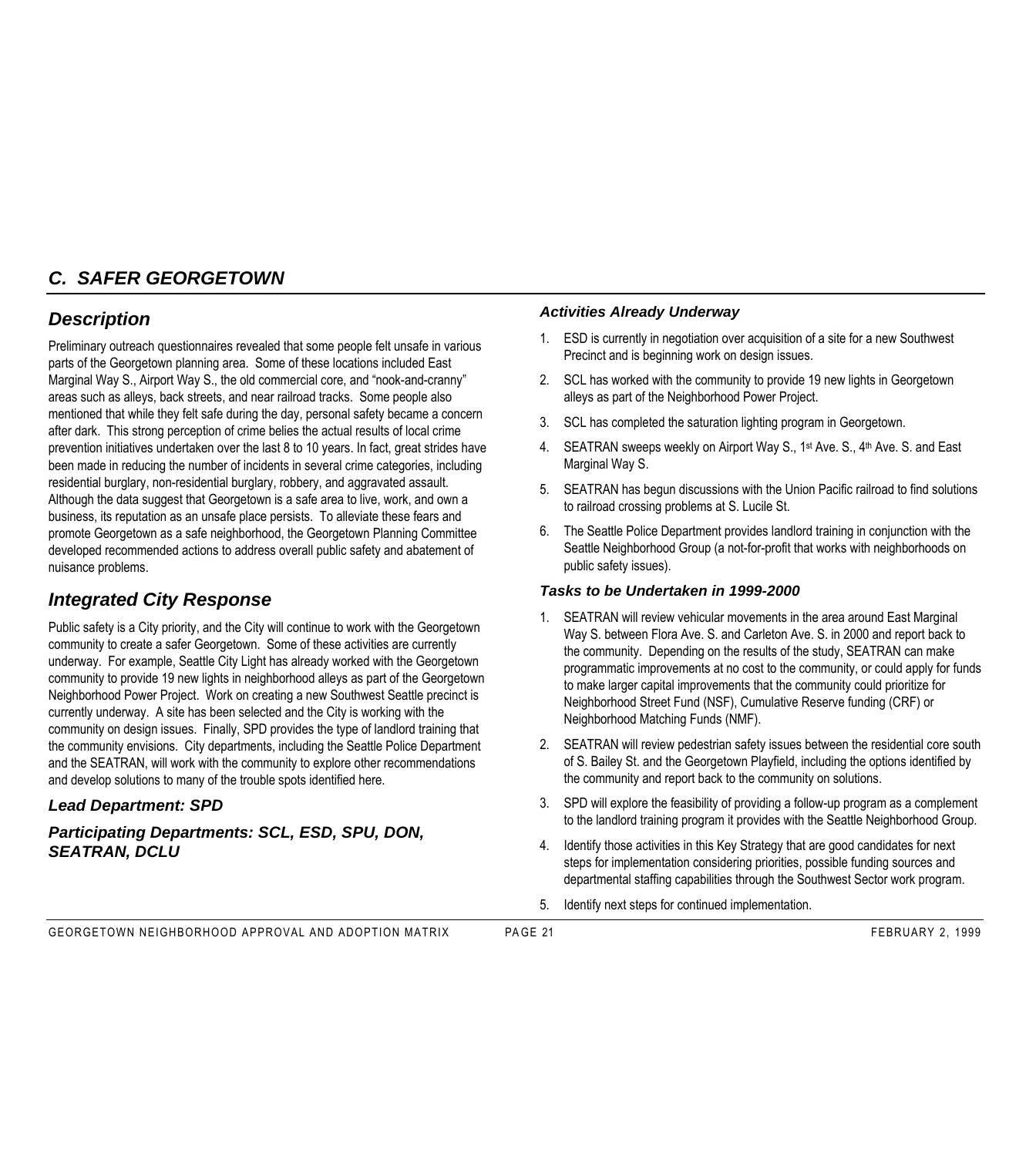|          | <b>C. SAFER GEORGETOWN</b>                                                                                                                                                                                                                                                                                                                                                                                                              |                   |                   |                      |                                                           |                                                                                                                                                                                                                                                                                                                                                                                                                                                                                        |  |  |  |  |
|----------|-----------------------------------------------------------------------------------------------------------------------------------------------------------------------------------------------------------------------------------------------------------------------------------------------------------------------------------------------------------------------------------------------------------------------------------------|-------------------|-------------------|----------------------|-----------------------------------------------------------|----------------------------------------------------------------------------------------------------------------------------------------------------------------------------------------------------------------------------------------------------------------------------------------------------------------------------------------------------------------------------------------------------------------------------------------------------------------------------------------|--|--|--|--|
| #        | <b>Activity</b>                                                                                                                                                                                                                                                                                                                                                                                                                         | <b>Priority</b>   | <b>Time Frame</b> | <b>Cost Estimate</b> | <b>Implementor</b>                                        | <b>City Comment</b>                                                                                                                                                                                                                                                                                                                                                                                                                                                                    |  |  |  |  |
| $GC-3.1$ | <b>Community Policing.</b> Invest in community policing<br>for Georgetown. This could be a small storefront<br>presence (developed in partnership with SPD) to<br>handle routine complaints alleviating pressure from<br>911 emergency services, promote existing programs                                                                                                                                                              | High to<br>Medium | <b>ASAP</b>       |                      | SPD, ESD,<br>Community                                    | The use of neighborhood locations by police officers<br>as part of community policing approach is consistent<br>with SPD goals. The City can provide this level of<br>police presence if funding and space are provided<br>by the local community.                                                                                                                                                                                                                                     |  |  |  |  |
|          | like block watches and graffiti removal, and facilitate<br>things such as safety inspections.                                                                                                                                                                                                                                                                                                                                           |                   |                   |                      |                                                           | The Georgetown Crime Prevention and Community<br>Council and the GBA should collaborate on locating<br>a neighborhood storefront space for use by<br>community policing officers. SPD and ESD staff are<br>available to discuss location criteria and other<br>considerations with the above community groups.<br>Co-location with the types of services listed in GC-<br>2B.2 may be appropriate.                                                                                     |  |  |  |  |
| $GC-3.2$ | West Seattle Precinct. Support the development of<br>a West Seattle precinct, and ensure retention of<br>Georgetown in the South Seattle precinct.                                                                                                                                                                                                                                                                                      | High              | <b>ASAP</b>       |                      | SPD, ESD                                                  | This is one of the priority goals of not only the<br>Georgetown Neighborhood, but for the Police<br>Department as well. SPD recognizes the<br>community's desire for a new police precinct and<br>supports working with the affected communities on<br>this issue. ESD is currently in negotiations over<br>acquisition of a site and is beginning work on<br>precinct design issues. Georgetown would remain<br>part of the South Precinct.                                           |  |  |  |  |
| $GC-3.3$ | Capital Public Safety Improvements. Implement as<br>funding becomes available:<br>Improve alley lighting<br>Improve maintenance of existing lights and<br>install new ones in local hot spots that include<br>most residential streets, 13th Ave. S. and the old<br>commercial core, areas near the Seattle Design<br>Center, areas near the Georgetown Playfield,<br>and several others that can be identified in<br>concert with SCL. | High              | 2 to 5 years      |                      | Community,<br>SCL, SPU,<br>DON,<br>SEATRAN,<br><b>SPD</b> | The City supports capital improvements intended to<br>improve public safety. Some work has already been<br>completed to implement this activity.<br>In response to the neighborhood plan, SCL has<br>worked with the community to provide 19 new<br>lights in Georgetown alleys as part of the<br>Georgetown Neighborhood Power Project.<br>This work was completed in February 1998.<br>The saturation lighting program, which is<br>increasing lighting in residential neighborhoods |  |  |  |  |

GEORGETOWN NEIGHBORHOOD APPROVAL AND ADOPTION MATRIX PAGE 22 FEBRUARY 2, 1999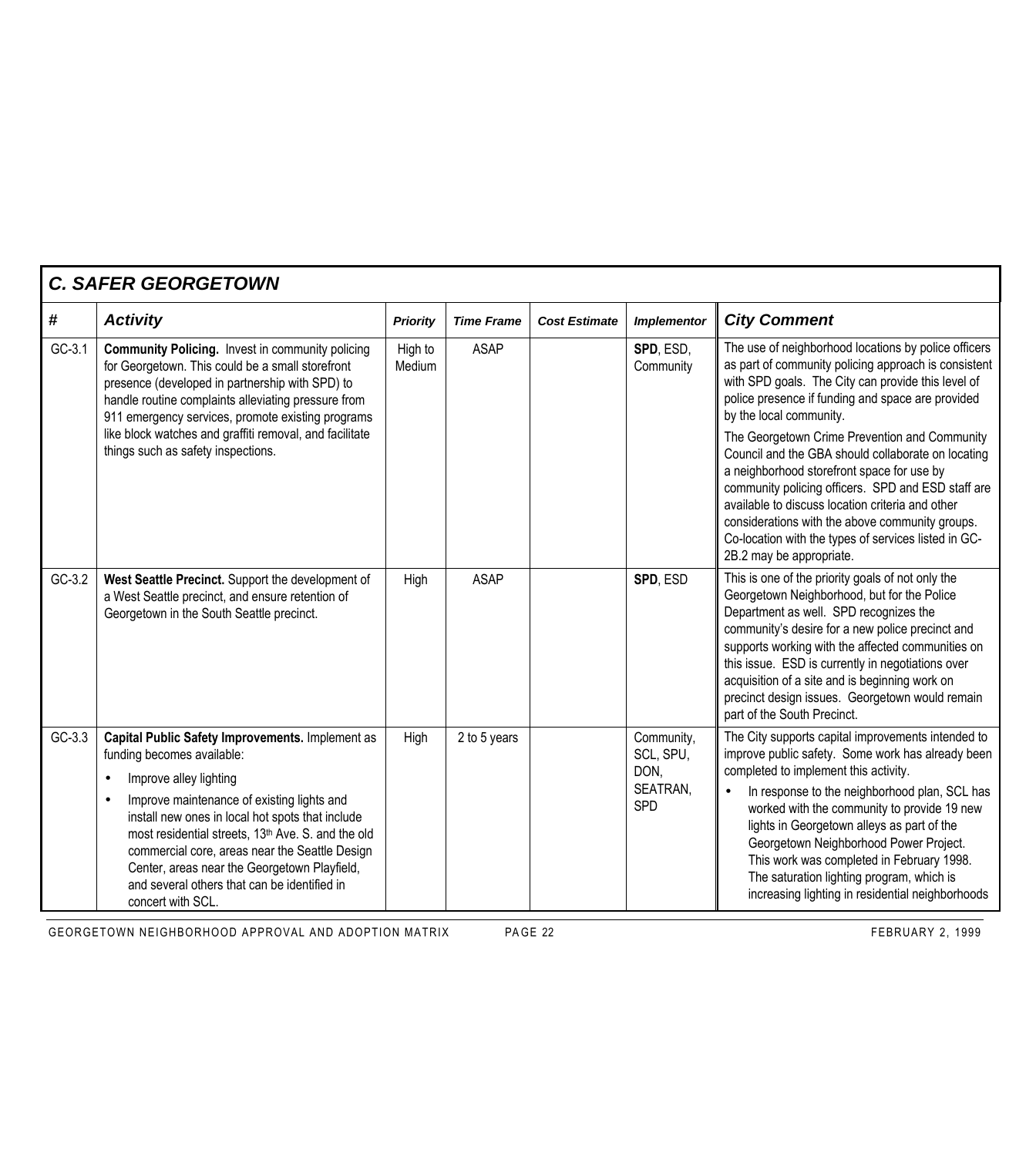| <b>C. SAFER GEORGETOWN</b> |                                                                                                                                                                                                                                                                                                                                                                                                                                                                                                                                                                                                                                                                                                                                                                                                                                                                       |                   |                   |                      |                    |                                                                                                                                                                                                                                                                                                                                                                                                                                                                                                                                                                                                                                                                                                                         |  |  |  |
|----------------------------|-----------------------------------------------------------------------------------------------------------------------------------------------------------------------------------------------------------------------------------------------------------------------------------------------------------------------------------------------------------------------------------------------------------------------------------------------------------------------------------------------------------------------------------------------------------------------------------------------------------------------------------------------------------------------------------------------------------------------------------------------------------------------------------------------------------------------------------------------------------------------|-------------------|-------------------|----------------------|--------------------|-------------------------------------------------------------------------------------------------------------------------------------------------------------------------------------------------------------------------------------------------------------------------------------------------------------------------------------------------------------------------------------------------------------------------------------------------------------------------------------------------------------------------------------------------------------------------------------------------------------------------------------------------------------------------------------------------------------------------|--|--|--|
| #                          | <b>Activity</b>                                                                                                                                                                                                                                                                                                                                                                                                                                                                                                                                                                                                                                                                                                                                                                                                                                                       | <b>Priority</b>   | <b>Time Frame</b> | <b>Cost Estimate</b> | <b>Implementor</b> | <b>City Comment</b>                                                                                                                                                                                                                                                                                                                                                                                                                                                                                                                                                                                                                                                                                                     |  |  |  |
|                            | Fund programs for community clean-ups, anti-<br>graffiti programs, tree plantings, and regular<br>maintenance of City streets.                                                                                                                                                                                                                                                                                                                                                                                                                                                                                                                                                                                                                                                                                                                                        |                   |                   |                      |                    | citywide, has been completed in Georgetown.<br>SCL's South Service Center will work with the<br>community on additional lighting requests.<br>Community members can call SCL to report<br>any problems with street light maintenance.<br>The City is reviewing lighting issues through the<br>neighborhood planning policy docket.<br>SEATRAN sweeps weekly on Airport Way S.,<br>1st Ave. S., 4th Ave. S. and East Marginal Way<br>S. SEATRAN will respond as possible within<br>existing resources to community requests for<br>additional street sweeping.<br>On graffiti, see GC-2B.3.                                                                                                                              |  |  |  |
| $GC-3.4$                   | Community/Pedestrian Safety. Implement the<br>following capital improvements, as funding becomes<br>available. Because many of these also have<br>transportation-related recommendations, they should<br>be balanced against recommendations made in the<br>Transportation Section of the Georgetown Plan, as<br>well as the overall Duwamish<br>Manufacturing/Industrial Center Plan.<br>Add signage and other safety features to<br>а.<br>address pedestrian and children safety in<br>residential alleys.<br>Examine vehicular movements in the<br>b.<br>commercial area around East Marginal Way S.<br>between Flora Ave. S. and Carleton Ave. S.<br>Currently, traffic flow allows for illegal activities<br>and creates difficulty for police action.<br>Address the need for creating a safe pedestrian<br>C.<br>path between the residential core south of S. | High to<br>Medium | 1 to 5 years      |                      | <b>SEATRAN</b>     | The City supports improvements for pedestrian<br>safety. Where community members have specific<br>safety concerns, they should contact SEATRAN<br>directly with descriptions of locations and type of<br>concern. SEATRAN will review, respond and work<br>with the community to address safety problems.<br>For additional responses, please see below.<br>SEATRAN will review this location in 2000 and<br>b.<br>report to the community.<br>See GC-2B.1.<br>C.<br>SEATRAN will review this area in 2000 and<br>report back to the community.<br>d. SEATRAN has begun discussions with the<br>railroad to find a solution to this problem and will<br>report to the community when solutions have<br>been identified. |  |  |  |

GEORGETOWN NEIGHBORHOOD APPROVAL AND ADOPTION MATRIX PAGE 23 FEBRUARY 2, 1999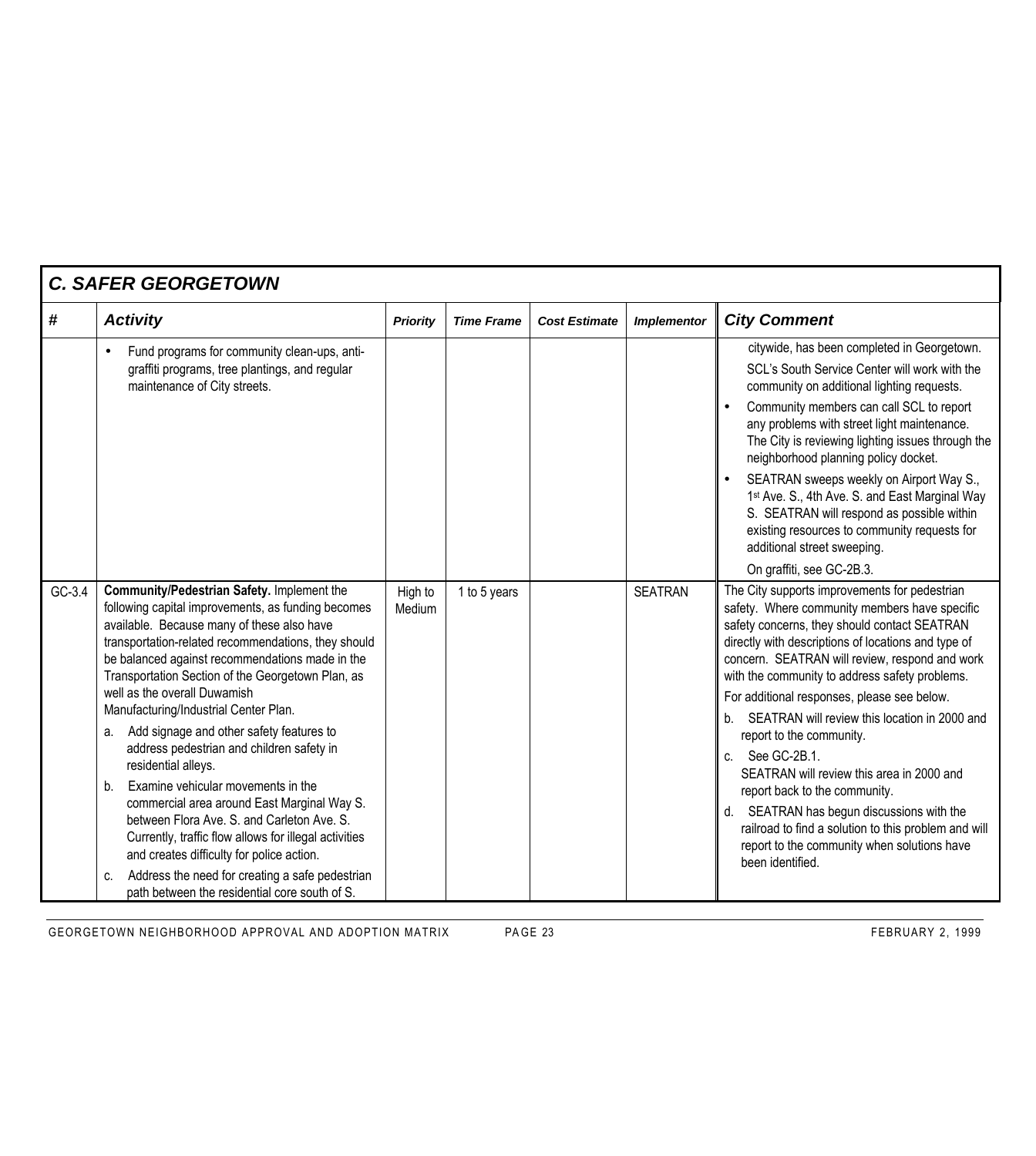| <b>C. SAFER GEORGETOWN</b> |                                                                                                                                                                                                                                                                                                                                                                                                                                                                                                                                                                                                                                                                                                                                                                       |                   |                   |                      |                                                          |                                                                                                                                                                                                                                                                                                                                                                                                                                                                                                                                                                                                                                                                                                                                                                                                                                  |  |  |
|----------------------------|-----------------------------------------------------------------------------------------------------------------------------------------------------------------------------------------------------------------------------------------------------------------------------------------------------------------------------------------------------------------------------------------------------------------------------------------------------------------------------------------------------------------------------------------------------------------------------------------------------------------------------------------------------------------------------------------------------------------------------------------------------------------------|-------------------|-------------------|----------------------|----------------------------------------------------------|----------------------------------------------------------------------------------------------------------------------------------------------------------------------------------------------------------------------------------------------------------------------------------------------------------------------------------------------------------------------------------------------------------------------------------------------------------------------------------------------------------------------------------------------------------------------------------------------------------------------------------------------------------------------------------------------------------------------------------------------------------------------------------------------------------------------------------|--|--|
| #                          | <b>Activity</b>                                                                                                                                                                                                                                                                                                                                                                                                                                                                                                                                                                                                                                                                                                                                                       | <b>Priority</b>   | <b>Time Frame</b> | <b>Cost Estimate</b> | <b>Implementor</b>                                       | <b>City Comment</b>                                                                                                                                                                                                                                                                                                                                                                                                                                                                                                                                                                                                                                                                                                                                                                                                              |  |  |
|                            | Bailey St. to the Georgetown Playfield.<br>Opportunities could include (1) designating a<br>route on the east side of Corson Ave. S. and<br>making improvements under the freeway<br>overpass; (2) improving the crosswalk at the<br>traffic island on the northwest corner of Corson<br>Ave. S., S. Michigan St. and S. Bailey St. with<br>better painted crosswalks and signage; (3)<br>adding a crossing guard; (4) developing an<br>overpass crosswalk; or any other opportunities<br>identified by the City.<br>Work with Union Pacific railroad to address<br>$d_{\cdot}$<br>pedestrian and vehicular safety where the rail<br>spur crosses S. Lucile St.<br>Add crosswalks along Airport Way S. to facilitate<br>е.<br>pedestrian crossing to reach bus stops. |                   |                   |                      |                                                          |                                                                                                                                                                                                                                                                                                                                                                                                                                                                                                                                                                                                                                                                                                                                                                                                                                  |  |  |
| GC-3.5                     | <b>Abatement of Nuisance Problems.</b> Give serious<br>consideration to requiring on-site building<br>management, and allowing the City Attorney to<br>strengthen the recourse for neighborhoods to<br>address poor management and to abate a facility with<br>chronic criminal activity.                                                                                                                                                                                                                                                                                                                                                                                                                                                                             | High to<br>Medium | 1 to 3 years      |                      | SPD, DCLU,<br>Community,<br>City Attorney;<br>DON (NATS) | Revisions to nuisance abatement ordinances would<br>need to be reviewed by the City Attorney for<br>citywide application. SPD recommends stronger<br>enforcement methods to take swifter action. The<br>next step is for SPD to work with the community to<br>identify if revisions to methods are needed and what<br>those methods might be. Those proposed revisions<br>would then need to be reviewed by the City<br>Attorney's office. SPD would be responsible for<br>implementing any changes to their methods.<br>Staff from SPD will meet with representatives of the<br>affected neighborhoods to assess the current<br>situation and explore revisions to nuisance<br>abatement ordinances and enforcement procedures<br>as needed. DCLU will participate as needed.<br>The City's NATS program can be used to address |  |  |

GEORGETOWN NEIGHBORHOOD APPROVAL AND ADOPTION MATRIX PAGE 24 FEBRUARY 2, 1999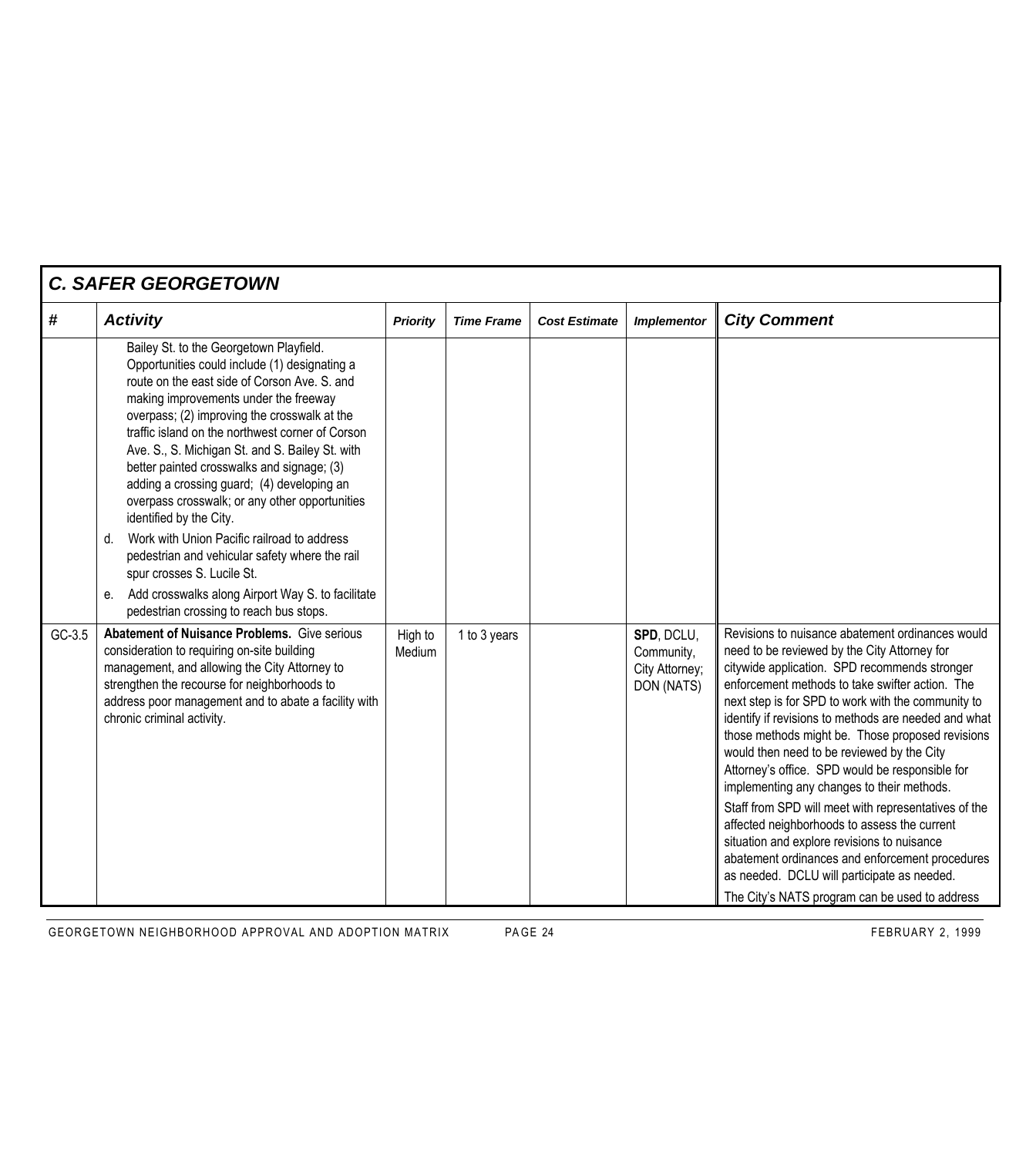| <b>C. SAFER GEORGETOWN</b> |                                                                                                                                                                                                                                                                            |                 |                   |                      |                                       |                                                                                                                                                                                                                                                      |  |  |
|----------------------------|----------------------------------------------------------------------------------------------------------------------------------------------------------------------------------------------------------------------------------------------------------------------------|-----------------|-------------------|----------------------|---------------------------------------|------------------------------------------------------------------------------------------------------------------------------------------------------------------------------------------------------------------------------------------------------|--|--|
| #                          | <b>Activity</b>                                                                                                                                                                                                                                                            | <b>Priority</b> | <b>Time Frame</b> | <b>Cost Estimate</b> | <b>Implementor</b>                    | <b>City Comment</b>                                                                                                                                                                                                                                  |  |  |
|                            |                                                                                                                                                                                                                                                                            |                 |                   |                      |                                       | specific problem buildings or areas.                                                                                                                                                                                                                 |  |  |
| GC-3.6                     | Landlord Training. To complement the effort to<br>abate nuisance problems, sponsor a training/<br>educating seminar for landlords, utilizing the Seattle<br>Neighborhood Group's Landlord Training Manual for<br>Seattle-King County as the model.                         | Medium          | 1 to 3 years      |                      | SPD, Seattle<br>Neighborhood<br>Group | The Seattle Police Department provides landlord<br>training along this model in conjunction with the<br>Seattle Neighborhood Group. SPD will explore the<br>feasibility of providing the type of follow-up program<br>that the community recommends. |  |  |
|                            | Also, once the training has been completed, the<br>Police Department or its assigned agent should follow<br>through with a monitoring program from which a<br>landlord could eventually "graduate" and be deemed<br>self-sufficient to deal with on-site illegal activity. |                 |                   |                      |                                       |                                                                                                                                                                                                                                                      |  |  |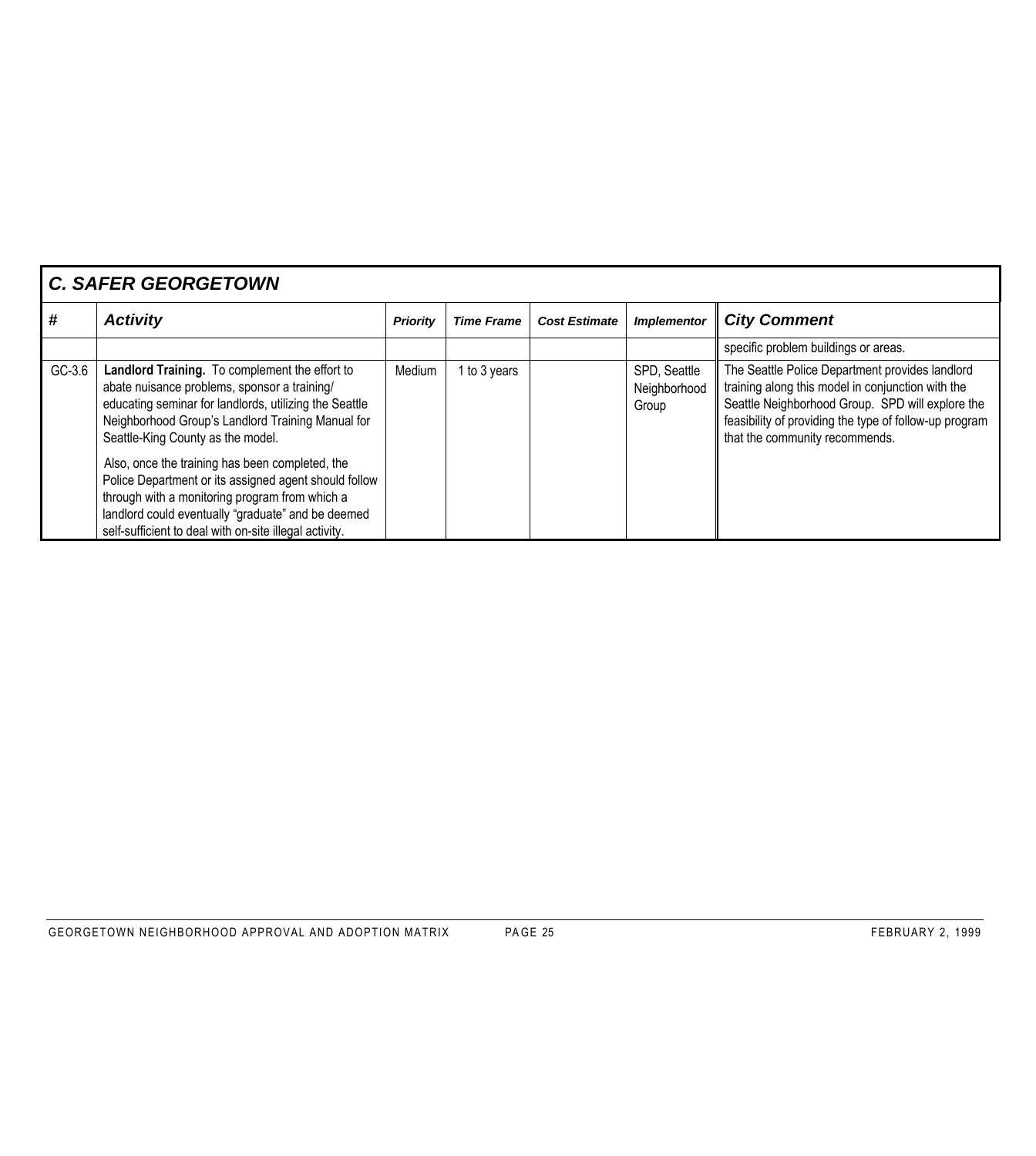# *D. PROMOTING INDUSTRY AND FAMILY WAGE JOBS*

## *Description*

The Georgetown area currently accommodates approximately 12,000 employees, excluding the Boeing Company. The City of Seattle has established a growth target of 10,000 net new jobs in the Duwamish Manufacturing/Industrial Center as their portion of King County's estimate for job growth, as per the State Growth Management Act of 1990. Georgetown's industrial areas can be expected to accommodate a certain amount of that growth, but no specific targets have been estimated for the community. The Georgetown Community set land use and economic development priorities to govern how this growth should and can occur in Georgetown. The following recommendations depict how the area's manufacturing and industrial stakeholders wish to promote industry and family wage job growth.

# *Integrated City Response*

The activities in this Key Strategy will help to implement the Comprehensive Plan's policies for Manufacturing and Industrial areas and are generally consistent with the Duwamish Manufacturing/Industrial Center plan. The City recognizes the importance of businesses in the Georgetown area and will work with the community to implement many of these activities. OED currently has a number of programs that are available to businesses in the Georgetown area and will continue to work with the Georgetown business community on many of these activities. SPU will work with the community on a drainage study.

### *Participating Departments: SPO, DCLU, SPU, SEATRAN, DPR, HSD*

### *Activities Already Underway*

1. OED will continue to market Industrial Revenue Bonds to the Georgetown business community.

#### *Tasks to be Undertaken in 1999-2000*

- 1. OED will work with interested businesses in connecting them with Community Capital, a community based lending organization, which provides technical assistance and lending activities to start-up and existing businesses primarily in the City's lower-income neighborhoods.
- 2. Through its contract with the NBC, OED will provide consultation and advice to the GBA on developing a Marketing Plan.
- 3. In 2000-2001, SPU will conduct a preliminary assessment of drainage needs within the Georgetown community.
- 4. Identify those activities in this Key Strategy that are good candidates for next steps for implementation considering priorities, possible funding sources and departmental staffing capabilities through the Southwest Sector work program.
- 5. Identify next steps for continued implementation.

## *Lead Department: OED*

| D. PROMOTING INDUSTRY AND FAMILY WAGE JOBS |                                                                                                                                                                                      |                 |                     |                      |                    |                                                                                                                                                                                       |  |  |
|--------------------------------------------|--------------------------------------------------------------------------------------------------------------------------------------------------------------------------------------|-----------------|---------------------|----------------------|--------------------|---------------------------------------------------------------------------------------------------------------------------------------------------------------------------------------|--|--|
| #                                          | <b>Activity</b>                                                                                                                                                                      | <b>Priority</b> | <b>Time Frame</b> 1 | <b>Cost Estimate</b> | <b>Implementor</b> | <b>Executive Comment</b>                                                                                                                                                              |  |  |
| <b>Land Use</b>                            |                                                                                                                                                                                      |                 |                     |                      |                    |                                                                                                                                                                                       |  |  |
| GC-4A.1                                    | Manufacturing/Industrial Center Plan Policies.<br>Implement the following:<br>If the city is dedicated to ensuring the 10,000<br>new jobs in industrial areas, adopt a policy rather | Medium          | vear                |                      | <b>SPO, DCLU</b>   | This activity is consistent with the Manufacturing<br>and Industrial Center goals and policies of the<br>Comprehensive Plan and the Duwamish<br>Manufacturing/Industrial Center Plan. |  |  |

GEORGETOWN NEIGHBORHOOD APPROVAL AND ADOPTION MATRIX PAGE 26 FEBRUARY 2, 1999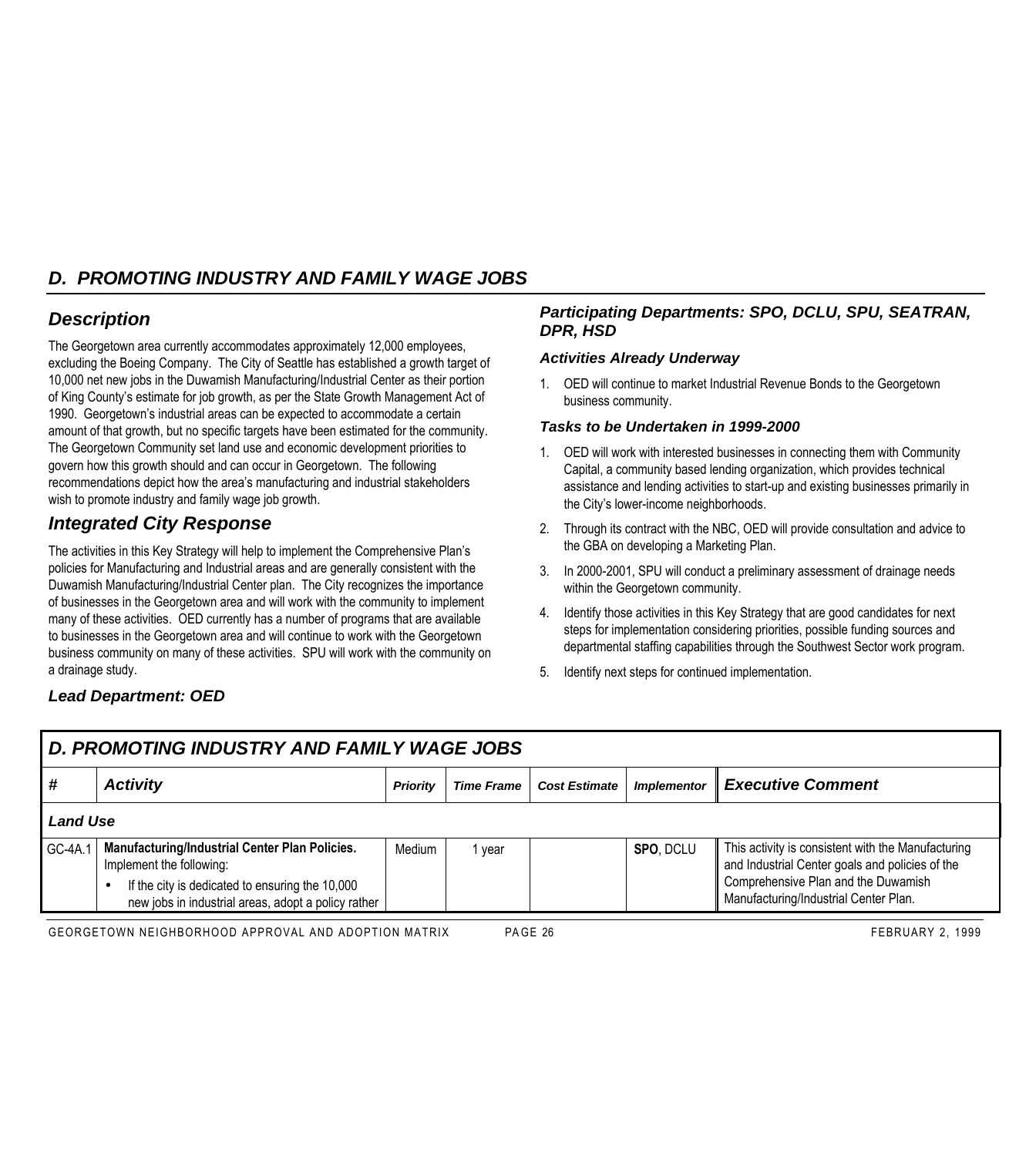| D. PROMOTING INDUSTRY AND FAMILY WAGE JOBS |                                                                                                                                                                                                                                                                                                                                                                                                                                                                                                                               |                   |                   |                      |                    |                                                                                                                                                                                                                                                                                                                                                                                                                                                                                                                                                                         |  |  |  |
|--------------------------------------------|-------------------------------------------------------------------------------------------------------------------------------------------------------------------------------------------------------------------------------------------------------------------------------------------------------------------------------------------------------------------------------------------------------------------------------------------------------------------------------------------------------------------------------|-------------------|-------------------|----------------------|--------------------|-------------------------------------------------------------------------------------------------------------------------------------------------------------------------------------------------------------------------------------------------------------------------------------------------------------------------------------------------------------------------------------------------------------------------------------------------------------------------------------------------------------------------------------------------------------------------|--|--|--|
| #                                          | <b>Activity</b>                                                                                                                                                                                                                                                                                                                                                                                                                                                                                                               | <b>Priority</b>   | <b>Time Frame</b> | <b>Cost Estimate</b> | <b>Implementor</b> | <b>Executive Comment</b>                                                                                                                                                                                                                                                                                                                                                                                                                                                                                                                                                |  |  |  |
|                                            | than a goal of no net loss of industrial zoning;<br>Enforce policies relating to limiting commercial or<br>residential uses in industrial/manufacturing<br>areas. Also, continue to permit legally<br>established non-conforming uses to exist (those<br>"grandfathered" in) and allow their limited<br>expansion within their property/boundaries as<br>described in the Comprehensive Plan and City<br>Land Use Code.                                                                                                       |                   |                   |                      |                    | DCLU enforces the current Land Use Code<br>provisions cited here. There are no known<br>proposals to change these provisions.<br>Any proposed expansion of a non-conforming use<br>should be subject to the current Land Use Code<br>provisions.<br>No additional action is needed to implement this<br>activity.                                                                                                                                                                                                                                                       |  |  |  |
| GC-4A.2                                    | Maintain Industrial-Zoned Lands. Support the City<br>Comprehensive Plan goal of maintaining industrial-<br>zoned lands as a means of accommodating family-<br>wage job opportunities. Currently, within the<br>Georgetown planning area, this includes all lands<br>zoned IG1, IG2, and IB. (excluding the Georgetown<br>Playfield).                                                                                                                                                                                          | High to<br>Medium | 1 year            |                      | SPO, DCLU          | This recommendation is consistent with the<br>Comprehensive Plan. The Greater Duwamish<br>Manufacturing/Industrial Center Plan contains a<br>number of specific activities intended to implement<br>this recommendation. In addition, the Greater<br>Duwamish Manufacturing/Industrial Center Plan<br>recommends rezoning the area around the Design<br>Center to IC.<br>In 2001-02, DCLU will work with the community on<br>possible zoning designations for the Design Center<br>and on issues related to the Industrial Buffer zone.<br>See e.g., GC-5.4 and GC-1.1. |  |  |  |
|                                            | <b>Economic Development</b>                                                                                                                                                                                                                                                                                                                                                                                                                                                                                                   |                   |                   |                      |                    |                                                                                                                                                                                                                                                                                                                                                                                                                                                                                                                                                                         |  |  |  |
| GC-4B.1                                    | City Investment Programs. Implement existing<br>intervention programs designed to enhance<br>entrepreneurial opportunities in Georgetown, taking<br>into consideration that they are both desirable and<br>achievable. Assist Georgetown businesses capital<br>needs through Industrial Development Bonds and<br>other City, State, and Federal sponsored programs,<br>with specific emphasis on small business financing<br>programs for assembly, manufacturing, high-<br>technology, distribution, and wholesaling trades. | Medium            | 1 to 3 years      |                      | <b>OED</b>         | OED will work with interested businesses in<br>connecting them with Community Capital, a<br>community based lending organization, which<br>provides technical assistance and lending activities<br>to start-up and existing businesses primarily in the<br>City's lower-income neighborhoods. OED will<br>continue to market Industrial Revenue Bonds to the<br>Georgetown business community.                                                                                                                                                                          |  |  |  |

GEORGETOWN NEIGHBORHOOD APPROVAL AND ADOPTION MATRIX PAGE 27 PAGE 27 FEBRUARY 2, 1999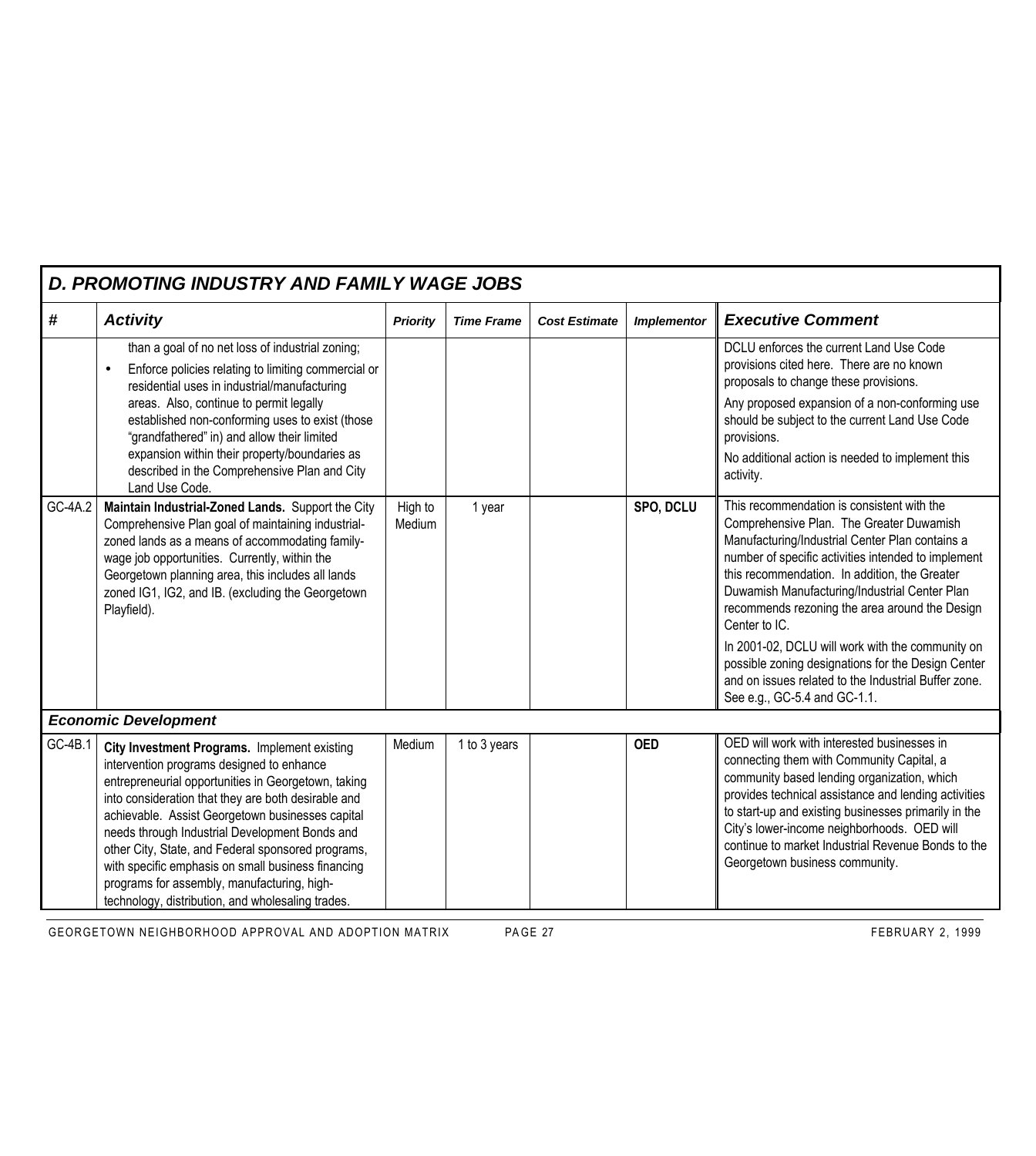|         | D. PROMOTING INDUSTRY AND FAMILY WAGE JOBS                                                                                                                                               |                   |                   |                      |                               |                                                                                                                                                                                                                                                                                                                                                                                                                                                                                                                                                                                                                                                                                                                                                                                                                                                                                                                                                                                                                                                                                                                                                                                                                                                                                                                                                                                                                                                                                                       |  |  |  |  |
|---------|------------------------------------------------------------------------------------------------------------------------------------------------------------------------------------------|-------------------|-------------------|----------------------|-------------------------------|-------------------------------------------------------------------------------------------------------------------------------------------------------------------------------------------------------------------------------------------------------------------------------------------------------------------------------------------------------------------------------------------------------------------------------------------------------------------------------------------------------------------------------------------------------------------------------------------------------------------------------------------------------------------------------------------------------------------------------------------------------------------------------------------------------------------------------------------------------------------------------------------------------------------------------------------------------------------------------------------------------------------------------------------------------------------------------------------------------------------------------------------------------------------------------------------------------------------------------------------------------------------------------------------------------------------------------------------------------------------------------------------------------------------------------------------------------------------------------------------------------|--|--|--|--|
| #       | <b>Activity</b>                                                                                                                                                                          | <b>Priority</b>   | <b>Time Frame</b> | <b>Cost Estimate</b> | <b>Implementor</b>            | <b>Executive Comment</b>                                                                                                                                                                                                                                                                                                                                                                                                                                                                                                                                                                                                                                                                                                                                                                                                                                                                                                                                                                                                                                                                                                                                                                                                                                                                                                                                                                                                                                                                              |  |  |  |  |
| GC-4B.2 | Public Infrastructure Investments. Build public<br>infrastructure such as improved roads, storm and<br>sanitation sewers, and public utilities. This is needed<br>throughout Georgetown. | High to<br>Medium | 2 to 20 years     |                      | <b>SEATRAN,</b><br><b>SPU</b> | SPU is conducting a preliminary assessment of<br>drainage needs within the Georgetown community.<br>SPU staff have begun surveying the area and have<br>cleared several blocked inlets that should relieve<br>some of the flooding. Based on the information<br>gathered, SPU will determine whether a broader<br>basin study is needed and whether drainage needs<br>can be addressed through the spot drainage<br>improvement program or whether the problems<br>require further hydrological studies to develop a<br>solution. Financing the solutions and correction of<br>any drainage problems will be evaluated in the<br>context of the outcomes of the drainage policy study<br>currently underway.<br>SEATRAN recognizes that improvements to paving<br>and sidewalks in Georgetown and the surrounding<br>industrial area are necessary and supports these<br>future improvements. Issues regarding construction<br>and maintenance of sidewalks have been referred to<br>the Policy Docket. A report on the status of current<br>studies and recommendations is expected in 1999.<br>A report on options for providing sidewalks for<br>designated walking areas such as urban villages<br>and areas that have pedestrian access to them is<br>expected in June 2000.<br>SEATRAN has frequently sought to expand the<br>funding base to do more paving - including pursuit<br>of the Street Utility and the transportation bond - but<br>has not succeeded. SEATRAN will continue to seek |  |  |  |  |
|         |                                                                                                                                                                                          |                   |                   |                      |                               | new funding for paving. However, unless more<br>funding is secured, significant unfunded street and                                                                                                                                                                                                                                                                                                                                                                                                                                                                                                                                                                                                                                                                                                                                                                                                                                                                                                                                                                                                                                                                                                                                                                                                                                                                                                                                                                                                   |  |  |  |  |

GEORGETOWN NEIGHBORHOOD APPROVAL AND ADOPTION MATRIX PAGE 28 FEBRUARY 2, 1999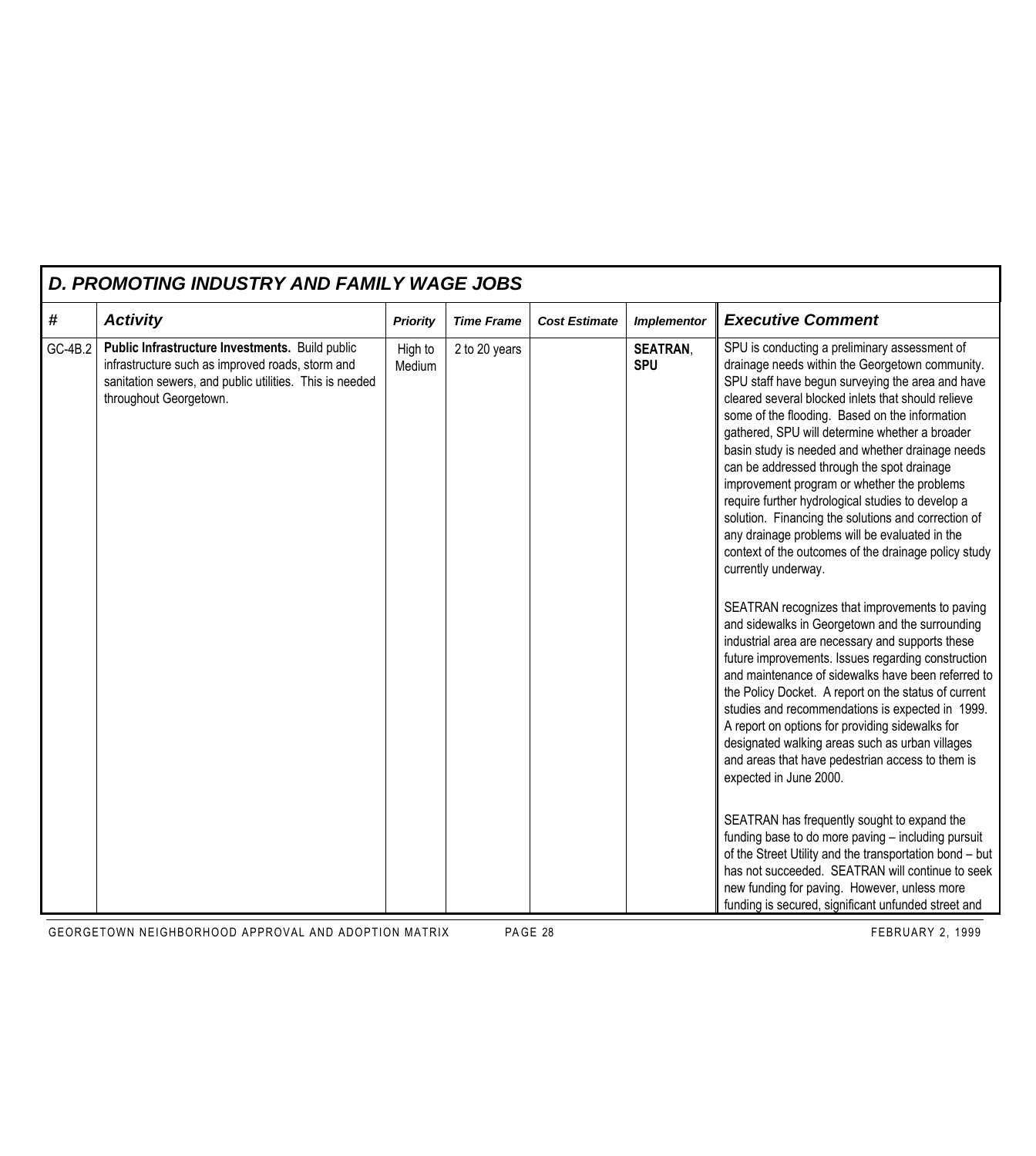| D. PROMOTING INDUSTRY AND FAMILY WAGE JOBS |                                                                                                                                                                                                                                                                                                                        |                 |                   |                      |                                         |                                                                                                                                                                                                                                                                                                                                                                                                                                                                                                                                                                                                                                                                                                                                         |  |  |  |
|--------------------------------------------|------------------------------------------------------------------------------------------------------------------------------------------------------------------------------------------------------------------------------------------------------------------------------------------------------------------------|-----------------|-------------------|----------------------|-----------------------------------------|-----------------------------------------------------------------------------------------------------------------------------------------------------------------------------------------------------------------------------------------------------------------------------------------------------------------------------------------------------------------------------------------------------------------------------------------------------------------------------------------------------------------------------------------------------------------------------------------------------------------------------------------------------------------------------------------------------------------------------------------|--|--|--|
| #                                          | <b>Activity</b>                                                                                                                                                                                                                                                                                                        | <b>Priority</b> | <b>Time Frame</b> | <b>Cost Estimate</b> | <b>Implementor</b>                      | <b>Executive Comment</b>                                                                                                                                                                                                                                                                                                                                                                                                                                                                                                                                                                                                                                                                                                                |  |  |  |
|                                            |                                                                                                                                                                                                                                                                                                                        |                 |                   |                      |                                         | sidewalk paving and maintenance needs will<br>remain.<br>The neighborhood may also want to consider<br>forming local improvement districts (LIDs) to build<br>sidewalks in their immediate areas. Forming an LID<br>could get the sidewalks the community desires<br>constructed more quickly than the City's programs.<br>SEATRAN is reviewing the use of LIDs through its<br>work on the neighborhood planning policy docket<br>and can provide additional information to the<br>neighborhood regarding the formation of<br>neighborhood LIDs.                                                                                                                                                                                        |  |  |  |
| GC-4B.3                                    | Water-Dependent Uses. Give appropriate emphasis<br>to preserving the shoreline of the Duwamish for<br>existing and future water-based industrial use. This<br>recommendation should be coordinated with other<br>environmental and natural habitat proposals<br>sponsored by other local and regional public agencies. | Medium          | 1 to 3 years      |                      | Port of<br>Seattle, SPO,<br><b>DCLU</b> | This activity is currently being implemented through<br>the existing Seattle Shoreline Master Program.<br>Shoreline regulations protect the ecosystem of the<br>shoreline areas and encourage water dependent<br>uses.<br>DCLU is actively involved in local and regional work<br>related to environmental and habitat issues and will<br>coordinate among these issues and any applicable<br>code or policy work.<br>The State is currently reviewing shoreline<br>regulations to respond to salmon protection issues<br>and the City is reviewing the Seattle Shoreline<br>Master Program for the same reason. The City can<br>consider recommendations from this and other<br>plans for habitat protection in the scope of its work. |  |  |  |
| GC-4B.4                                    | Marketing Plan for Georgetown. Develop a<br>Marketing Plan for Georgetown. The Plan should<br>consist of, but not be limited to, the following and be<br>implemented by the Georgetown Business<br>Association and Georgetown Crime Prevention and                                                                     | Low             | 2 to 5 years      |                      | Community,<br>OED, NBC                  | See GC-1.3a and GC-1.3c.                                                                                                                                                                                                                                                                                                                                                                                                                                                                                                                                                                                                                                                                                                                |  |  |  |

GEORGETOWN NEIGHBORHOOD APPROVAL AND ADOPTION MATRIX PAGE 29 FEBRUARY 2, 1999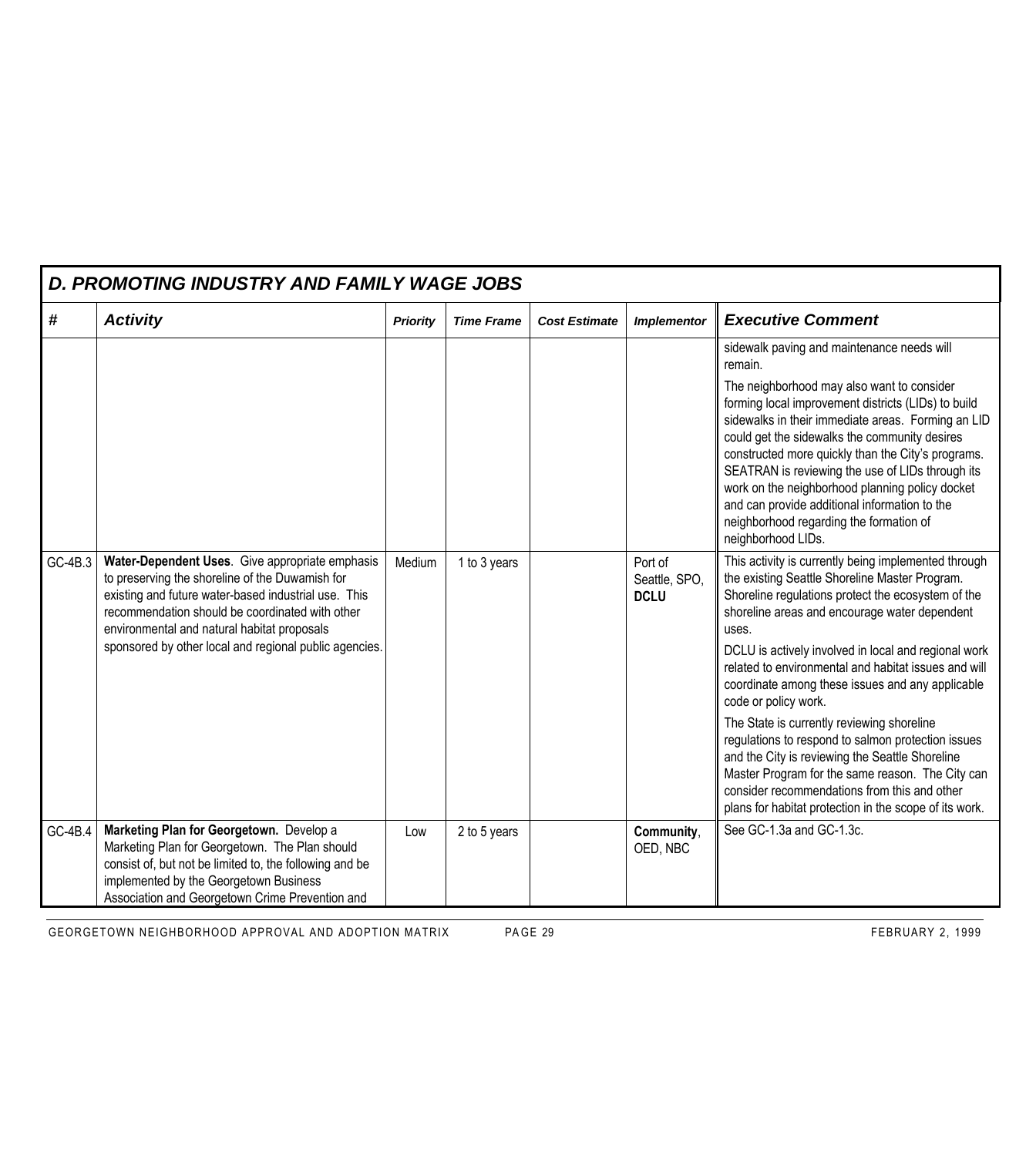|         | D. PROMOTING INDUSTRY AND FAMILY WAGE JOBS                                                                                                                                                                                                                                                                                                                                                                                                                                                                                                                                                                                                                                                                       |                 |                   |                      |                                |                                                                                                                                                                                                                                                                                                                         |
|---------|------------------------------------------------------------------------------------------------------------------------------------------------------------------------------------------------------------------------------------------------------------------------------------------------------------------------------------------------------------------------------------------------------------------------------------------------------------------------------------------------------------------------------------------------------------------------------------------------------------------------------------------------------------------------------------------------------------------|-----------------|-------------------|----------------------|--------------------------------|-------------------------------------------------------------------------------------------------------------------------------------------------------------------------------------------------------------------------------------------------------------------------------------------------------------------------|
| #       | <b>Activity</b>                                                                                                                                                                                                                                                                                                                                                                                                                                                                                                                                                                                                                                                                                                  | <b>Priority</b> | <b>Time Frame</b> | <b>Cost Estimate</b> | <b>Implementor</b>             | <b>Executive Comment</b>                                                                                                                                                                                                                                                                                                |
|         | Community Council with assistance from the<br>Neighborhood Business Council and City Office of<br>Economic Development.<br><b>Mission Statement;</b><br>$\bullet$<br>Description Existing Economic Conditions;<br>$\bullet$<br>Description of industrial "niche" markets;<br>$\bullet$<br>Benefits of being located in Georgetown: access,<br>proximity to Downtown, affordability;<br>Why businesses should come to Georgetown.                                                                                                                                                                                                                                                                                 |                 |                   |                      |                                |                                                                                                                                                                                                                                                                                                                         |
| GC-4B.5 | Programs for the Workforce. Implement a jobs<br>demonstration program to match local resources in<br>Georgetown to enhance the skills and quality of the<br>local workforce. These include but may not be limited<br>to establishing curriculum for different industry-based<br>internships or apprenticeships at Cleveland High<br>School; matching skills and class curriculum at the<br>Seattle Duwamish Industrial Center with those of<br>different Georgetown businesses; and coordinating<br>and possibly subsidizing local businesses in a wide<br>variety of trades to take on apprentices or vocational<br>school students. Also cross-reference to the Seattle<br>Jobs Initiative discussion in ED-2. | Medium          | 2 to 5 years      |                      | OED, SJI,<br>Community         | This activity is currently being implemented through<br>existing programs. The South Park Mini Career<br>Center is available to Georgetown residents and<br>businesses. In addition, low income residents of<br>Georgetown can be referred through the Seattle<br>Jobs Initiative Community Network.<br>See also, ED-2. |
| GC-4B.6 | Developing a Georgetown Network Linking Jobs<br>and People. Fund a multi-purpose facility to house a<br>job training program, English as a Second Language<br>(ESL) classes, bulletin boards, and other job<br>networking opportunities. This type of facility could be<br>developed in conjunction with local efforts to identify a<br>community center and meeting/ conference room.<br>This facility should be promoted as a meeting place<br>and hub of activity where both employers and<br>employees can identify opportunities for jobs and<br>workforce. Also cross-reference to the Seattle Jobs                                                                                                        | Medium          | 1 to 3 years      |                      | OED, DPR,<br>HSD,<br>Community | See GC-2B.2, ED-2.                                                                                                                                                                                                                                                                                                      |

GEORGETOWN NEIGHBORHOOD APPROVAL AND ADOPTION MATRIX PAGE 30 FEBRUARY 2, 1999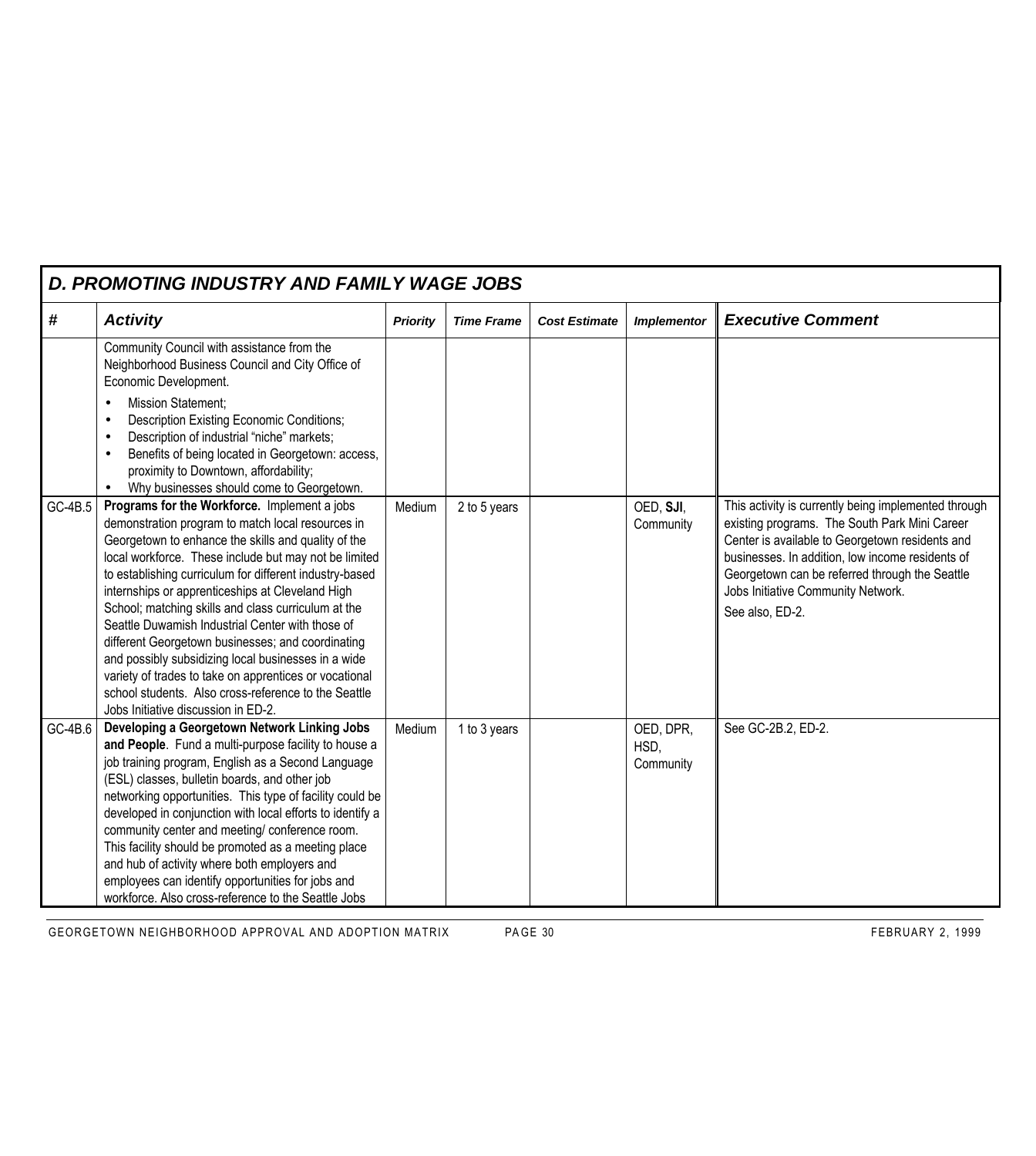|   | <b>D. PROMOTING INDUSTRY AND FAMILY WAGE JOBS</b> |                 |                   |  |  |                                                                       |  |  |  |  |  |
|---|---------------------------------------------------|-----------------|-------------------|--|--|-----------------------------------------------------------------------|--|--|--|--|--|
| # | <b>Activity</b>                                   | <b>Priority</b> | <b>Time Frame</b> |  |  | $\mid$ Cost Estimate $\mid$ Implementor $\parallel$ Executive Comment |  |  |  |  |  |
|   | Initiative discussion in ED-2.                    |                 |                   |  |  |                                                                       |  |  |  |  |  |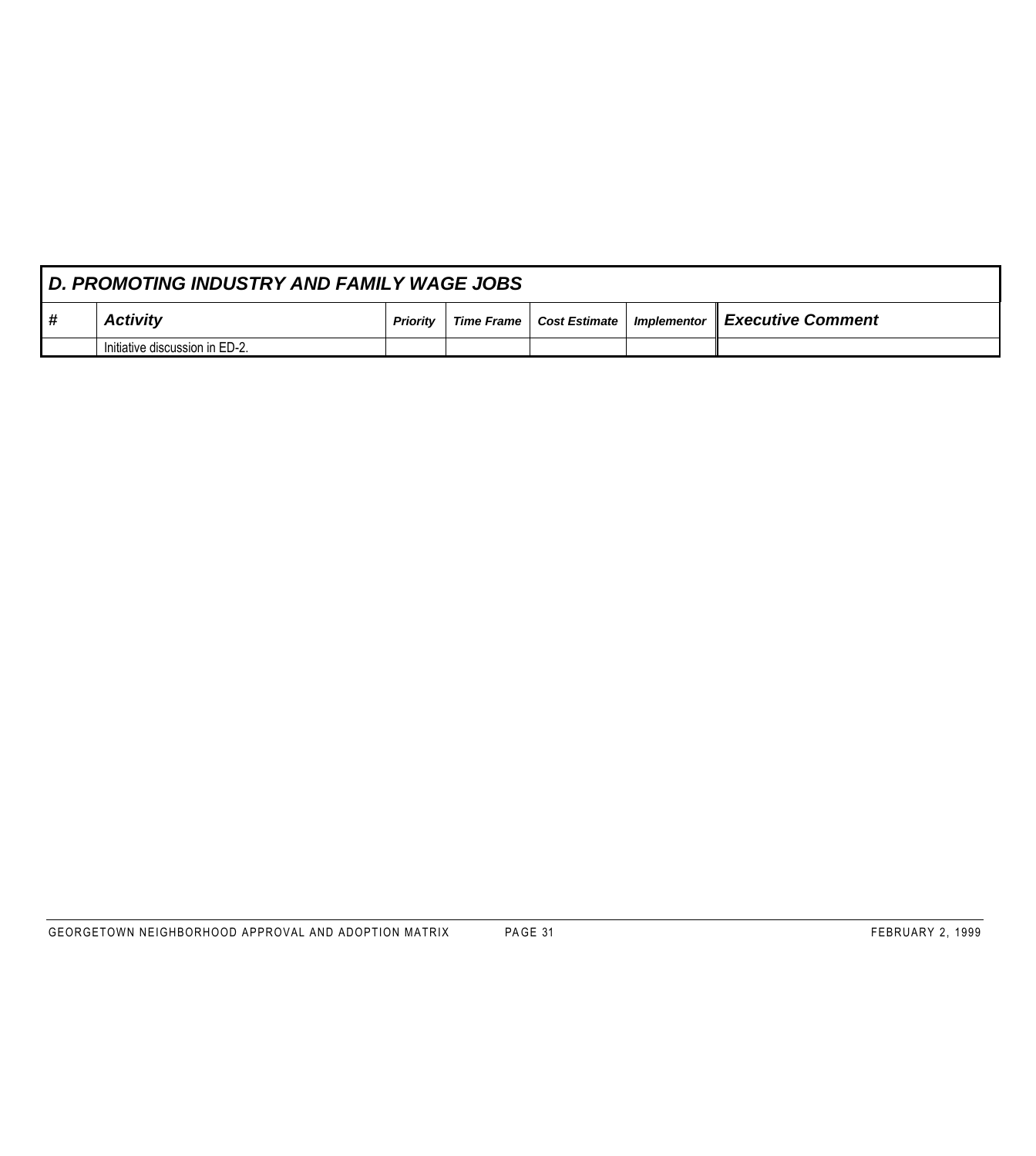# *E. CODE ENFORCEMENT AND PERMIT PROCESSING*

## *Description*

In Georgetown, residents and business owners share concerns about the lack of stringent code enforcement, non-compliant uses, the inability to abate properties in non-compliance, and the difficulty, delay, and inconsistency of building permit processing. The community recognizes that these issues are not just specific to Georgetown, but have citywide relevance. Over the course of the neighborhood planning process, a range of concerns specific to Georgetown has been raised. The following recommendations represent Georgetown's residential and business concerns relevant to code enforcement and permit processing.

# *Integrated City Response*

Recommendations related to code enforcement and permit processing have appeared in several neighborhood plans. In the summer of 1999, the City Council passed legislation to create a Citation Enforcement Process for both Land Use Code and Housing and Building Code violations that is intended to help change the behavior of code violators from whom the City has had difficulty gaining compliance in the past. The new process is built on the traditional citation framework, and includes features such as pre-set penalties that increase with repeat offenses, and an opportunity for a hearing to contest the violation or request mitigation of the penalty.

In addition, DCLU has a number of programs currently underway to improve its permitting and enforcement processes. DCLU meets or exceeds the required 120-day time frame for a majority of its permit applicants. DCLU's code enforcement improvements include: making more information available about complaints, streamlining procedures, and allowing better use of resources to deal with complaints.

#### *Activities Already Underway*

- 1. In the summer of 1999, the City Council passed legislation to strengthen the Land Use Code and Housing and Building Maintenance Code enforcement processes.
- 2. DCLU includes training in customer service skills as part of their regular staff training.
- 3. DCLU currently meets or exceeds a 120-day timeframe for a majority of applications for permits.
- 4. DCLU has a formal process for logging and tracking complaints that allege code violations.
- 5. DCLU has staff responsible for community relations who respond to general complaints about the Department's operations.
- 6. DCLU is currently working on a project, "Making Enforcement More Efficient," which, by streamlining procedures, will have the benefit of freeing-up more of inspectors' time, allowing better use of resources to deal with complaints.

#### *Tasks to be Undertaken in 1999-2000*

- 1. DCLU will continue to look for ways to improve its permitting process.
- 2. Identify those activities in this Key Strategy that are good candidates for next steps for implementation considering priorities, possible funding sources and departmental staffing capabilities through the Southwest Sector work program.
- 3. Identify next steps for continued implementation.

## *Lead Department: DCLU*

# *E. CODE ENFORCEMENT AND PERMIT PROCESSING*

|        | <b>Activity</b>                                                                                                                                                                                                   | <b>Priority</b>   | <b>Time Frame</b> | <b>Cost Estimate</b> | <b>Implementor</b>                         | <b>Executive Comment</b>                                                                                                                                                                                                                       |
|--------|-------------------------------------------------------------------------------------------------------------------------------------------------------------------------------------------------------------------|-------------------|-------------------|----------------------|--------------------------------------------|------------------------------------------------------------------------------------------------------------------------------------------------------------------------------------------------------------------------------------------------|
| GC-5.1 | Permit Processing. Enforce a true 120-day permit<br>processing requirement (to grant or issue a permit),<br>train staff to ensure a consistent message and<br>interpretation of the processes, and invest in more | High to<br>Medium | <b>ASAP</b>       |                      | DCLU,<br>Other<br>Depts. as<br>appropriate | DCLU currently meets or exceeds the required 120-day<br>timeframe for a majority of permit applications and will<br>continue to look for ways to improve its permitting process.<br>Customer service is an integral part of DCLU's mission and |

GEORGETOWN NEIGHBORHOOD APPROVAL AND ADOPTION MATRIX PAGE 32 FEBRUARY 2, 1999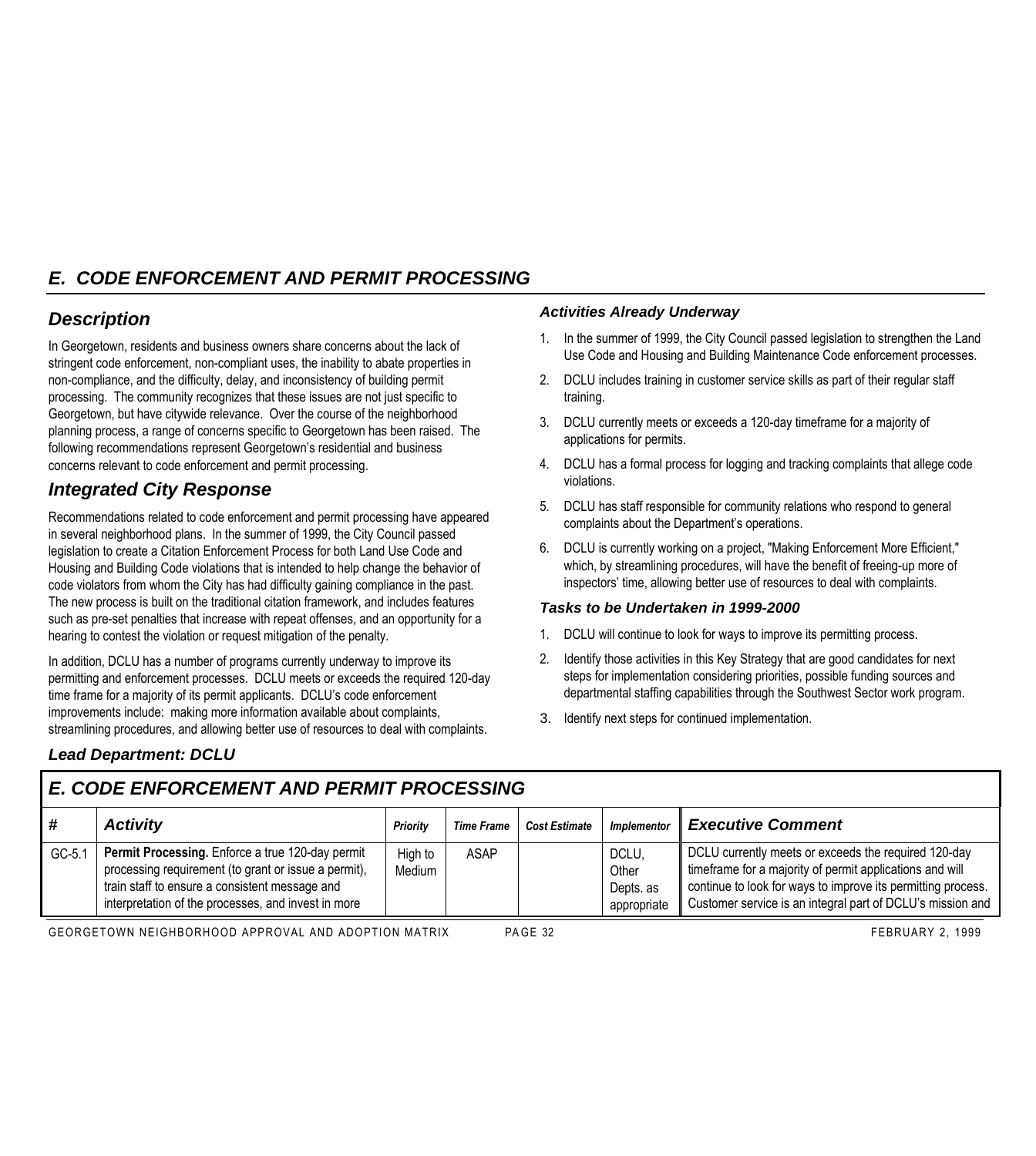|        | <b>E. CODE ENFORCEMENT AND PERMIT PROCESSING</b>                                                                                                                                                                                                                                                                                                                                                                                                                                                                               |                 |                   |                      |                                                  |                                                                                                                                                                                                                                                                                                                                                                                                                                                                                                                                                                                                                                                                                                                                                                                                                                                                                                                                                                                                                                                                                                                                   |  |  |  |  |  |
|--------|--------------------------------------------------------------------------------------------------------------------------------------------------------------------------------------------------------------------------------------------------------------------------------------------------------------------------------------------------------------------------------------------------------------------------------------------------------------------------------------------------------------------------------|-----------------|-------------------|----------------------|--------------------------------------------------|-----------------------------------------------------------------------------------------------------------------------------------------------------------------------------------------------------------------------------------------------------------------------------------------------------------------------------------------------------------------------------------------------------------------------------------------------------------------------------------------------------------------------------------------------------------------------------------------------------------------------------------------------------------------------------------------------------------------------------------------------------------------------------------------------------------------------------------------------------------------------------------------------------------------------------------------------------------------------------------------------------------------------------------------------------------------------------------------------------------------------------------|--|--|--|--|--|
| #      | <b>Activity</b>                                                                                                                                                                                                                                                                                                                                                                                                                                                                                                                | <b>Priority</b> | <b>Time Frame</b> | <b>Cost Estimate</b> | Implementor                                      | <b>Executive Comment</b>                                                                                                                                                                                                                                                                                                                                                                                                                                                                                                                                                                                                                                                                                                                                                                                                                                                                                                                                                                                                                                                                                                          |  |  |  |  |  |
|        | customer service support.                                                                                                                                                                                                                                                                                                                                                                                                                                                                                                      |                 |                   |                      |                                                  | efforts are made to include customer service skills as part<br>of staff training.                                                                                                                                                                                                                                                                                                                                                                                                                                                                                                                                                                                                                                                                                                                                                                                                                                                                                                                                                                                                                                                 |  |  |  |  |  |
| GC-5.2 | <b>Ombudsman: Handling of Complaints. Establish</b><br>complaint department which takes complaints, logs<br>them, and provides the reporting citizen with a<br>tracking number for ensuring follow-up actions. The<br>department should send the numbered complaint to<br>all relevant department heads for immediate action.<br>Implement a reporting process to ensure citizens that<br>reports have been adequately attended. Also,<br>institute an ombudsman to resolve conflicts and<br>ensure department accountability. | High            | 1 to 2<br>years   |                      | DCLU,<br>Other<br>Depts. as<br>appropriate       | DCLU has a formal process for logging and tracking<br>complaints that allege code violations. Information about<br>the steps and outcome of the process are noted in DCLU's<br>computer system which is available for review by the public<br>on the City's Public Access Network (PAN). The DCLU<br>staff who operate the complaint phone lines and inspectors<br>assigned to violation cases are available to speak with the<br>public and respond to questions about the status of code<br>compliance efforts. DCLU also has staff responsible for<br>community relations who respond to general complaints<br>about the Department's operations.                                                                                                                                                                                                                                                                                                                                                                                                                                                                              |  |  |  |  |  |
| GC-5.3 | Code Enforcement. Implement consistent<br>enforcement of all codes in Georgetown, providing<br>adequate service in the community comparable to<br>that experienced in all other parts of the City. To<br>ensure these basic services, establish code<br>enforcement as a staffing budget priority, with<br>particular attention given to land use, zoning, building<br>safety, and public health codes.                                                                                                                        | High            | <b>ASAP</b>       |                      | <b>DCLU</b><br>Other<br>Depts. as<br>appropriate | In the summer of 1999, the City Council passed legislation<br>to create a Citation Enforcement Process for both Land<br>Use Code and Housing and Building Code violations that is<br>intended to help change the behavior of code violators from<br>whom the City has had difficulty gaining compliance in the<br>past. The new process is built on the traditional citation<br>framework, and includes features such as pre-set penalties<br>that increase with repeat offenses, and an opportunity for a<br>hearing to contest the violation or request mitigation of the<br>penalty.<br>DCLU is currently working on a project, "Making<br>Enforcement More Efficient," which, by streamlining<br>procedures, will have the benefit of freeing-up more of<br>inspectors' time, allowing better use of resources to deal<br>with complaints. Other features of the project include:<br>better tracking of complaints; and regular progress reports<br>to complaint reporters. Together these improvements will<br>lead to better follow-through from complaint receipt to<br>resolution and allow DCLU to do more with existing |  |  |  |  |  |

GEORGETOWN NEIGHBORHOOD APPROVAL AND ADOPTION MATRIX PAGE 33 FEBRUARY 2, 1999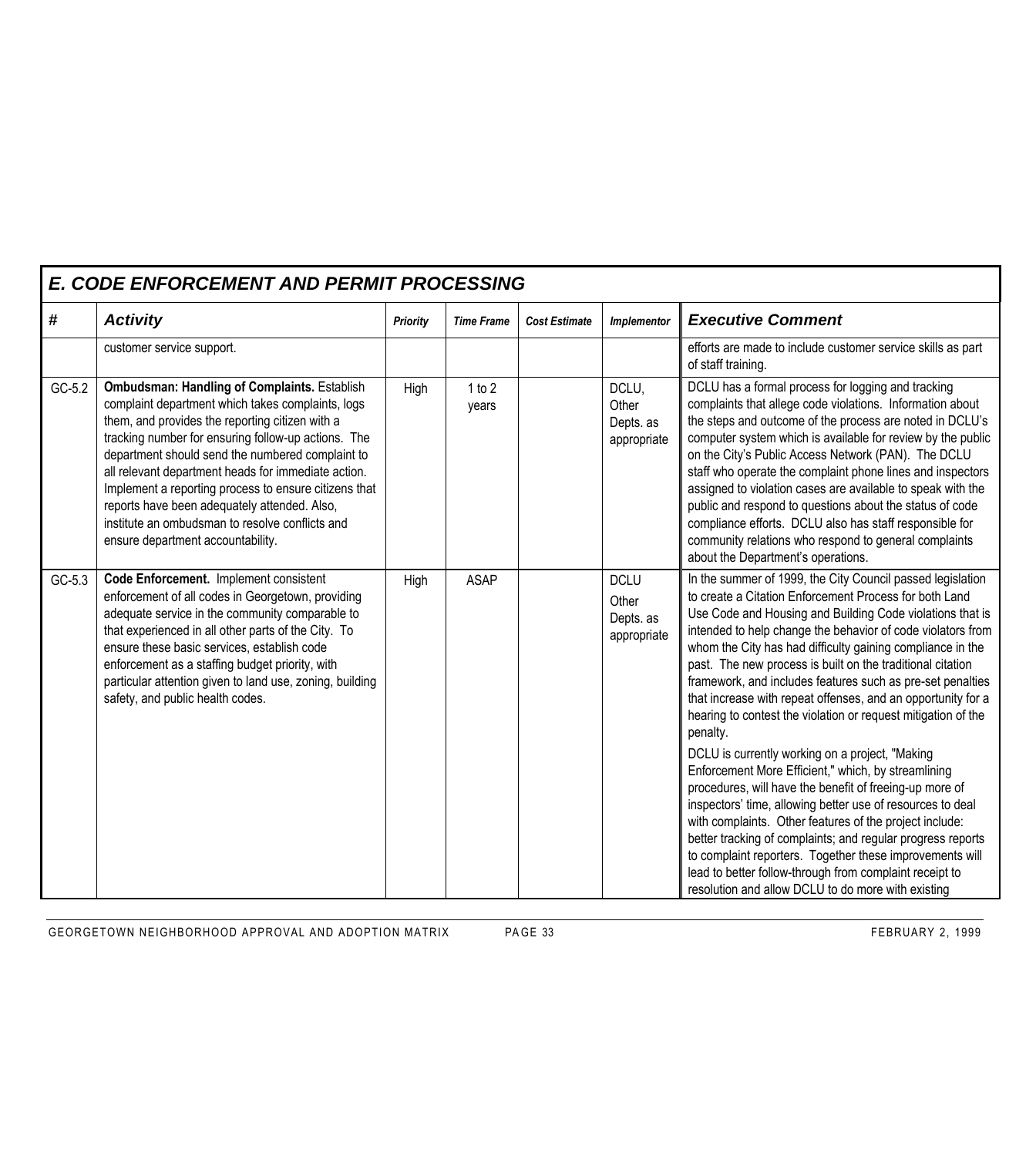|        | <b>E. CODE ENFORCEMENT AND PERMIT PROCESSING</b>                                                                                                                                                                                                                                                                                                                                                                                                                                                                                                   |                   |                     |                      |                                                  |                                                                                                                                                                                                                                                                                                                                                                                                                                                                                                                           |
|--------|----------------------------------------------------------------------------------------------------------------------------------------------------------------------------------------------------------------------------------------------------------------------------------------------------------------------------------------------------------------------------------------------------------------------------------------------------------------------------------------------------------------------------------------------------|-------------------|---------------------|----------------------|--------------------------------------------------|---------------------------------------------------------------------------------------------------------------------------------------------------------------------------------------------------------------------------------------------------------------------------------------------------------------------------------------------------------------------------------------------------------------------------------------------------------------------------------------------------------------------------|
| #      | <b>Activity</b>                                                                                                                                                                                                                                                                                                                                                                                                                                                                                                                                    | <b>Priority</b>   | <b>Time Frame</b>   | <b>Cost Estimate</b> | Implementor                                      | <b>Executive Comment</b>                                                                                                                                                                                                                                                                                                                                                                                                                                                                                                  |
|        |                                                                                                                                                                                                                                                                                                                                                                                                                                                                                                                                                    |                   |                     |                      |                                                  | resources.<br>In addition, DCLU inspectors regularly meet with<br>community organizations at the Southend Neighborhood<br>Action Team which allows for face to face exchange<br>between inspectors and community members.<br>DCLU has funding for an additional noise inspector in 2000<br>and recently increased the shoreline inspector position<br>from half time to full time.                                                                                                                                        |
| GC-5.4 | <b>Recommendations Regarding Existing Codes.</b><br>Consider the following specific items:<br>Improve and redefine the land use code's<br>description and intent of "high-impact" uses,<br>enforcing existing requirements and creating<br>specific standards for "high-impact" uses relative<br>to its proximity to residential areas.<br>Continue to allow artist lofts as a viable use in<br>industrial zones. This type of use is appropriate<br>to Georgetown's older buildings, providing a new<br>life for some of the historic structures. | High to<br>Medium | $1$ to $2$<br>years |                      | <b>DCLU</b><br>Other<br>Depts. as<br>appropriate | As part of its 2001 work program, DCLU will examine its<br>application of the "high impact" use definition of the<br>Land Use Code and evaluate code requirements,<br>especially for high impact uses located near residential<br>areas.<br>The Land Use Code currently allows artist live/work<br>studios as a conditional use in existing structures within<br>industrial zones, subject to regulations and covenants<br>acknowledging the presence of nearby industrial<br>activities. No additional action is needed. |

#### GEORGETOWN NEIGHBORHOOD APPROVAL AND ADOPTION MATRIX PAGE 34 FEBRUARY 2, 1999

 $\overline{\phantom{a}}$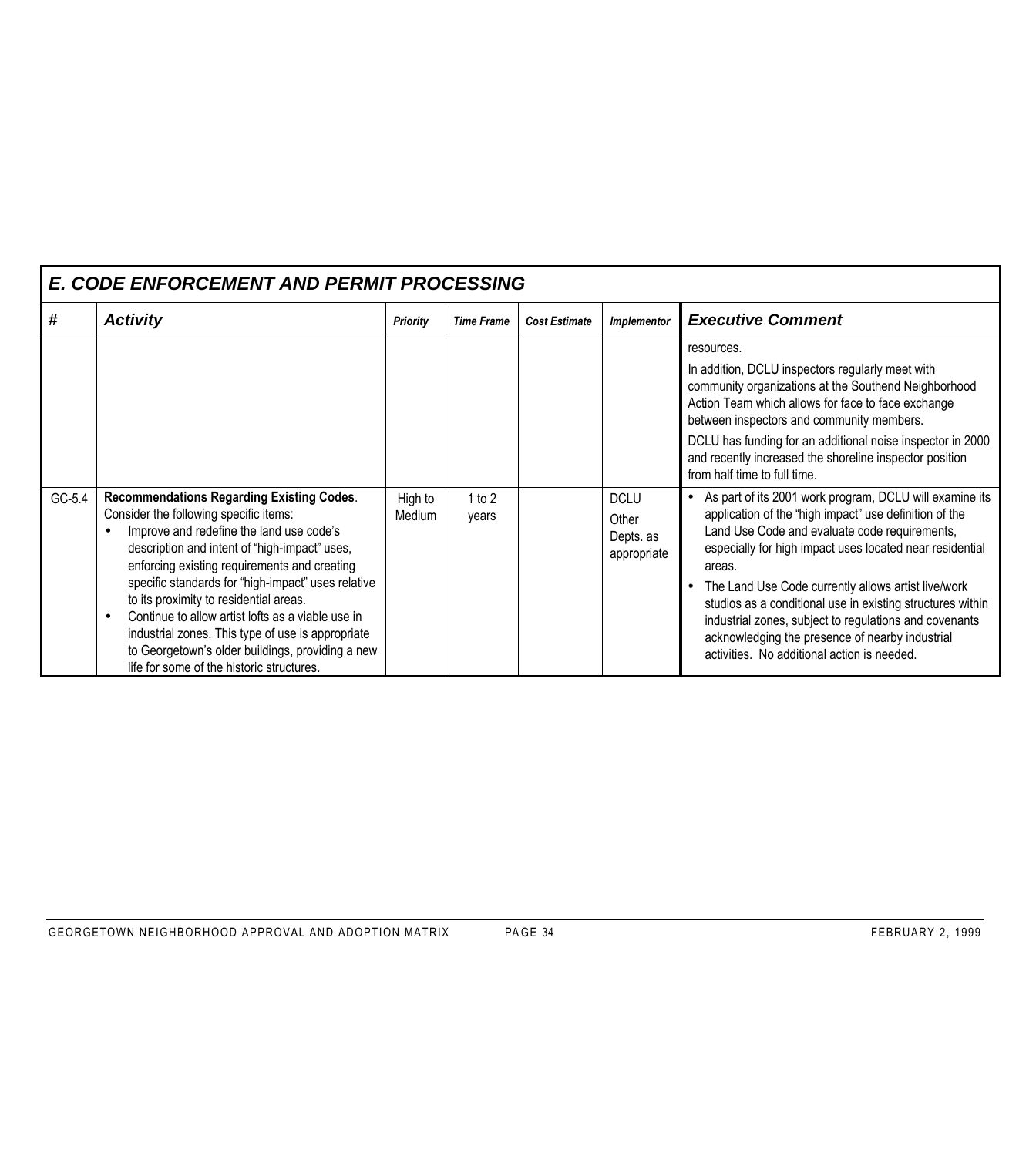## *II. Additional Activities For Implementation*

The activities listed in this section are not directly associated with a Key Strategy. The City has, when possible, identified next steps for implementations of each of these activities. The response will specify: 1) activities already under way; 2) activities for which the City agrees to initiate next steps (will include a schedule for the work); 3) activities that will be considered as part of the Northwest Sector Implementation Plan in the future as opportunities arise; 4) activities for which the community must take the lead (may be supported by City departments or existing programs); 5) issues that will be on the Policy Docket (the Docket will assign responsibility for consideration of the issue and provide a schedule for reporting back to Council); and 6) activities which the City will not support. As with the activities listed for each Key Strategy in Section I, these activities are intended to be implemented over the span of many years.

The Executive will coordinate efforts to sort through these activities. During this sorting process, the departments will work together to create Northwest Sector Implementation Plan that will prioritize these activities. This may include developing rough cost estimates for each activity; identifying potential funding sources and mechanisms; establishing priorities within each plan, as well as priorities among plans; and developing phased implementation and funding strategies. The City will involve neighborhoods in a public process so that neighborhoods can help to establish citywide priorities. Activities identified in this section will be included in the City's tracking database for monitoring neighborhood plan implementation.

| #      | <b>Activity</b>                                                                                                                                                   | <b>Priority</b>   | <b>Time Frame</b> | <b>Cost Estimate</b> | <b>Implementor</b>                                        | <b>City Comment</b>                                                                                                                                                                                                                                                                                                                                                                                                                                                                                                                                                                                   | <b>City Action</b>                                                         |  |  |  |  |  |  |
|--------|-------------------------------------------------------------------------------------------------------------------------------------------------------------------|-------------------|-------------------|----------------------|-----------------------------------------------------------|-------------------------------------------------------------------------------------------------------------------------------------------------------------------------------------------------------------------------------------------------------------------------------------------------------------------------------------------------------------------------------------------------------------------------------------------------------------------------------------------------------------------------------------------------------------------------------------------------------|----------------------------------------------------------------------------|--|--|--|--|--|--|
|        | <b>Economic Development</b>                                                                                                                                       |                   |                   |                      |                                                           |                                                                                                                                                                                                                                                                                                                                                                                                                                                                                                                                                                                                       |                                                                            |  |  |  |  |  |  |
| $ED-1$ | <b>City Future-Thinking Investments</b><br>Encourage licensed telecommunications<br>vendors to invest in high-technology<br>infrastructure throughout Georgetown. | High to<br>Medium | 3 to 10 years     |                      | GBA.<br>Telecommuni-<br>cations<br>providers,<br>OED, SPO | While the City supports high-<br>technology telecommunications<br>infrastructure improvements in<br>Georgetown, the City has minimal<br>authority over telecommuni-<br>cations companies. The GBA<br>should directly work with local<br>telecommunication providers to<br>assess existing infrastructure and<br>market conditions, and determine<br>a timeline for increasing capacity,<br>improvements and new services.<br>The OED and SPO have begun a<br>study of high technology<br>companies. Information from that<br>study may help to identify<br>opportunities to support this<br>activity. | The community should take the<br>next steps to implement this<br>activity. |  |  |  |  |  |  |

GEORGETOWN NEIGHBORHOOD APPROVAL AND ADOPTION MATRIX PAGE 35 FEBRUARY 2, 1999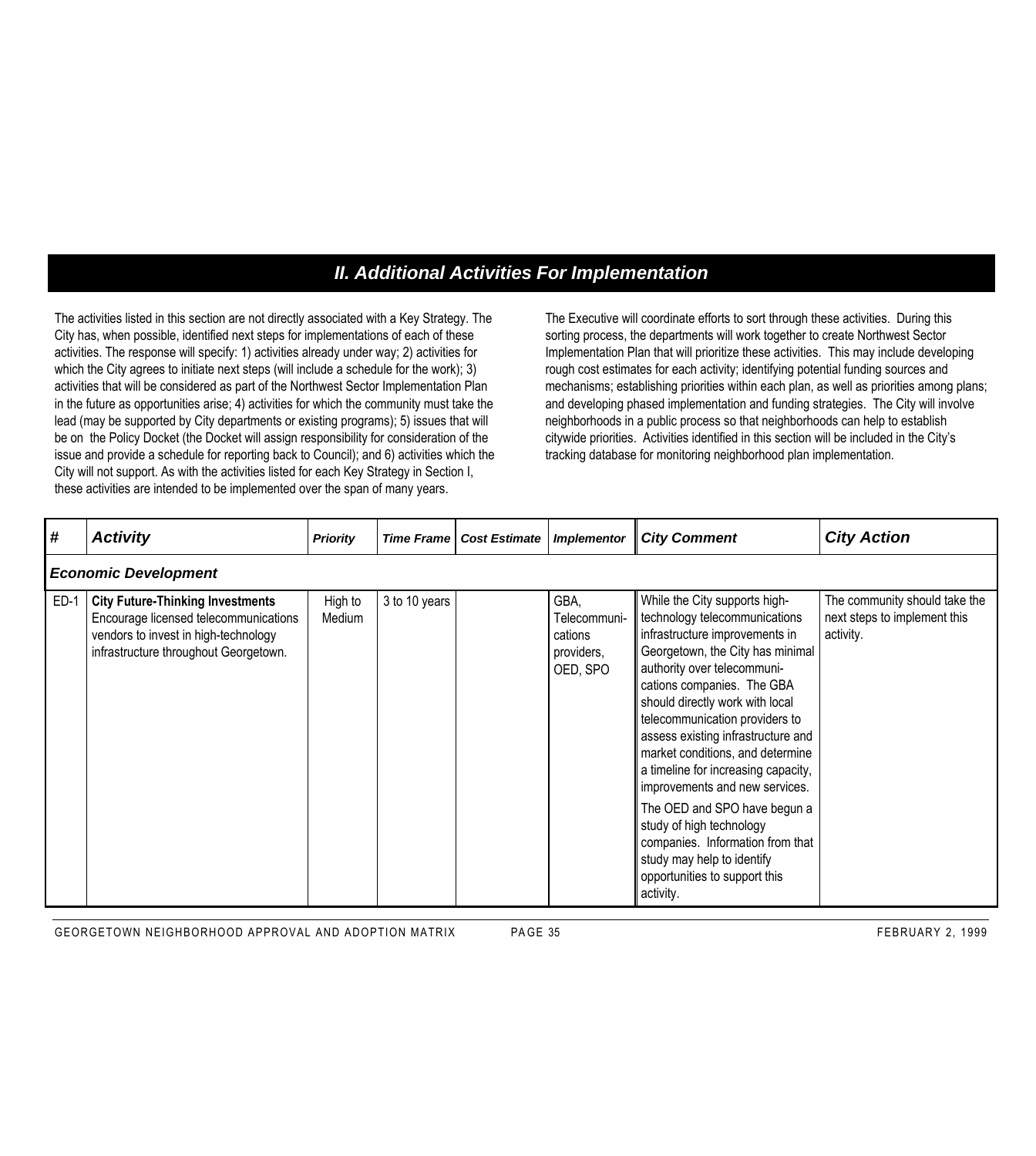| #      | <b>Activity</b>                                                                                                                                                                                                                                                                                                                                                                                                                                                                                                            | <b>Priority</b>   | <b>Time Frame</b> | <b>Cost Estimate</b> | <b>Implementor</b>     | <b>City Comment</b>                                                                                                                                                                                                             | <b>City Action</b>                                                                                                                                                                                                                                                                                                                                                           |
|--------|----------------------------------------------------------------------------------------------------------------------------------------------------------------------------------------------------------------------------------------------------------------------------------------------------------------------------------------------------------------------------------------------------------------------------------------------------------------------------------------------------------------------------|-------------------|-------------------|----------------------|------------------------|---------------------------------------------------------------------------------------------------------------------------------------------------------------------------------------------------------------------------------|------------------------------------------------------------------------------------------------------------------------------------------------------------------------------------------------------------------------------------------------------------------------------------------------------------------------------------------------------------------------------|
| $ED-2$ | City Jobs Initiative. Invest in a<br>partnership with local employers for<br>listing family-wage jobs available in<br>Georgetown, while also developing a<br>roster of skilled potential applicants<br>through direct advertising and<br>coordination with local labor groups.<br>Create linkages between the new local<br>business association and City<br>representatives regarding the City's jobs<br>initiative program. Also refer to the<br>discussion in Cornerstone GC-4,<br>recommendations GC-4B.5 and -4B.6     | Medium            | 1 to 3 years      |                      | OED, SJI               | The South Park Mini Career<br>Center is available to Georgetown<br>residents and businesses. In<br>addition, low-income residents of<br>Georgetown can be referred<br>through the Seattle Jobs Initiative<br>Community Network. | OED is currently working with<br>the Manufacturing/Industrial<br>Council of Seattle, of which the<br>GBA is a member, in developing<br>a training course at South<br>Seattle Community College for<br>general industrial occupations.<br>OED will work with interested<br>community groups to identify<br>potential clients for SJI's job<br>training and referral services. |
| $ED-3$ | <b>Marketing Commercial Uses. Establish</b><br>a program to market Georgetown's<br>commercial zones with commercial uses.<br>The City should join in partnership with<br>the Georgetown Business Association<br>and interested property owners by<br>finding ways to site new or existing<br>commercial retail services in the old<br>downtown core.<br>Some business members of the<br><b>Planning Committee disagreed with</b><br>this activity. (See Plan Appendices<br>for more detail on this dissenting<br>opinion.) | High to<br>Medium | 2 to 5 years      |                      | OED, NBC,<br>Community |                                                                                                                                                                                                                                 | See GC-1.3 and GC-1.3c.<br>As the City works to implement<br>this activity, it will need to work<br>with the community to address<br>dissenting opinions.                                                                                                                                                                                                                    |
| $ED-4$ | <b>Education and Information for</b><br><b>Property Owners and Real Estate</b><br>Managers. In concert with the<br>Neighborhood Business Council,<br>sponsor a local "Georgetown<br>Commercial Development Summit" to<br>provide background data, empirical<br>figures, and presentations from<br>residential and business community                                                                                                                                                                                       | Low               | 1 to 3 years      |                      | OED, NBC,<br>Community |                                                                                                                                                                                                                                 | See ED-3.                                                                                                                                                                                                                                                                                                                                                                    |

GEORGETOWN NEIGHBORHOOD APPROVAL AND ADOPTION MATRIX PAGE 36 FEBRUARY 2, 1999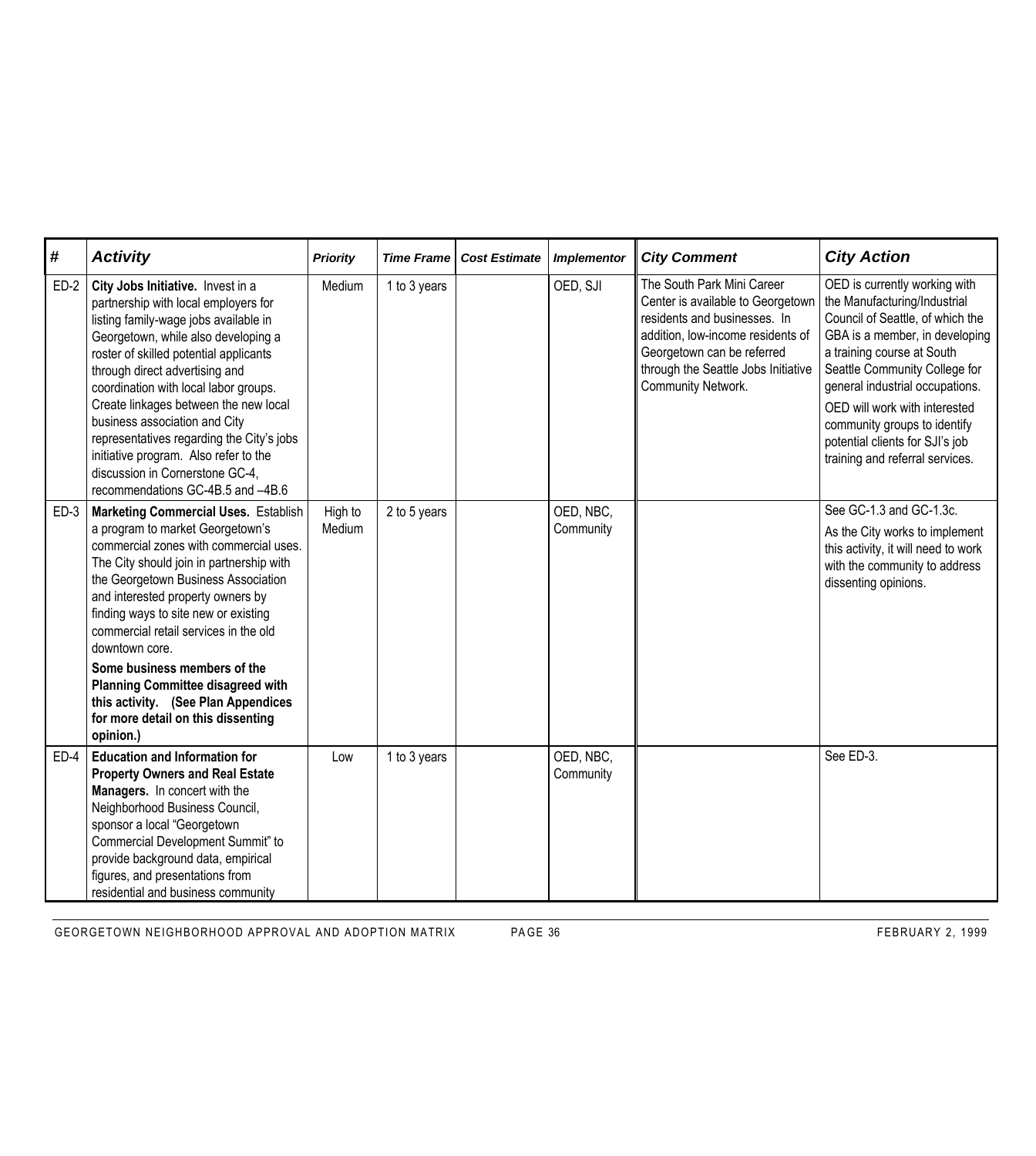| #      | <b>Activity</b>                                                                                                                                                                                                                                                                                                                                                                                                                                                                                                                                       | <b>Priority</b>   | <b>Time Frame</b> | <b>Cost Estimate</b> | <b>Implementor</b>                                     | <b>City Comment</b>                                                                                                                                                                                                                                                                                                                                                                                                                                                                                                           | <b>City Action</b>                                                                                                                                                                                                                                                                                                                                                                                                |
|--------|-------------------------------------------------------------------------------------------------------------------------------------------------------------------------------------------------------------------------------------------------------------------------------------------------------------------------------------------------------------------------------------------------------------------------------------------------------------------------------------------------------------------------------------------------------|-------------------|-------------------|----------------------|--------------------------------------------------------|-------------------------------------------------------------------------------------------------------------------------------------------------------------------------------------------------------------------------------------------------------------------------------------------------------------------------------------------------------------------------------------------------------------------------------------------------------------------------------------------------------------------------------|-------------------------------------------------------------------------------------------------------------------------------------------------------------------------------------------------------------------------------------------------------------------------------------------------------------------------------------------------------------------------------------------------------------------|
|        | members about the potential for<br>commercial development. Provide<br>participants concrete information about<br>anticipated benefits, community support,<br>and viability of the investment.                                                                                                                                                                                                                                                                                                                                                         |                   |                   |                      |                                                        |                                                                                                                                                                                                                                                                                                                                                                                                                                                                                                                               |                                                                                                                                                                                                                                                                                                                                                                                                                   |
| $ED-5$ | <b>Working with King County</b><br>International Airport. Develop a<br>financial partnership with the County to<br>ensure adequate transportation/roadway<br>connections to KCIA. Coordinate with<br>the County and the State Department of<br>Transportation to assign reasonable<br>priorities to maintain and reconstruct<br>freight routes serving the airport facility.<br>Some residential members of the<br><b>Planning Committee disagreed with</b><br>this activity. (See Plan Appendices<br>for more detail on this dissenting<br>opinion.) | Medium            | 1 to 10 years     |                      | <b>SEATRAN,</b><br>KCIA, King<br>County,<br>WSDOT, SPO | See E-1                                                                                                                                                                                                                                                                                                                                                                                                                                                                                                                       | See E-1<br>The City will forward this<br>recommendation to the KCIA<br>and, when the Airport<br>Environmental Impact<br>Statements are published, the<br>City will look at this issue during<br>its review and in its<br>recommendations related to the<br>Airport Master Plan.<br>As the City works to implement<br>this activity, it will need to work<br>with the community to address<br>dissenting opinions. |
|        | <b>Transportation</b>                                                                                                                                                                                                                                                                                                                                                                                                                                                                                                                                 |                   |                   |                      |                                                        |                                                                                                                                                                                                                                                                                                                                                                                                                                                                                                                               |                                                                                                                                                                                                                                                                                                                                                                                                                   |
| $T-1$  | S. Michigan St./S. Bailey St. Traffic<br>Flow Enhancement. Re-channelize S.<br>Bailey St. east of Corson Ave. S. to<br>provide turning radii onto the freeway<br>ramp. Connect signals to the east with<br>progression in the vicinity of the 1st Ave.<br>S. Bridge. Improve signage and lane<br>assignments approaching the I-5 on-<br>ramp.                                                                                                                                                                                                         | High to<br>Medium | 2 to 5 years      |                      | <b>SEATRAN</b>                                         | Additional study and analysis will<br>be required to identify problem<br>locations and develop workable<br>solutions to these circulation<br>issues. SEATRAN currently does<br>not have funding for this study<br>and analysis.<br>Michigan Street has some signals<br>that have been interconnected.<br>Two areas (4th Ave. S. area and<br>the Corson/Bailey area) require<br>unique timing to fit traffic patterns.<br>Those patterns would not fit very<br>well together and so are not<br>interconnected. The signals in- | SEATRAN has recently made<br>changes to the Bailey approach<br>lanes and will evaluate<br>additional lane modifications or<br>signage.<br>SEATRAN has recently done<br>some work to interconnect<br>signals between the 1 <sup>st</sup> Ave. S.<br>Bridge and the I-5/S. Michigan<br>St. ramp (see T-20).                                                                                                         |

GEORGETOWN NEIGHBORHOOD APPROVAL AND ADOPTION MATRIX PAGE 37 FEBRUARY 2, 1999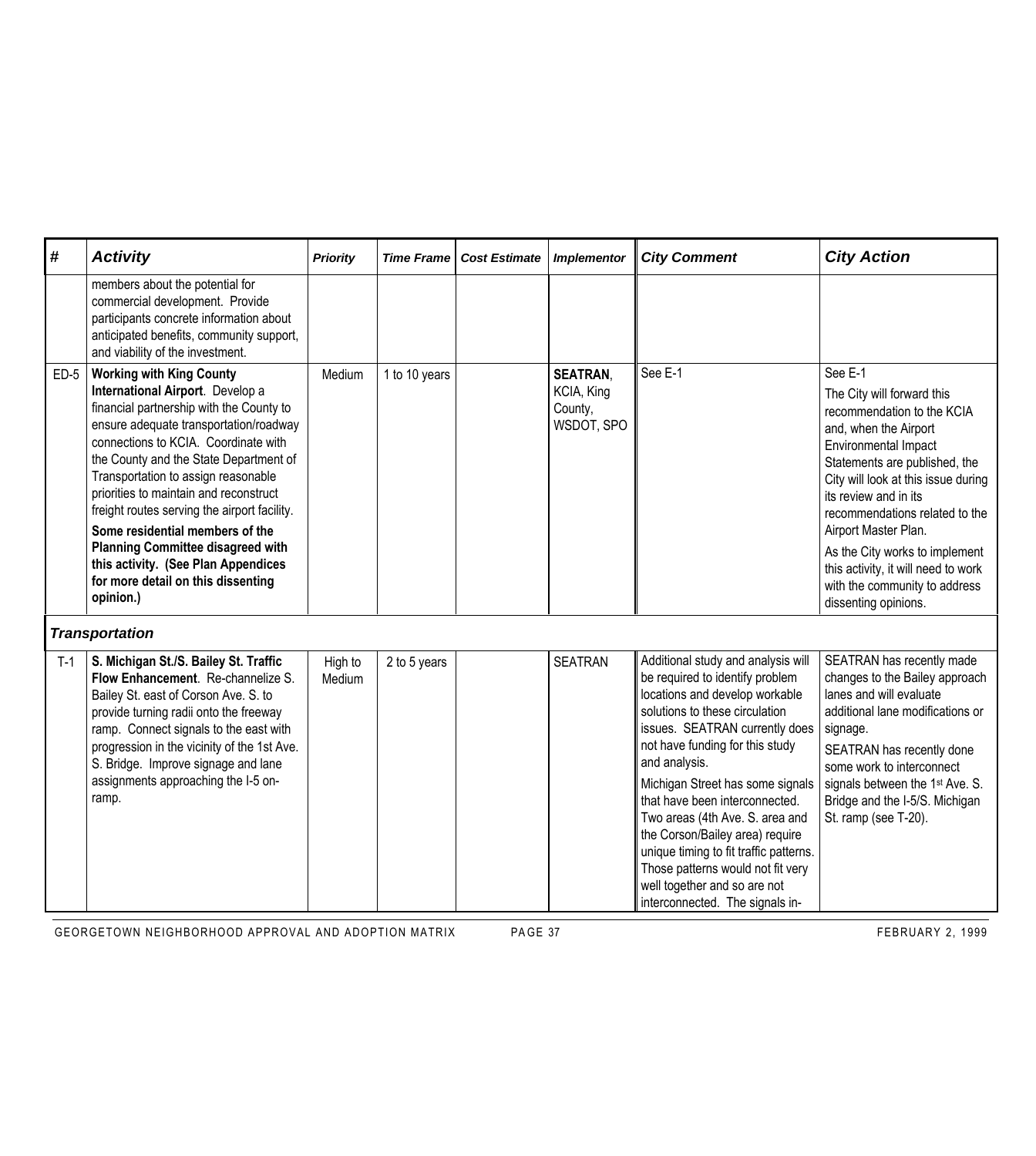| #     | <b>Activity</b>                                                                                                                                                                                                                                                                                                                                                                                                                                                                                                                                 | <b>Priority</b> | <b>Time Frame</b> | <b>Cost Estimate</b> | <b>Implementor</b> | <b>City Comment</b>                                                                                                                                                                                                                                                                                                                                                                                                                                                                                                                                | <b>City Action</b>                                                                                                                                                                                                                                                                                                                                                                                                             |
|-------|-------------------------------------------------------------------------------------------------------------------------------------------------------------------------------------------------------------------------------------------------------------------------------------------------------------------------------------------------------------------------------------------------------------------------------------------------------------------------------------------------------------------------------------------------|-----------------|-------------------|----------------------|--------------------|----------------------------------------------------------------------------------------------------------------------------------------------------------------------------------------------------------------------------------------------------------------------------------------------------------------------------------------------------------------------------------------------------------------------------------------------------------------------------------------------------------------------------------------------------|--------------------------------------------------------------------------------------------------------------------------------------------------------------------------------------------------------------------------------------------------------------------------------------------------------------------------------------------------------------------------------------------------------------------------------|
|       |                                                                                                                                                                                                                                                                                                                                                                                                                                                                                                                                                 |                 |                   |                      |                    | between these two areas do<br>provide reasonably good<br>progression. If there is a time of<br>day that doesn't work well,<br>SEATRAN should be notified and<br>they can look into the problem<br>and propose solutions.                                                                                                                                                                                                                                                                                                                           |                                                                                                                                                                                                                                                                                                                                                                                                                                |
| $T-2$ | S. Lucile St. Traffic Flow<br>Enhancement. Reorganize parking,<br>improve traffic control, signage and lane<br>assignments to improve circulation<br>between 4th Ave S. and Airport Way S.                                                                                                                                                                                                                                                                                                                                                      | Medium          | 2 to 5 years      |                      | <b>SEATRAN</b>     | SEATRAN reviews changes to<br>parking design on a block-by-<br>block basis. This review is to<br>confirm that the proposed<br>changes are operationally sound,<br>and that they have strong support<br>from those along the block who<br>would be affected by the<br>proposed change.<br>Where community members have<br>specific safety concerns, they<br>should contact SEATRAN directly<br>with descriptions of locations and<br>type of concern. SEATRAN will<br>review, respond and work with<br>the community to address safety<br>problems. | SEATRAN will review specific<br>community suggestions and<br>requests for changes to on-<br>street parking design. Agreed-to<br>changes to on-street parking<br>signs would be made and paid<br>for by SEATRAN.                                                                                                                                                                                                                |
| $T-3$ | <b>AIRPORT WAY S. PROPOSALS</b><br>Alternative A: Enhance arterial capacity<br>of Airport Way S. through elimination of<br>on-street parking and reconfiguration of<br>the 'bottleneck' in the vicinity of the<br>neighborhood commercial district.<br>Interconnect signals at S. Lucile<br>St./Corson Ave. S. along Airport Way S.<br>Alternative B: Improve customer access<br>with parking along Airport Way S. Install<br>crosswalks on Airport Way S. in support<br>of integrating the Seattle Design Center<br>and supporting businesses. | Medium          | 2 to 5 years      |                      | <b>SEATRAN</b>     | Airport Way is a four-lane section<br>- two lanes northbound, two<br>lanes southbound - next to the<br>airport. SEATRAN staff believe<br>the street has capacity to<br>accommodate the current levels<br>of traffic and could accommodate<br>additional traffic.<br>SEATRAN will take and evaluate<br>requests from the community for<br>changes to on-street parking<br>design. This review is to confirm                                                                                                                                         | SEATRAN will work with the<br>community and businesses in<br>the vicinity, to evaluate the<br>effects of parking restrictions at<br>the locations in question.<br>SEATRAN will review specific<br>community suggestions/<br>requests for changes to on-<br>street parking design. Agreed-to<br>changes to on-street parking<br>signs would be made and paid<br>for by SEATRAN. Increased<br>capacity is not currently required |

GEORGETOWN NEIGHBORHOOD APPROVAL AND ADOPTION MATRIX PAGE 38 FEBRUARY 2, 1999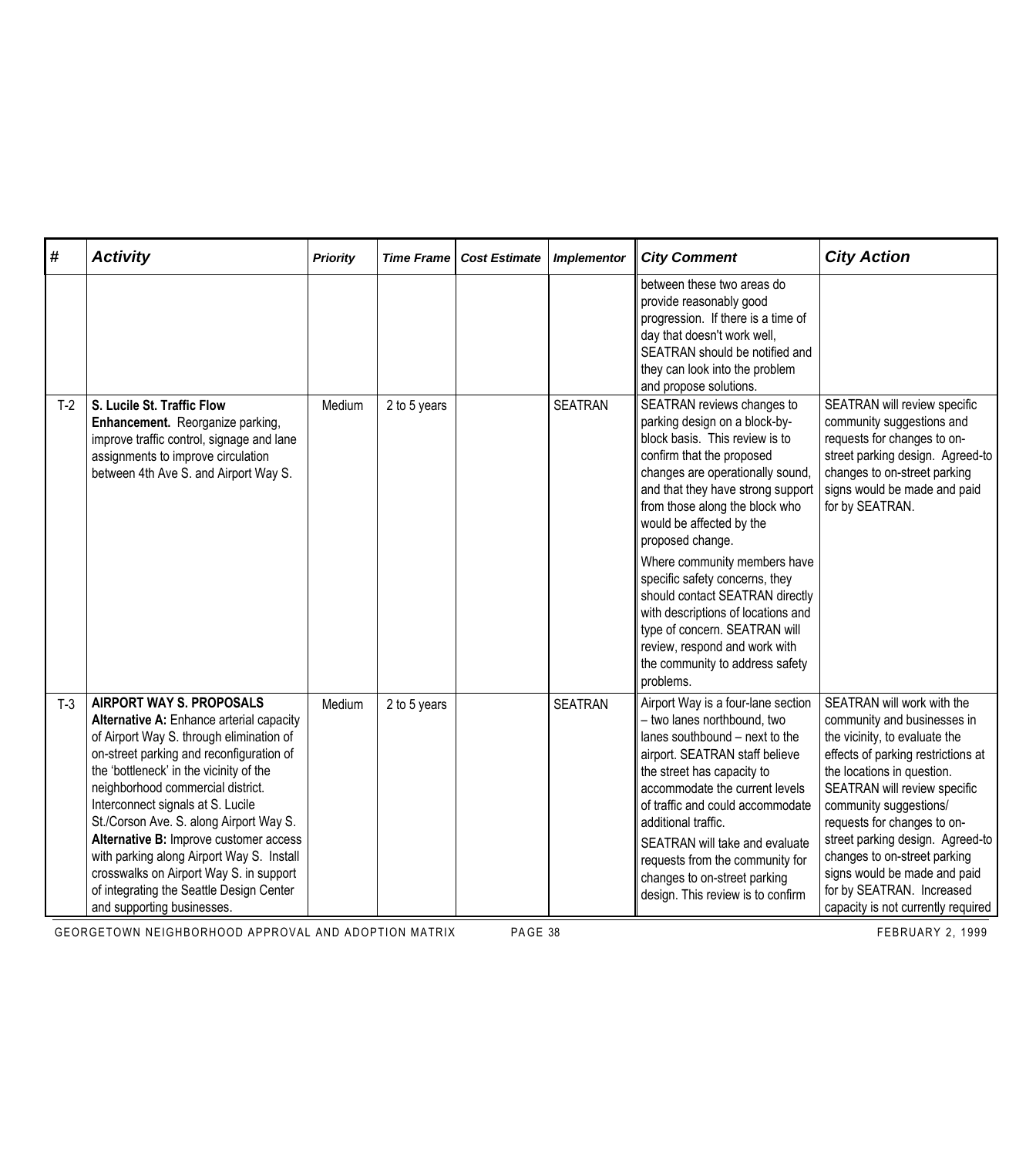| #     | <b>Activity</b>                                                                                                                                                                                                                                                                                                                                                                                                                                                                                                                                                                                                                                                                                 | <b>Priority</b> | <b>Time Frame</b> | <b>Cost Estimate</b> | <b>Implementor</b> | <b>City Comment</b>                                                                                                                                                                                                                                                                                                                                                                                                                                                                                                                                                                                     | <b>City Action</b>                                                                                                                                                                                                                                                                                                                                                                                                                                                                                                                     |
|-------|-------------------------------------------------------------------------------------------------------------------------------------------------------------------------------------------------------------------------------------------------------------------------------------------------------------------------------------------------------------------------------------------------------------------------------------------------------------------------------------------------------------------------------------------------------------------------------------------------------------------------------------------------------------------------------------------------|-----------------|-------------------|----------------------|--------------------|---------------------------------------------------------------------------------------------------------------------------------------------------------------------------------------------------------------------------------------------------------------------------------------------------------------------------------------------------------------------------------------------------------------------------------------------------------------------------------------------------------------------------------------------------------------------------------------------------------|----------------------------------------------------------------------------------------------------------------------------------------------------------------------------------------------------------------------------------------------------------------------------------------------------------------------------------------------------------------------------------------------------------------------------------------------------------------------------------------------------------------------------------------|
|       |                                                                                                                                                                                                                                                                                                                                                                                                                                                                                                                                                                                                                                                                                                 |                 |                   |                      |                    | that the proposed changes are<br>operationally sound, and that they<br>have strong support from those<br>along the block who would be<br>affected by the proposed change.<br>If there are other locations and<br>improvement ideas that<br>community members would like<br>looked at specifically to improve<br>how Airport Way S. works - either<br>for safety or for capacity -<br>SEATRAN will review these.<br>Information SEATRAN needs to<br>review these locations includes:<br>specific locations, a description of<br>problems being seen, and a<br>neighborhood contact with phone<br>number. | along Airport Way S.<br>SEATRAN is interested in<br>interconnecting the signals<br>along Airport Way S. and will<br>seek funding for this project<br>along with a number of other<br>arterials throughout the City.                                                                                                                                                                                                                                                                                                                    |
| $T-4$ | <b>NEIGHBORHOOD TRUCK</b><br><b>CIRCULATION</b><br>Alternative A: Make turning radii<br>improvements at S. Michigan/S. Bailey<br>and East Marginal Way S. along Corson<br>Ave. S. for trucks through channelization<br>improvements and minor ROW<br>acquisitions.<br>Alternative B: Use road improvements,<br>signage, and priority maintenance to<br>enhance the existing designated truck<br>route (East Marginal Way S. to 4th Ave.<br>S. to S. Michigan St.) to be efficient for<br>truck use. Route truck traffic around the<br>residential core according to the Corgiat<br>Ramp Mitigation Agreement between the<br>City of Seattle and Georgetown<br>Community. Complete the remaining | Low             | 1 to 5 years      |                      | <b>SEATRAN</b>     | SEATRAN is very supportive of<br>reducing truck traffic on Corson<br>Ave. S., particularly northbound<br>traffic. In 1999, SEATRAN<br>completed implementation of the<br>formal Corgiat Mitigation<br>Agreement (an agreement<br>between the State DOT and<br>SEATRAN, as modified in<br>consultation with the community).<br>SEATRAN is continuing to pursue<br>additional improvements to<br>supplement the work completed<br>under the Corgiat Mitigation<br>Agreement.<br><b>Alternative A: Radius</b><br>improvements are being explored<br>for the northeast corner of the                        | Alternative A: SEATRAN will<br>pursue radius improvements at<br>East Marginal Way S. and<br>Corson Ave. S. as opportunities<br>and funding present themselves<br>for this work.<br>Alternative B: SEATRAN and<br>community members are<br>coordinating additional<br>improvements for work on<br>Corson Ave. S. through the<br>Neighborhood Street Fund. In<br>addition, SEATRAN will continue<br>to pursue funding to make<br>additional improvements in the<br>area.<br>The NDM can assist SEATRAN<br>as it works with the community |

GEORGETOWN NEIGHBORHOOD APPROVAL AND ADOPTION MATRIX PAGE 39 FEBRUARY 2, 1999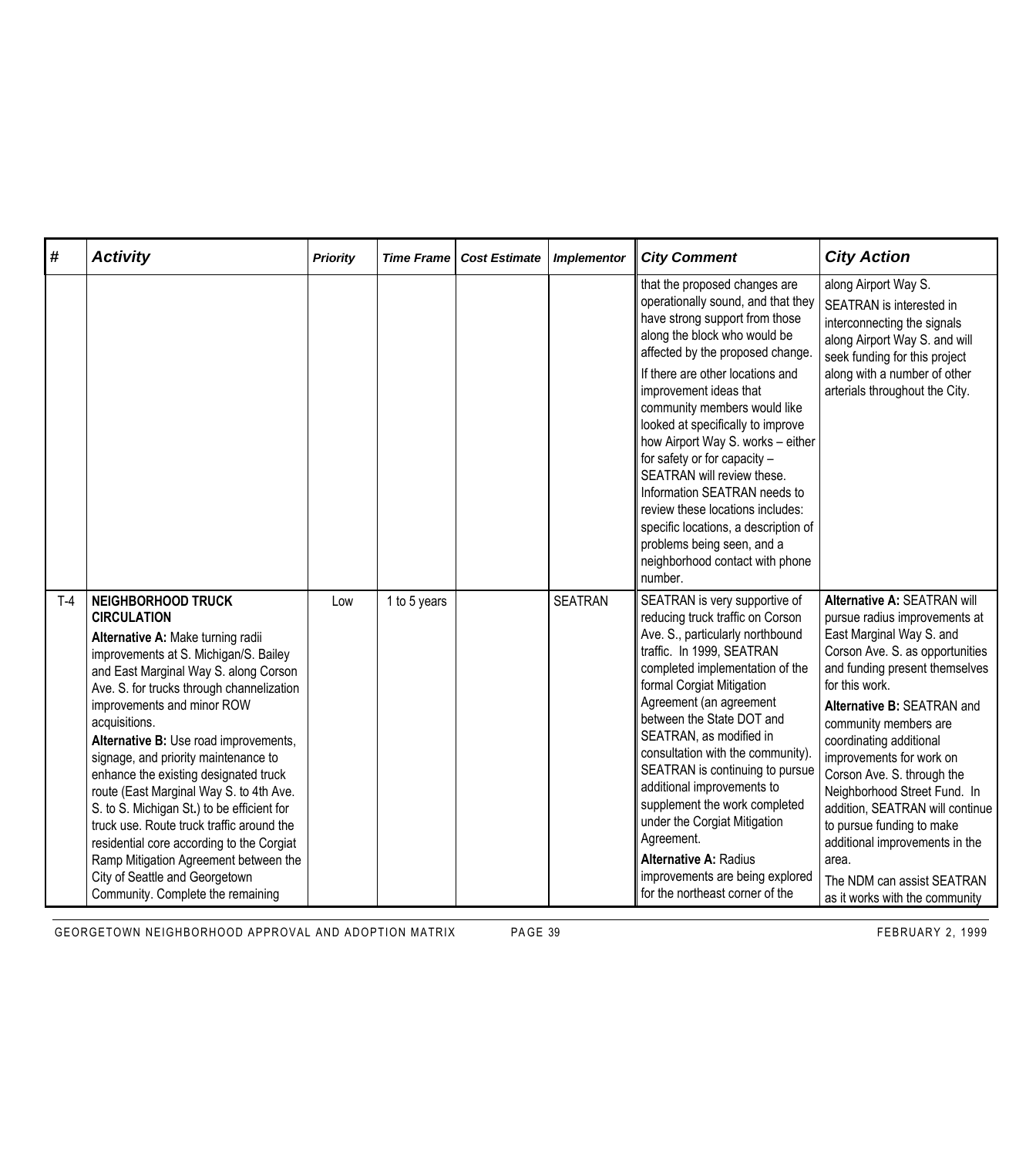| # | <b>Activity</b>                                                                                                                                           | <b>Priority</b> | <b>Time Frame</b> | <b>Cost Estimate</b> | <b>Implementor</b> | <b>City Comment</b>                                                                                                                                                                                                                                                                                                                                                                                                                                                                                                                                                                                                                                                                                                                                                                                                                                                                                                                                                                                                                                                                                                                                                                                            | <b>City Action</b>                           |
|---|-----------------------------------------------------------------------------------------------------------------------------------------------------------|-----------------|-------------------|----------------------|--------------------|----------------------------------------------------------------------------------------------------------------------------------------------------------------------------------------------------------------------------------------------------------------------------------------------------------------------------------------------------------------------------------------------------------------------------------------------------------------------------------------------------------------------------------------------------------------------------------------------------------------------------------------------------------------------------------------------------------------------------------------------------------------------------------------------------------------------------------------------------------------------------------------------------------------------------------------------------------------------------------------------------------------------------------------------------------------------------------------------------------------------------------------------------------------------------------------------------------------|----------------------------------------------|
|   | work to be done according to the<br>agreement, installing traffic calming<br>improvements and landscaping along the<br>residential side of Corson Ave. S. |                 |                   |                      |                    | East Marginal Way S. and Corson<br>Ave. S. intersection to assist with<br>southbound truck traffic. This<br>would require purchasing a part<br>of the parcel on the intersection's<br>northeast corner. Currently, the<br>State, which owns the property at<br>the northeast corner of the East<br>Marginal Way S. and Corson Ave.<br>S. intersection, has been unable<br>to consider selling a portion of the<br>property for right-of-way<br>improvements. SEATRAN will<br>pursue this improvement as<br>opportunities and funding present<br>themselves for this work. The<br>best chance that SEATRAN sees<br>for this to happen would be as the<br>parcel is sold or redeveloped.<br>Alternative B. As part of work<br>related to the 1 <sup>st</sup> Ave. S. Bridge,<br>changes were recently made to<br>improve truck access through the<br>East Marginal Way S. and S.<br>Michigan St. intersection.<br>SEATRAN has added signage,<br>made signal changes, and<br>changed rights-of-way to improve<br>truck access. SEATRAN can<br>continue to review access issues<br>to determine whether additional<br>improvements are necessary.<br>SEATRAN and the State have<br>completed implementation of the | to implement further mitigation<br>measures. |
|   |                                                                                                                                                           |                 |                   |                      |                    | Corgiat Mitigation Agreement. A<br>number of improvements, such as<br>curb bulbs, were in the original                                                                                                                                                                                                                                                                                                                                                                                                                                                                                                                                                                                                                                                                                                                                                                                                                                                                                                                                                                                                                                                                                                         |                                              |

GEORGETOWN NEIGHBORHOOD APPROVAL AND ADOPTION MATRIX PAGE 40 FEBRUARY 2, 1999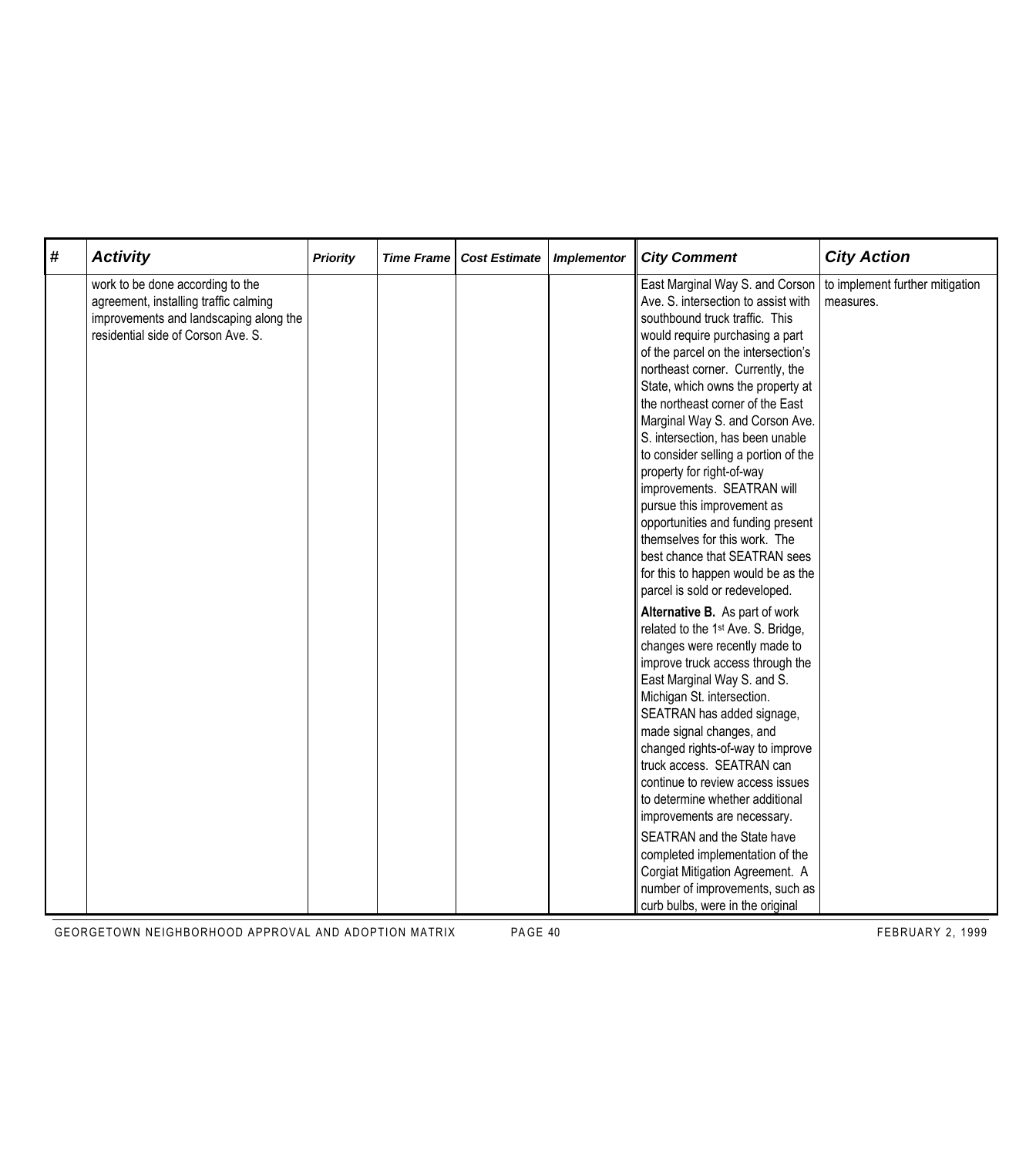| #     | <b>Activity</b>                                                                                                                                                                                                                                               | <b>Priority</b> | <b>Time Frame</b> | <b>Cost Estimate</b> | <b>Implementor</b>               | <b>City Comment</b>                                                                                                                                                                                                                                                                                                                                                                                                                                                              | <b>City Action</b>                                             |
|-------|---------------------------------------------------------------------------------------------------------------------------------------------------------------------------------------------------------------------------------------------------------------|-----------------|-------------------|----------------------|----------------------------------|----------------------------------------------------------------------------------------------------------------------------------------------------------------------------------------------------------------------------------------------------------------------------------------------------------------------------------------------------------------------------------------------------------------------------------------------------------------------------------|----------------------------------------------------------------|
|       |                                                                                                                                                                                                                                                               |                 |                   |                      |                                  | Agreement, but were not installed<br>for a variety of reasons. Each of<br>those changes were made in<br>consultation with community<br>representatives. The landscaping<br>along Corson Ave. S. has been<br>completed and is primarily grass<br>only, at the request of the<br>community.                                                                                                                                                                                        |                                                                |
|       |                                                                                                                                                                                                                                                               |                 |                   |                      |                                  | Even though the Agreement has<br>been implemented, SEATRAN is<br>continuing to make improvements<br>in the area. For example,<br>SEATRAN has \$77,000 from the<br>Neighborhood Street Fund and is<br>working with the community on<br>the use of those funds for two<br>curb bulbs and other<br>improvements (possibly additional<br>landscaping along Corson Ave.<br>S.). Following the use of those<br>funds, SEATRAN will continue to<br>work on improvements in the<br>area. |                                                                |
| $T-5$ | <b>Small User Rail and Duwamish</b><br><b>Waterway Local Spurs Preservation.</b><br>Support the Duwamish Coalition findings<br>and the need to maintain adequate local<br>rail access to industrial land in<br>Georgetown and along the Duwamish<br>waterway. | Medium          | 2 to 5 years      |                      | Railroads,<br>Property<br>Owners | The City supports the retention of<br>railroad access to properties in<br>the Duwamish, but this is an<br>issue that needs to be addressed<br>between railroad companies and<br>private property owners.                                                                                                                                                                                                                                                                         | I none                                                         |
| $T-6$ | <b>Airport Way Truck Movement</b><br>Improvements. Rebuild pavement<br>structure and drainage to accommodate<br>heavy vehicles and general-purpose<br>traffic for 2.5 miles south from S. Lucile                                                              | Medium          | 2 to 5 years      |                      | <b>SEATRAN</b>                   |                                                                                                                                                                                                                                                                                                                                                                                                                                                                                  | On paving, please see GC-4B.2.<br>On capacity, please see T-3. |

GEORGETOWN NEIGHBORHOOD APPROVAL AND ADOPTION MATRIX PAGE 41 FEBRUARY 2, 1999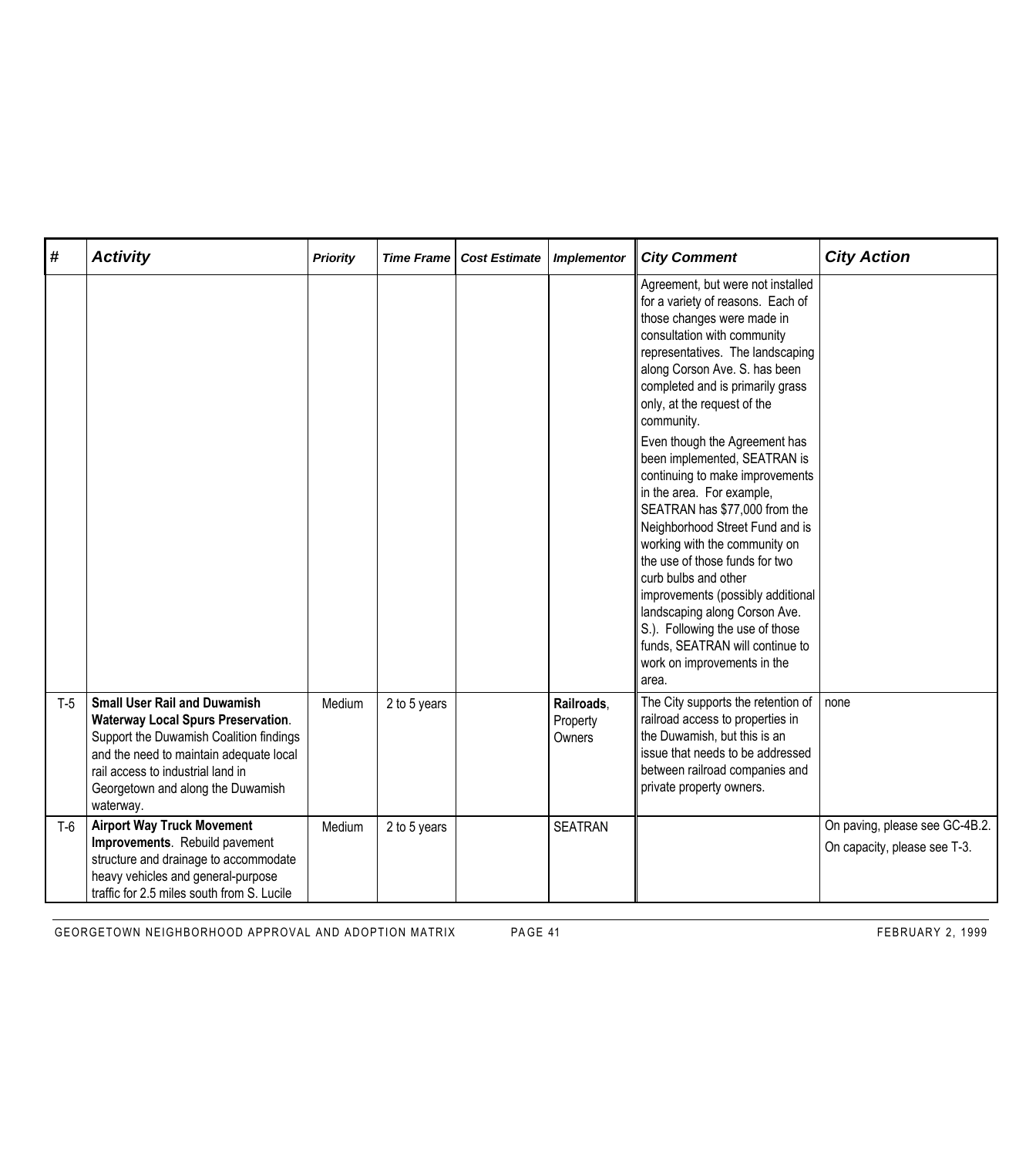| #     | <b>Activity</b>                                                                                                                                                                                                                                                                                                                                                                                                                                                                                                                                                                                                                                                                                                                 | <b>Priority</b> | <b>Time Frame</b> | <b>Cost Estimate</b> | <b>Implementor</b> | <b>City Comment</b> | <b>City Action</b>                                                                                                                                                                                                                                                                                                                                                                                                                                                                                                                                                                                  |
|-------|---------------------------------------------------------------------------------------------------------------------------------------------------------------------------------------------------------------------------------------------------------------------------------------------------------------------------------------------------------------------------------------------------------------------------------------------------------------------------------------------------------------------------------------------------------------------------------------------------------------------------------------------------------------------------------------------------------------------------------|-----------------|-------------------|----------------------|--------------------|---------------------|-----------------------------------------------------------------------------------------------------------------------------------------------------------------------------------------------------------------------------------------------------------------------------------------------------------------------------------------------------------------------------------------------------------------------------------------------------------------------------------------------------------------------------------------------------------------------------------------------------|
|       | St.<br>Transportation Access. Because of<br>inadequate road conditions and impacts<br>associated with heavy freight traffic, the<br>City of Seattle should coordinate with<br>King County and the State of<br>Washington to improve the load carry<br>capacity, drainage, and right-of-way<br>width of Airport Way S. along the<br>perimeter of the Airport. This would<br>promote improved access for freight<br>mobility in and out of the facility. In<br>addition, the City should coordinate with<br>King County to widen and improve<br>several access points to Perimeter Road<br>S., particularly at the entry to the<br>Terminal building to allow for more<br>efficient truck and other vehicular entry<br>and egress |                 |                   |                      |                    |                     |                                                                                                                                                                                                                                                                                                                                                                                                                                                                                                                                                                                                     |
| $T-7$ | 4th Ave. S./S. Orcas St.<br>Improvements. Review illegal parking,<br>speeding and signage issues in the<br>immediate vicinity of this intersection.<br>Work with SPD and Parking Enforcement<br>Division to monitor and control parking<br>and traffic speeds in the vicinity.<br>Review the proposed signalization of the<br>4th Ave. S/S. Fidalgo St. intersection as<br>an option to improve safety in the vicinity.                                                                                                                                                                                                                                                                                                         | High            | 2 to 5 years      |                      | SEATRAN,<br>SPD    |                     | The Seattle Police Department<br>has evaluated this area for<br>additional speed, jaywalking and<br>parking enforcement attention<br>and has identified some<br>problems. The Police<br>Department's traffic and parking<br>enforcement staffs will work in<br>this area as time permits.<br>SEATRAN has reviewed this<br>area and found that a signal is<br>warranted at the intersection of<br>4th Ave. S. and S. Fidalgo St.<br>Design work on the 4th Ave. S.<br>and S. Fidalgo St. signal has<br>been completed. Accompanying<br>pavement work is needed with<br>the signal's installation and |

GEORGETOWN NEIGHBORHOOD APPROVAL AND ADOPTION MATRIX PAGE 42 PA PA CHANGE AND RESPONDENTLY A 1999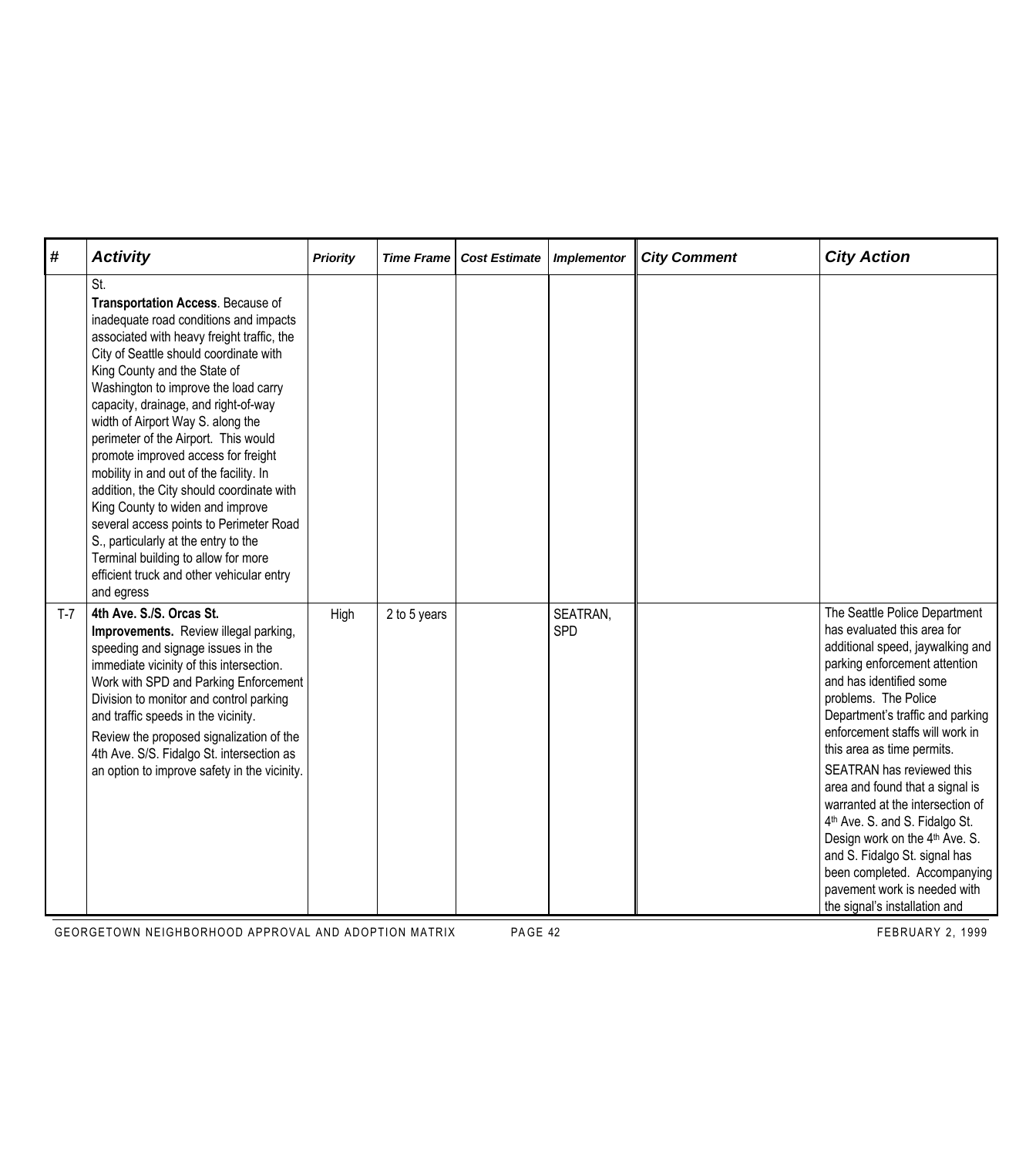| #     | <b>Activity</b>                                                                                                                                                                                                                                                                                                                                                               | <b>Priority</b>   | <b>Time Frame</b> | <b>Cost Estimate</b> | <b>Implementor</b>     | <b>City Comment</b>                                                                                                                                                                                                                                                                                                                                                                                                                                                                                                                     | <b>City Action</b>                                                                                                                                                                                                                                                                                                                                                                                                                                                                                    |
|-------|-------------------------------------------------------------------------------------------------------------------------------------------------------------------------------------------------------------------------------------------------------------------------------------------------------------------------------------------------------------------------------|-------------------|-------------------|----------------------|------------------------|-----------------------------------------------------------------------------------------------------------------------------------------------------------------------------------------------------------------------------------------------------------------------------------------------------------------------------------------------------------------------------------------------------------------------------------------------------------------------------------------------------------------------------------------|-------------------------------------------------------------------------------------------------------------------------------------------------------------------------------------------------------------------------------------------------------------------------------------------------------------------------------------------------------------------------------------------------------------------------------------------------------------------------------------------------------|
|       |                                                                                                                                                                                                                                                                                                                                                                               |                   |                   |                      |                        |                                                                                                                                                                                                                                                                                                                                                                                                                                                                                                                                         | SEATRAN has been waiting to<br>install the signal until funding<br>could be identified for the<br>pavement work. The<br>Georgetown Crime Prevention<br>and Community Council has<br>allocated \$40,000 of their Early<br>Implementation Funds toward<br>paving at this intersection to<br>help complete the project.                                                                                                                                                                                  |
| $T-8$ | 4th Ave. S, S. Fidalgo St./S. Lucile St.<br>Parking and Safety Study. Conduct a<br>detailed review along 4th Ave. S. and<br>evaluate access management, parking<br>management and organization,<br>channelization and other safety issues to<br>address safety, access to/from 4th Ave.<br>S. and parking.                                                                    | High to<br>Medium | 1 to 10<br>years  |                      | SEATRAN,<br><b>SPD</b> | SEATRAN is not presently funded<br>to conduct the comprehensive<br>access and parking management<br>review that is suggested by this<br>activity. If there are specific<br>concerns about safety at<br>locations along these streets,<br>these should be forwarded to<br>SEATRAN, who will review them.<br>If there is community-wide<br>interest in reviewing area-wide<br>circulation and parking<br>management along these<br>corridors, one possible resource<br>to facilitate that work may be the<br>Neighborhood Matching Funds. | The Seattle Police Department<br>has evaluated this area for<br>additional speed, jaywalking and<br>parking enforcement attention<br>and has identified some<br>problems. The Police<br>Department's traffic and parking<br>enforcement staffs will work in<br>this area as time permits.<br>SEATRAN will review specific<br>changes to on-street parking<br>proposed by the community.<br>Agreed-to changes to on-street<br>parking signs would be made<br>and paid for by SEATRAN. See<br>also T-7. |
| $T-9$ | S. Orcas between 1st Ave. S. and 4th<br>Ave. S. Safety Issue Review. Review<br>collision history, existing geometric<br>configuration, and traffic control.<br>Recommend traffic control improvements<br>to improve safety concerns at<br>uncontrolled intersections, traffic<br>diversion, and speeds along S. Orcas St.<br>and other east-west roadways in the<br>vicinity. | High to<br>Medium | 2 to 5 years      |                      | <b>SEATRAN</b>         | This is a broad request. To<br>perform review of the street, it<br>would be important to have<br>information about specific<br>concerns of safety/parking at<br>locations along these streets.                                                                                                                                                                                                                                                                                                                                          | See T-8.                                                                                                                                                                                                                                                                                                                                                                                                                                                                                              |

GEORGETOWN NEIGHBORHOOD APPROVAL AND ADOPTION MATRIX PAGE 43 FEBRUARY 2, 1999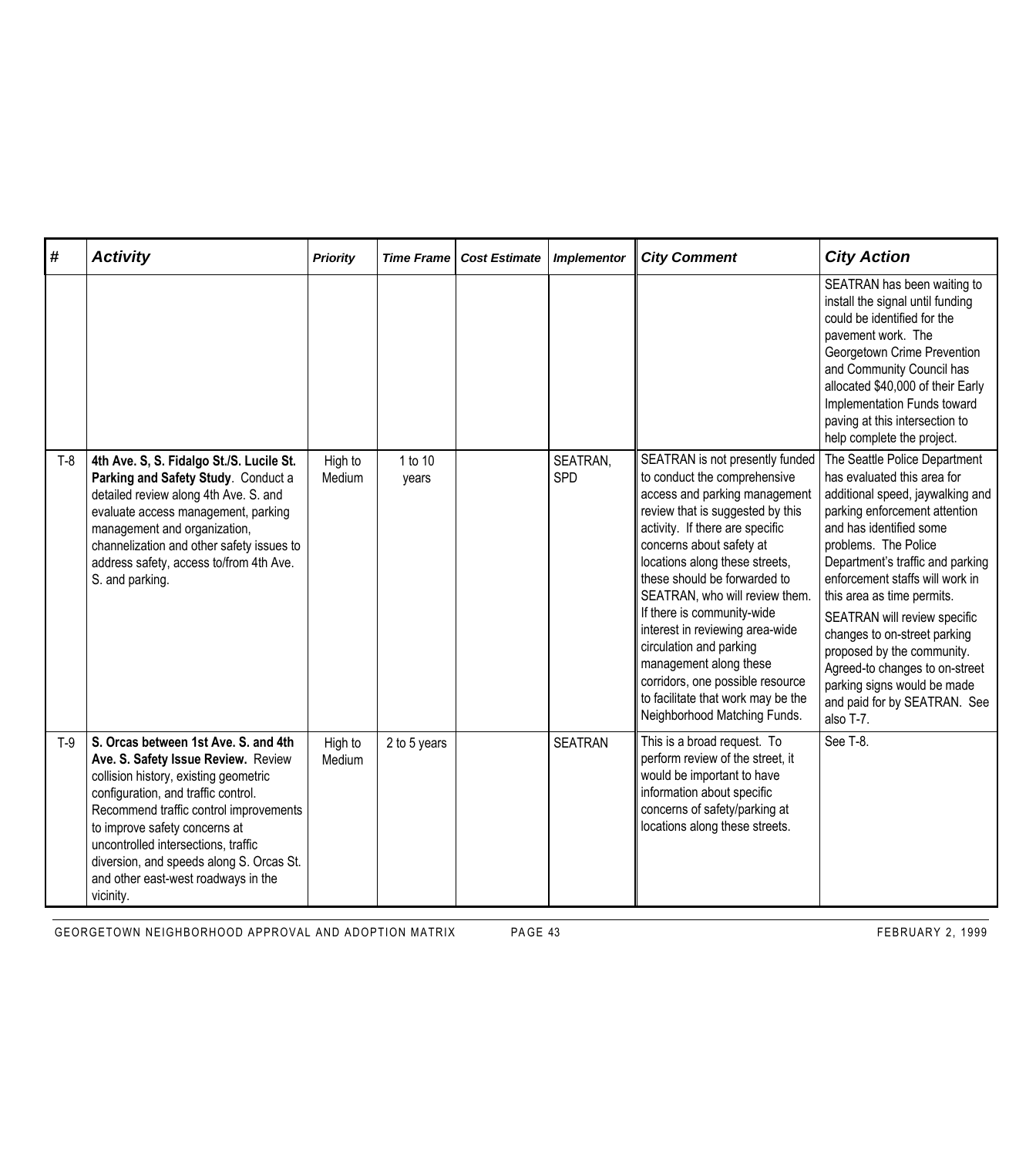| $\sharp$ | <b>Activity</b>                                                                                                                                                                                                                                                                                                                                                                  | <b>Priority</b>    | <b>Time Frame</b> | <b>Cost Estimate</b> | <b>Implementor</b>                          | <b>City Comment</b>                                                                                                                                                                                                                                                                                                                                                           | <b>City Action</b>                                                                                                  |
|----------|----------------------------------------------------------------------------------------------------------------------------------------------------------------------------------------------------------------------------------------------------------------------------------------------------------------------------------------------------------------------------------|--------------------|-------------------|----------------------|---------------------------------------------|-------------------------------------------------------------------------------------------------------------------------------------------------------------------------------------------------------------------------------------------------------------------------------------------------------------------------------------------------------------------------------|---------------------------------------------------------------------------------------------------------------------|
| $T-10$   | Parking and Pedestrian Safety along<br>6th Ave. S. Narrow lanes, limited sight<br>distance, poor shoulder conditions, on-<br>street parking configuration, and lack of a<br>pedestrian facility along 6th Ave. S.<br>create circulation and safety conflicts.<br>Address the interaction between moving<br>vehicles, parked vehicles, and pedestrian<br>in the general vicinity. | High to<br>Medium  | 2 to 5 years      |                      | <b>SEATRAN</b>                              |                                                                                                                                                                                                                                                                                                                                                                               | See T-8.                                                                                                            |
| $T-11$   | <b>Traffic Calming on Residential</b><br>Streets. Use traffic calming methods to<br>protect residential streets and alleys from<br>diversion of traffic off arterials, and from<br>excessive speeds.                                                                                                                                                                             | No Priority<br>Set | 2 to 5 years      |                      | <b>SEATRAN</b>                              | If there are residential street<br>locations community members<br>would like looked at specifically to<br>improve how the street works -<br>either for safety or for capacity -<br>SEATRAN will review them.<br>Information SEATRAN will need<br>includes: specific problem<br>locations, descriptions of the<br>problems, and a neighborhood<br>contact with a phone number. | SEATRAN will review specific<br>locations identified by<br>community members and report<br>back to the community.   |
| $T-12$   | Airport Way S. Parallel Rail Spur<br><b>Evaluation of Potential as Non-</b><br>Motorized Corridor. Work with<br>SEATRAN in the non-motorized element<br>of the Comprehensive Planning Process<br>to evaluate and prioritize this potential<br>non-motorized facility. Compare with<br>other possible improvements.                                                               | High               | 2 to 5 years      |                      | SEATRAN,<br>SPO,<br>Railroads,<br>Community | SEATRAN work with the<br>community to better define this<br>activity. SPO will be involved if<br>the activity leads to a<br>Comprehensive Plan<br>amendment.                                                                                                                                                                                                                  | SEATRAN's Bicycle and<br>Pedestrian program will work<br>with the community to refine and<br>explore this activity. |
| $T-13$   | <b>Evaluate Potential for S. Bailey St.</b><br><b>Overhead Pedestrian Bridge and</b><br><b>Corson Sidewalk Improvements.</b><br>Work with SEATRAN in the non-<br>motorized element of the comprehensive<br>planning process to evaluate and<br>prioritize this potential non-motorized<br>facility. Also refer to GC-2B.1.                                                       | Medium to<br>Low   | 2 to 10 years     |                      | <b>SEATRAN</b>                              | In general, pedestrian bridges are<br>very expensive. It is SEATRAN's<br>experience that where they<br>require long ramps/approaches<br>(often an ADA requirement) to get<br>up and over a street, they require<br>a large amount of right-of-way. In<br>addition, with the long ramps,<br>they are seen as indirect and are                                                  | SEATRAN will explore this idea<br>in the future if funding can be<br>identified. See also GC-2B.1.                  |

GEORGETOWN NEIGHBORHOOD APPROVAL AND ADOPTION MATRIX PAGE 44 FEBRUARY 2, 1999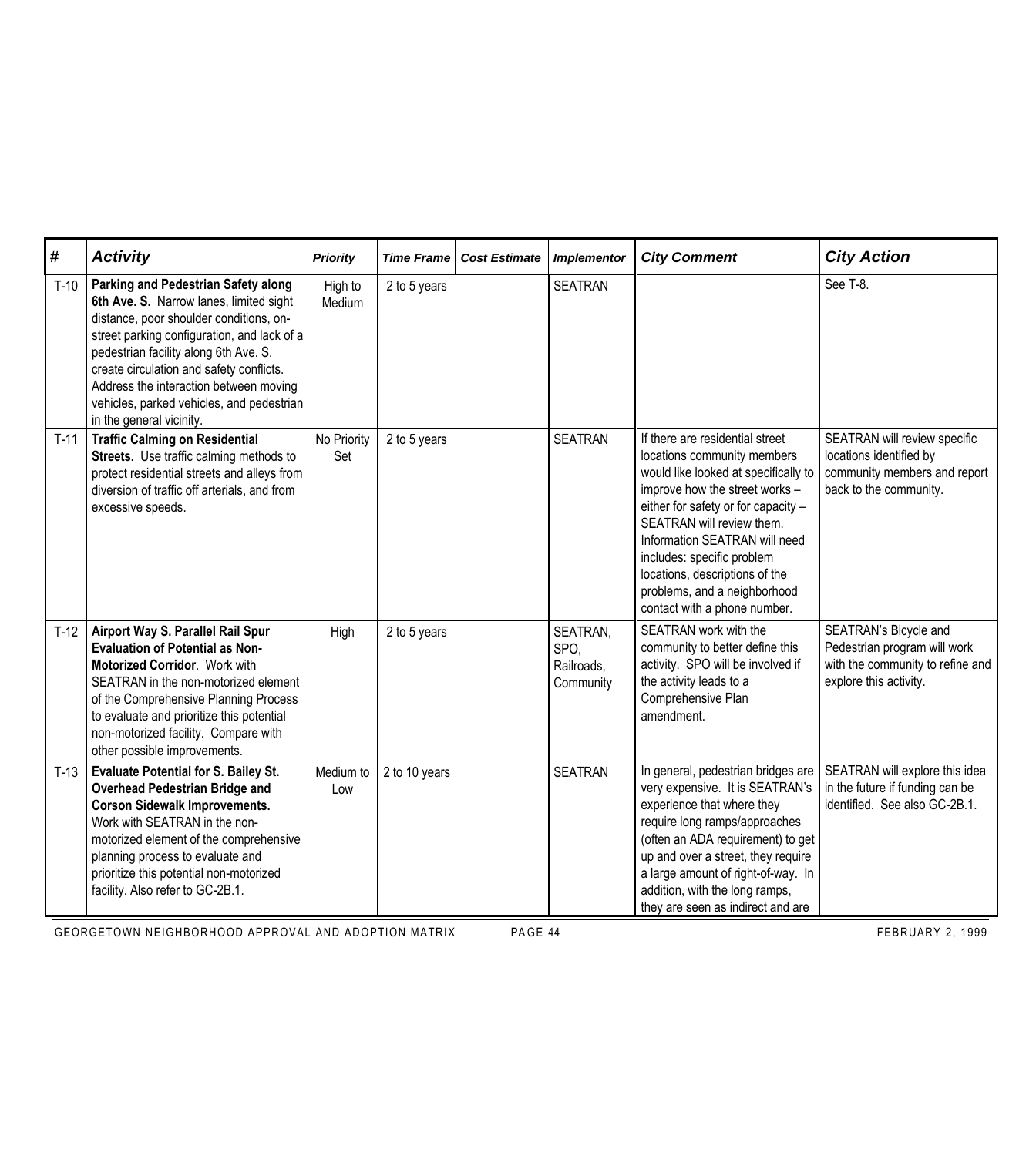| #      | <b>Activity</b>                                                                                                                                                                                                                                                                                                     | <b>Priority</b>   | <b>Time Frame</b>                         | <b>Cost Estimate</b> | <b>Implementor</b>                      | <b>City Comment</b>                                                                                                                                                                                                                                                                                                                                                                                                                                                                                                                                   | <b>City Action</b>                                                                                                                                                                                                   |
|--------|---------------------------------------------------------------------------------------------------------------------------------------------------------------------------------------------------------------------------------------------------------------------------------------------------------------------|-------------------|-------------------------------------------|----------------------|-----------------------------------------|-------------------------------------------------------------------------------------------------------------------------------------------------------------------------------------------------------------------------------------------------------------------------------------------------------------------------------------------------------------------------------------------------------------------------------------------------------------------------------------------------------------------------------------------------------|----------------------------------------------------------------------------------------------------------------------------------------------------------------------------------------------------------------------|
|        |                                                                                                                                                                                                                                                                                                                     |                   |                                           |                      |                                         | often not used by pedestrians.<br>For large/complex project ideas -<br>like overpasses - SEATRAN's<br>experience is that it is best to<br>draw in professional help for<br>concept development. Currently,<br>SEATRAN can see two potential<br>sources of this assistance. As<br>sector plans are established,<br>SEATRAN staff and funding will<br>be available to support a few<br>high-priority ideas among plans<br>Citywide. Another mechanism for<br>pursuing project ideas could be to<br>obtain consultant assistance<br>through a NMF grant. |                                                                                                                                                                                                                      |
| $T-14$ | <b>Commuter Rail, Pedestrian Links and</b><br><b>Transit Facilities Coordination.</b><br>Contingent on the development of a<br>commuter rail station in Georgetown,<br>enhance pedestrian access and<br>circulation in the vicinity of the station to<br>promote use and attractiveness of the<br>alternative mode. | Medium            | Concurrent<br>with station<br>development |                      | Sound Transit,<br>SEATRAN,<br>Community | See GC-2D.4 and T-16.                                                                                                                                                                                                                                                                                                                                                                                                                                                                                                                                 | SEATRAN and SPO will work<br>with the community on this<br>activity when and if funding for a<br>Georgetown Commuter Rail<br>station is identified.                                                                  |
| $T-15$ | 1st Ave. S. Bridge/Beacon Hill<br>Regional Trail System Opportunities.<br>Identify key linkages between<br>Georgetown and other regional trail and<br>non-motorized facilities.                                                                                                                                     | Medium            | 2 to 10 years                             |                      | <b>SEATRAN</b>                          |                                                                                                                                                                                                                                                                                                                                                                                                                                                                                                                                                       | SEATRAN's Bicycle and<br>Pedestrian program will work<br>with the community to refine and<br>explore this activity.                                                                                                  |
| $T-16$ | <b>Regional Transit Connections</b><br>Improvements. King County Metro<br>should develop policies and appoint<br>business and community leaders from<br>Georgetown to coordinate with Metro<br>and the Implementation of the 6-year<br>transit improvement program.                                                 | High to<br>Medium | 2 to 6 years                              |                      | Metro,<br>SEATRAN,<br>Community         |                                                                                                                                                                                                                                                                                                                                                                                                                                                                                                                                                       | SPO and SEATRAN will let the<br>community know as<br>opportunities for community<br>input into design of the local<br>transit system arise. The<br>process for development of the<br>6-year transit improvement plan |

GEORGETOWN NEIGHBORHOOD APPROVAL AND ADOPTION MATRIX PAGE 45 FEBRUARY 2, 1999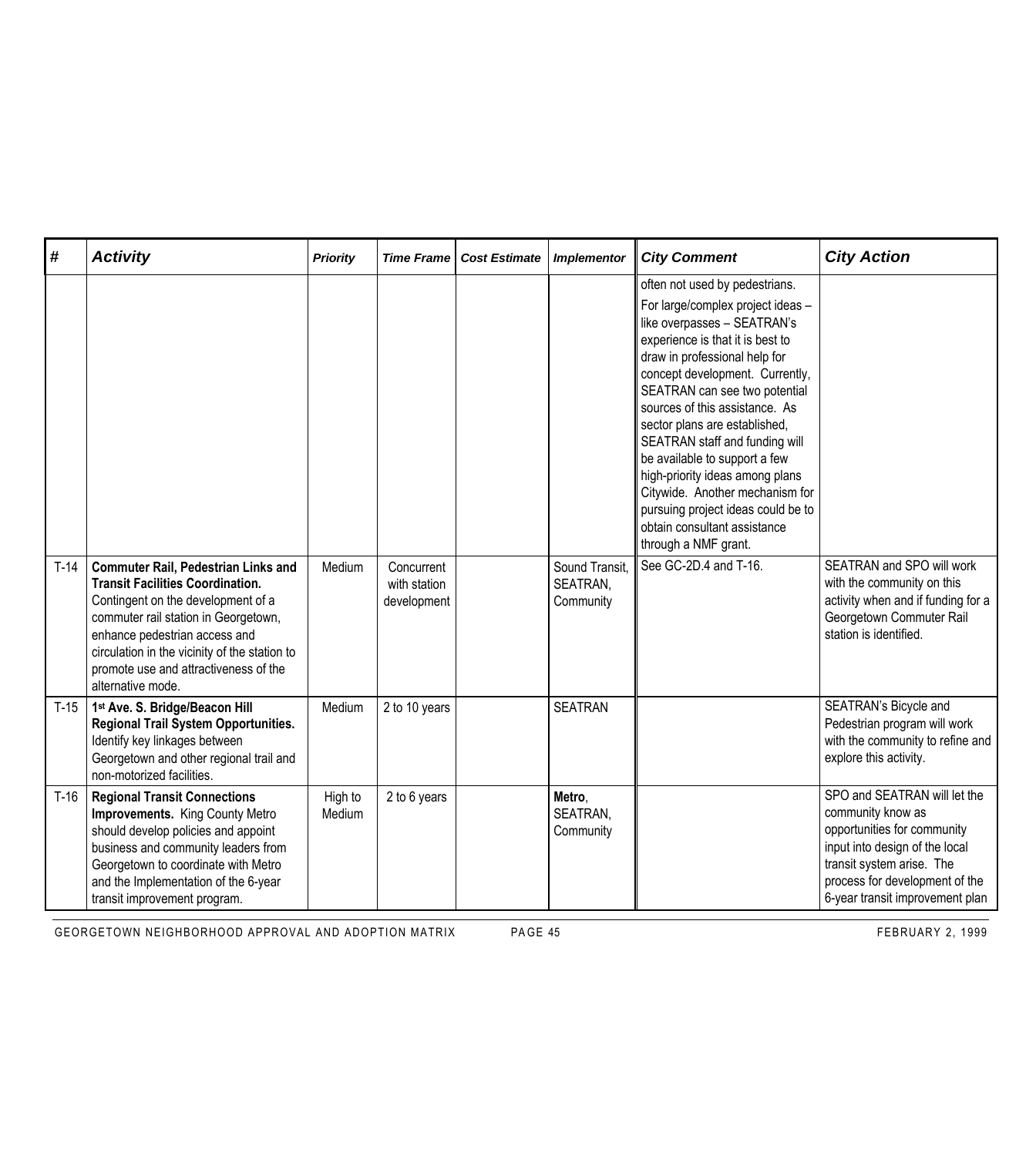| #      | <b>Activity</b>                                                                                                                                                                                                                                                                    | <b>Priority</b>   | <b>Time Frame</b> | <b>Cost Estimate</b> | <b>Implementor</b>                         | <b>City Comment</b> | <b>City Action</b>                                                                                                                                                                                                                                                                                                                                                                                                                                                                                                                                                                                                                                                                                                                                                                                      |
|--------|------------------------------------------------------------------------------------------------------------------------------------------------------------------------------------------------------------------------------------------------------------------------------------|-------------------|-------------------|----------------------|--------------------------------------------|---------------------|---------------------------------------------------------------------------------------------------------------------------------------------------------------------------------------------------------------------------------------------------------------------------------------------------------------------------------------------------------------------------------------------------------------------------------------------------------------------------------------------------------------------------------------------------------------------------------------------------------------------------------------------------------------------------------------------------------------------------------------------------------------------------------------------------------|
|        |                                                                                                                                                                                                                                                                                    |                   |                   |                      |                                            |                     | is led by King County-Metro.<br>The Executive will forward this<br>and related transit requests to<br>King County Metro on the<br>community's behalf. SPO,<br>SEATRAN and DON will review<br>the transit service requests and<br>transit stop improvements<br>identified in the neighborhood<br>plans and integrate those<br>requested improvements into<br>the work being done under<br>Strategy T4 "Establish and<br><b>Implement Transit Service</b><br>Priorities" in the City's<br><b>Transportation Strategic Plan</b><br>(TSP). The Executive will report<br>to the City Council<br>Transportation Committee on its<br>progress on Strategy T4 as part<br>of its ongoing reporting<br>requirements on the TSP and to<br>the Neighborhoods, Growth<br>Planning and Civic Engagement<br>Committee. |
| $T-17$ | <b>Local Transit Circulation and Access</b><br>to Future Regional Rail System<br>Enhancements. Develop policies and<br>appoint business and community leaders<br>from Georgetown to coordinate with<br>Metro and the Implementation of the 6-<br>year transit improvement program. | High to<br>Medium | 2 to 6 years      |                      | Metro,<br>SEATRAN,<br>Community            |                     | See GC-2D.4 and T-16.                                                                                                                                                                                                                                                                                                                                                                                                                                                                                                                                                                                                                                                                                                                                                                                   |
| $T-18$ | <b>Boeing Access Station/Georgetown</b><br><b>Employment Centers/Residential Area</b><br>Shuttle Feasibility. Work closely with<br>King County-Metro and the Sound                                                                                                                 | Medium to<br>Low  | 1 to 5 years      |                      | Metro, Sound<br>Transit,<br><b>SEATRAN</b> |                     | See GC-2D.4 and T-16.                                                                                                                                                                                                                                                                                                                                                                                                                                                                                                                                                                                                                                                                                                                                                                                   |

GEORGETOWN NEIGHBORHOOD APPROVAL AND ADOPTION MATRIX PAGE 46 FEBRUARY 2, 1999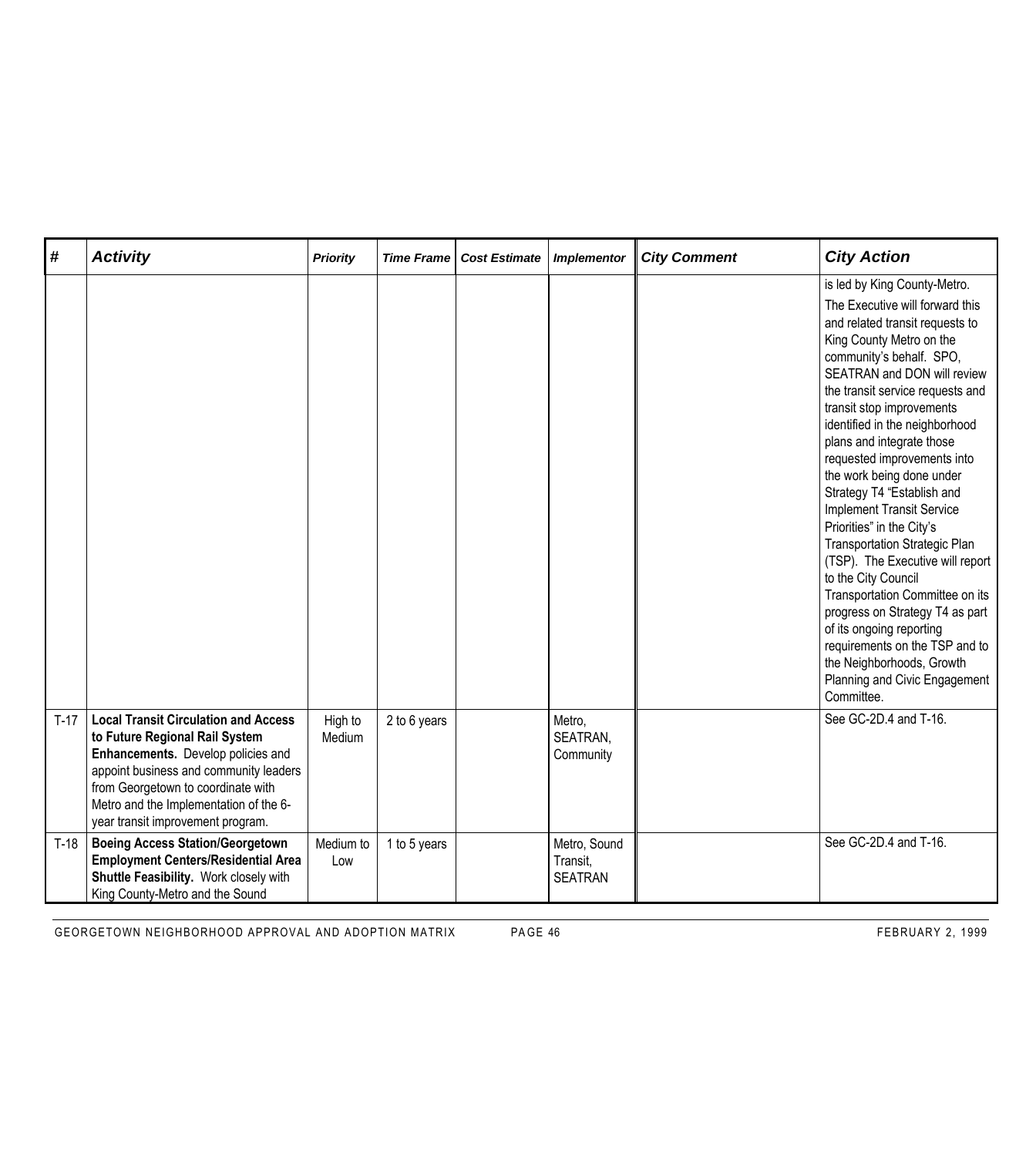| #      | <b>Activity</b>                                                                                                                                                                                                                                                                                                                                                 | <b>Priority</b>   | <b>Time Frame</b> | <b>Cost Estimate</b> | <b>Implementor</b>                                        | <b>City Comment</b>                                                                                                                                                                                                                                                                                                                                                                                                                                                                                                                                                                                                                                                                                               | <b>City Action</b>                                                                                                                                                                                                                                                                                                                                                                                                                                                                                                                                                                                                                                         |
|--------|-----------------------------------------------------------------------------------------------------------------------------------------------------------------------------------------------------------------------------------------------------------------------------------------------------------------------------------------------------------------|-------------------|-------------------|----------------------|-----------------------------------------------------------|-------------------------------------------------------------------------------------------------------------------------------------------------------------------------------------------------------------------------------------------------------------------------------------------------------------------------------------------------------------------------------------------------------------------------------------------------------------------------------------------------------------------------------------------------------------------------------------------------------------------------------------------------------------------------------------------------------------------|------------------------------------------------------------------------------------------------------------------------------------------------------------------------------------------------------------------------------------------------------------------------------------------------------------------------------------------------------------------------------------------------------------------------------------------------------------------------------------------------------------------------------------------------------------------------------------------------------------------------------------------------------------|
|        | Transit to provide local shuttle bus<br>transfer points between Georgetown and<br>the planned inter-modal rail-bus station<br>in the vicinity of the S. Boeing Access<br>Road, adding service as feasible to the<br>King County International Airport<br>Terminal area along Perimeter Road.                                                                    |                   |                   |                      |                                                           |                                                                                                                                                                                                                                                                                                                                                                                                                                                                                                                                                                                                                                                                                                                   |                                                                                                                                                                                                                                                                                                                                                                                                                                                                                                                                                                                                                                                            |
| $T-19$ | <b>Georgetown Commuter Rail Station</b><br>Support. Support and lobby the Seattle<br>City Council, King County-Metro, and the<br>Sound Transit to construct a commuter<br>rail station in Georgetown to reduce<br>employee work trips to the area and<br>provide alternative travel modes within<br>Georgetown.                                                 | Medium            | 2 to 5 years      |                      | Sound Transit,<br>City Council,<br>SEATRAN,<br><b>SPO</b> | See GC-2D.4.                                                                                                                                                                                                                                                                                                                                                                                                                                                                                                                                                                                                                                                                                                      | <b>SEATRAN and SPO will work</b><br>with the community on this<br>activity when and if funding for a<br>Georgetown Commuter Rail<br>station is identified.                                                                                                                                                                                                                                                                                                                                                                                                                                                                                                 |
| $T-20$ | <b>Provide Real-Time Traveler</b><br>Information for Major Through-<br>Corridor in Georgetown. Install and<br>link with the WSDOT VMS current<br>systems to provide traveler information<br>on alternative routes and possible delays<br>to between the Alaska Way Viaduct and<br>I-5 alternative freeway corridors. Provide<br>real-time traveler information. | High to<br>Medium | 2 to 10 years     |                      | SEATRAN,<br><b>WSDOT</b>                                  | SEATRAN is working to improve<br>traffic flow for routes parallel to I-5<br>and SR-99 and routes that<br>connect I-5 and SR-99. Part of<br>this work includes work with VMS<br>WSDOT has plans to install<br>CCTV on the 1st Ave. S. Bridge.<br>A SEATRAN Intelligent<br><b>Transportation Systems grant</b><br>proposal has been submitted to<br>and is currently being considered<br>by the State. The grant's purpose<br>is to enhance signal system<br>coordination in the industrial area,<br>including signal coordination at<br>rail and street crossings. If<br>awarded, elements in this grant<br>project would include:<br>Further interconnection of<br>signals and signal<br>equipment upgrade in the | To improve traffic flow through<br>parallel to I-5 and SR-99,<br>SEATRAN has recently<br>extended signal interconnect<br>along 1 <sup>st</sup> Ave. S. Streets worked<br>on as part of this interconnect<br>work included:<br>1 <sup>st</sup> Ave. S., from East<br>Marginal Way S. to S.<br>Spokane St.;<br>4th Ave. S., from East<br>$\bullet$<br>Marginal Way to S.<br>Spokane St.;<br>S. Michigan St., from 6th<br>Ave. S. to East Marginal<br>Way S.; and<br>East Marginal Way S., from<br>the 1 <sup>st</sup> Ave. S. bridge to<br>Alaskan Way S.<br>SEATRAN is working on VMS in<br>this area. VMS signs have just<br>been installed in conjunction |

GEORGETOWN NEIGHBORHOOD APPROVAL AND ADOPTION MATRIX PAGE 47 PAGE 47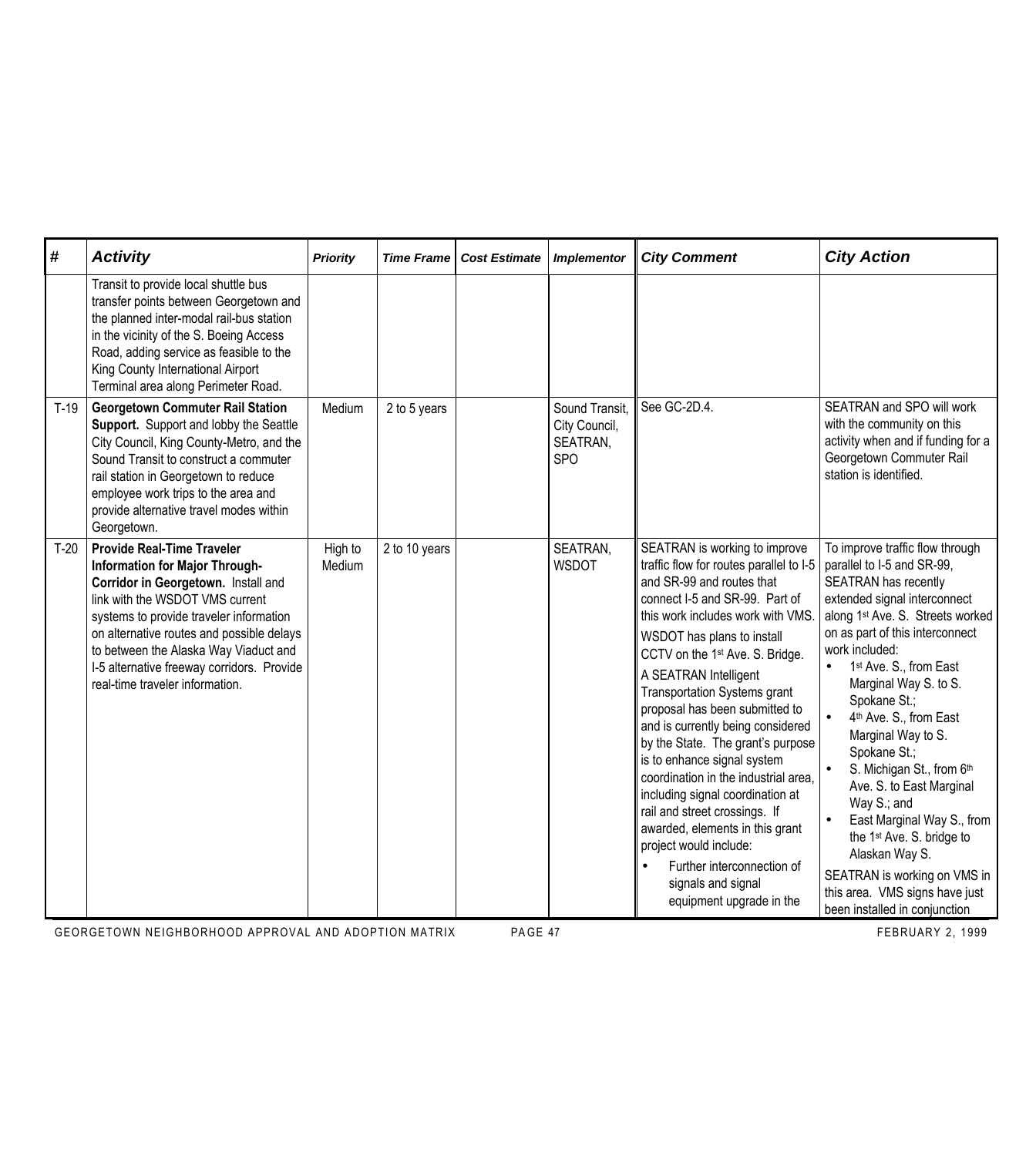| #     | <b>Activity</b>                                                                                                                                                                                                                                                                                                                                                                                                                                                                                                                    | <b>Priority</b> | <b>Time Frame</b>                      | <b>Cost Estimate</b> | <b>Implementor</b>        | <b>City Comment</b>                                                                                                                                                                                                                                                                                                                                                                                                                                                                                                                                                                                                                                                                                          | <b>City Action</b>                                                                                                                                                                                                                                                                                                                                                                                                                                                                                                                                                                                                                                                                      |
|-------|------------------------------------------------------------------------------------------------------------------------------------------------------------------------------------------------------------------------------------------------------------------------------------------------------------------------------------------------------------------------------------------------------------------------------------------------------------------------------------------------------------------------------------|-----------------|----------------------------------------|----------------------|---------------------------|--------------------------------------------------------------------------------------------------------------------------------------------------------------------------------------------------------------------------------------------------------------------------------------------------------------------------------------------------------------------------------------------------------------------------------------------------------------------------------------------------------------------------------------------------------------------------------------------------------------------------------------------------------------------------------------------------------------|-----------------------------------------------------------------------------------------------------------------------------------------------------------------------------------------------------------------------------------------------------------------------------------------------------------------------------------------------------------------------------------------------------------------------------------------------------------------------------------------------------------------------------------------------------------------------------------------------------------------------------------------------------------------------------------------|
|       |                                                                                                                                                                                                                                                                                                                                                                                                                                                                                                                                    |                 |                                        |                      |                           | industrial area;<br><b>Exploring additional VMS</b><br>and CCTV opportunities for<br>the area;<br>Developing and<br>implementing traffic control<br>strategies to reduce delays<br>caused by trains moving at-<br>grade through the industrial<br>corridor; and<br>Developing ways to share<br>traffic information, including<br>ways to provide advanced<br>notice of train movements in<br>the corridor.                                                                                                                                                                                                                                                                                                   | with traffic operations around the<br>new baseball stadium.                                                                                                                                                                                                                                                                                                                                                                                                                                                                                                                                                                                                                             |
|       | <b>The Environment</b>                                                                                                                                                                                                                                                                                                                                                                                                                                                                                                             |                 |                                        |                      |                           |                                                                                                                                                                                                                                                                                                                                                                                                                                                                                                                                                                                                                                                                                                              |                                                                                                                                                                                                                                                                                                                                                                                                                                                                                                                                                                                                                                                                                         |
| $E-1$ | <b>Airport Master Planning Participation.</b><br>Because the operations of King County<br>International Airport affect the quality of<br>life of local residents, as well as the<br>commerce of the Georgetown area, work<br>with King County to assure community<br>representatives are included in the future<br>planning endeavors of the Airport. Work<br>to address neighborhood's desire to<br>examine future plan alternatives focusing<br>on aviation-related, less intensive uses<br>that channel away from Ellis Ave. S. | Medium          | Concurrent<br>with KCIA<br>Master Plan |                      | SPO, DCLU,<br><b>KCIA</b> | The City recognizes the need for<br>agency coordination on the<br>mitigation of environmental and<br>public health impacts of regional<br>transportation and capital<br>facilities. SPO will review and<br>comment on the environmental<br>impact analysis, including<br>mitigation, conducted by King<br>County International Airport as<br>part of the master planning<br>process for the expansion of<br>airport facilities and operations.<br>The City also recommends that<br>Georgetown residents and<br>businesses communicate their<br>concerns directly to the King<br>County International Airport,<br>through advisory committees and<br>other means, during the<br>environmental impact analysis | SPO staff will closely monitor<br>and formally review and<br>comment on data, findings,<br>alternatives and<br>recommendations of the EIS<br>and proposed master plan.<br>The City Council will send a<br>letter to KCIA and the FAA<br>regarding the City's current<br>position on noise mitigation and<br>possible runway extension,<br>supporting the neighborhood<br>plan recommendations, and<br>indicating that the City may<br>reconsider its position on noise<br>mitigation and runway extension<br>as new information becomes<br>available. The letter will also<br>indicate the City's desire to work<br>closely with KCIA as they work<br>on the various studies and refine |

GEORGETOWN NEIGHBORHOOD APPROVAL AND ADOPTION MATRIX PAGE 48 FEBRUARY 2, 1999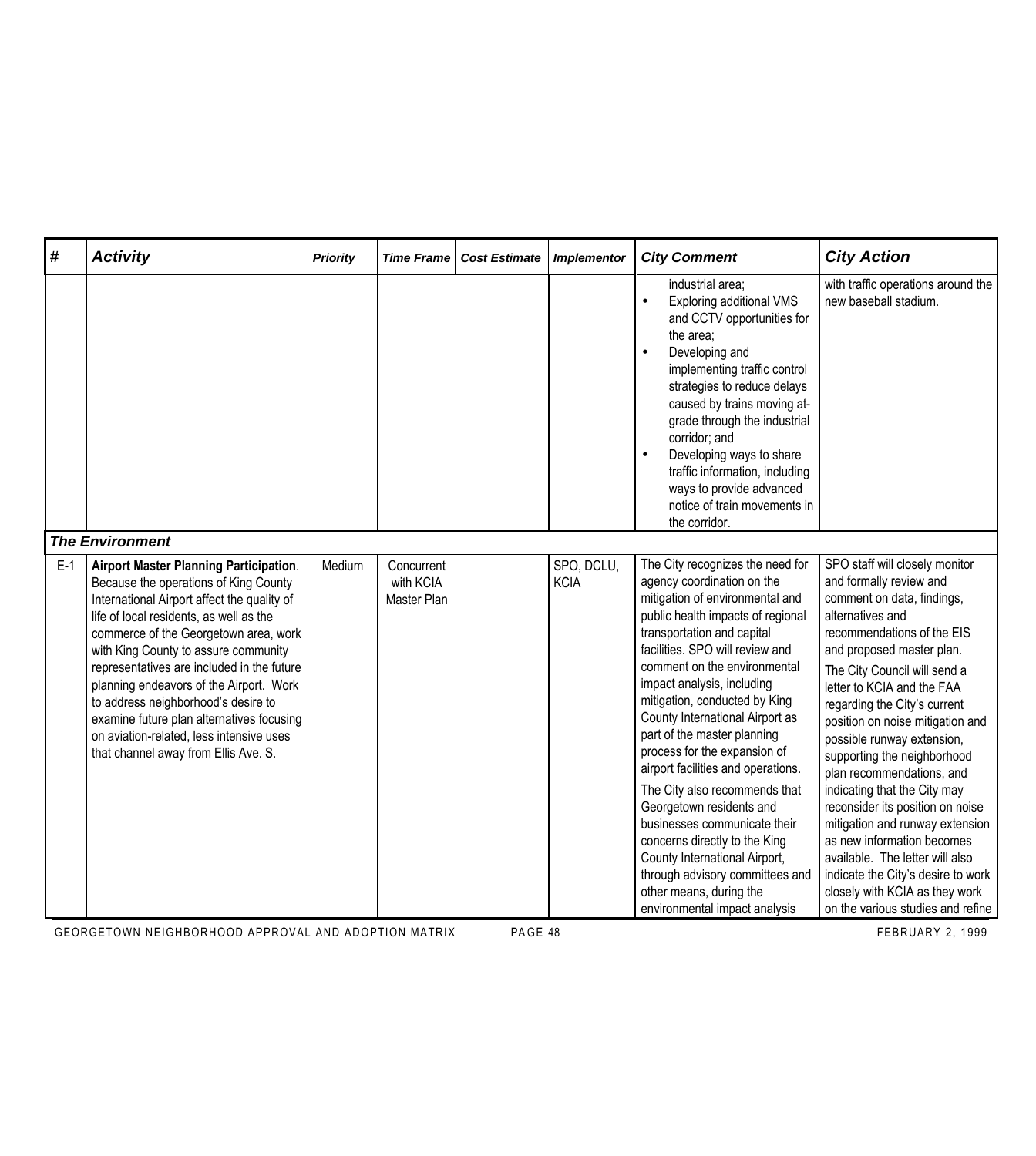| $\boldsymbol{\#}$ | <b>Activity</b>                                                                                                                                                                                                                                                                                                                                                                                                                                                                                                                                                                             | <b>Priority</b> | <b>Time Frame</b>                      | <b>Cost Estimate</b> | <b>Implementor</b>          | <b>City Comment</b>                                                                                                                                                                                    | <b>City Action</b>                                                                                                                                                                                                                                                                                                                                                                                                                                                                                                                                                                                                                                                                                                                                                            |
|-------------------|---------------------------------------------------------------------------------------------------------------------------------------------------------------------------------------------------------------------------------------------------------------------------------------------------------------------------------------------------------------------------------------------------------------------------------------------------------------------------------------------------------------------------------------------------------------------------------------------|-----------------|----------------------------------------|----------------------|-----------------------------|--------------------------------------------------------------------------------------------------------------------------------------------------------------------------------------------------------|-------------------------------------------------------------------------------------------------------------------------------------------------------------------------------------------------------------------------------------------------------------------------------------------------------------------------------------------------------------------------------------------------------------------------------------------------------------------------------------------------------------------------------------------------------------------------------------------------------------------------------------------------------------------------------------------------------------------------------------------------------------------------------|
|                   |                                                                                                                                                                                                                                                                                                                                                                                                                                                                                                                                                                                             |                 |                                        |                      |                             | and master planning processes.                                                                                                                                                                         | their proposals.                                                                                                                                                                                                                                                                                                                                                                                                                                                                                                                                                                                                                                                                                                                                                              |
| $E-2$             | Environmental Analysis. Because air<br>quality and noise are of particular interest<br>to residents and employees throughout<br>the Greater Duwamish Valley, work in<br>partnership with other affected<br>jurisdictions, participate in funding and<br>evaluating these analyses, and assist the<br>County in adopting appropriate mitigation<br>measures, as necessary.                                                                                                                                                                                                                   | Medium          | Concurrent<br>with KCIA<br>Master Plan |                      | SPO, KCIA,<br><b>SKCPHD</b> | See E1.<br>The Seattle-King County Public<br>Health Department is participating<br>on an inter-agency team to<br>oversee an air quality study with<br>the airport.                                     | SPO staff will closely monitor<br>and formally review and<br>comment on data, findings,<br>alternatives and<br>recommendations of the EIS<br>and proposed master plan.                                                                                                                                                                                                                                                                                                                                                                                                                                                                                                                                                                                                        |
| $E-3$             | Environmental Quality. Work with the<br>KCIA to reduce Airport-related emissions<br>on residential areas, enact nighttime<br>noise restrictions, and address other<br>broad-ranging environmental issues.<br>Residential concerns include the<br>following:<br>• work to limit noise impacts from facility<br>operation;<br>• instituting restrictions as per State law<br>on aircraft testing and maintenance;<br>• enactment of nighttime noise<br>restrictions;<br>· reduction of air pollution; and<br>• provision for adequate buffering where<br>the Airport abuts residential areas. | Medium          | Concurrent<br>with KCIA<br>Master Plan |                      | SPO, KCIA                   | See E1 and E2.<br>The City is represented on a<br>Study Advisory Committee for the<br>FAA Part 150 Noise and Land<br>Use Compatibility Study. The<br>committee also includes a<br>Georgetown resident. | SPO staff will closely monitor<br>and formally review and<br>comment on data, findings,<br>alternatives and<br>recommendations of the EIS<br>and proposed master plan. The<br>City supports minimizing noise<br>impacts as much as legally<br>possible while acknowledging<br>the need for the facility and<br>supporting its economic<br>benefits. The City feels that the<br>most appropriate methods of<br>dealing with noise impacts from<br>this facility are through the EIS,<br>master plan and FAA study.<br>The City Council will send a<br>letter to KCIA and the FAA<br>regarding the City's current<br>position on noise mitigation and<br>possible runway extension,<br>supporting the neighborhood<br>plan recommendations, and<br>indicating that the City may |

GEORGETOWN NEIGHBORHOOD APPROVAL AND ADOPTION MATRIX PAGE 49 FEBRUARY 2, 1999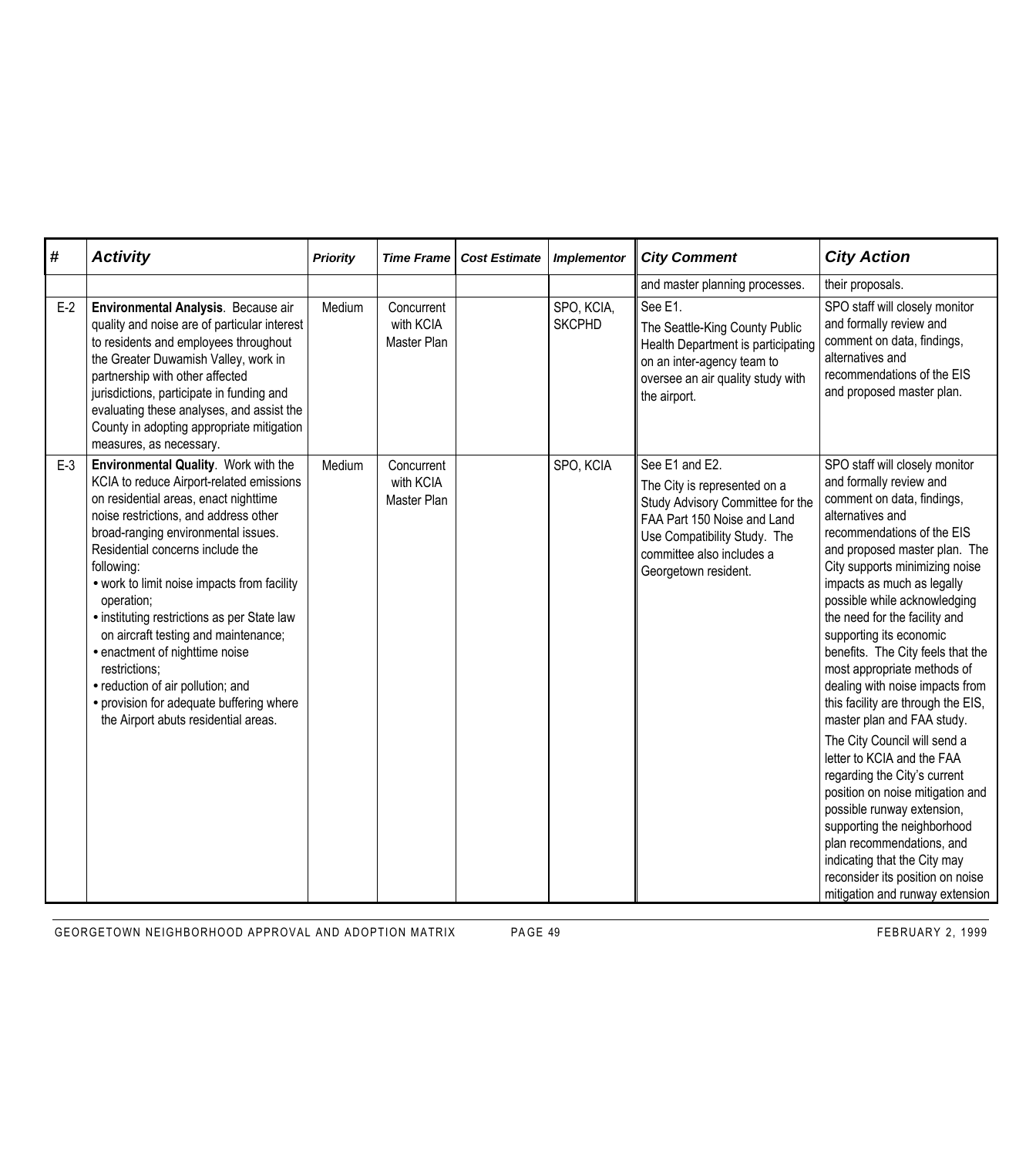| #     | <b>Activity</b>                                                                                                                                                                                                                                                                                                                     | <b>Priority</b>   | <b>Time Frame</b> | <b>Cost Estimate</b> | <b>Implementor</b>                        | <b>City Comment</b>                                                                                                                                                                                                                                                                                                                                                                                                                                                                          | <b>City Action</b>                                                                                                                                                                                                                                                                                                                                                                                                                                                                                                                                                                                                                                                                                                                                                                                                      |
|-------|-------------------------------------------------------------------------------------------------------------------------------------------------------------------------------------------------------------------------------------------------------------------------------------------------------------------------------------|-------------------|-------------------|----------------------|-------------------------------------------|----------------------------------------------------------------------------------------------------------------------------------------------------------------------------------------------------------------------------------------------------------------------------------------------------------------------------------------------------------------------------------------------------------------------------------------------------------------------------------------------|-------------------------------------------------------------------------------------------------------------------------------------------------------------------------------------------------------------------------------------------------------------------------------------------------------------------------------------------------------------------------------------------------------------------------------------------------------------------------------------------------------------------------------------------------------------------------------------------------------------------------------------------------------------------------------------------------------------------------------------------------------------------------------------------------------------------------|
|       |                                                                                                                                                                                                                                                                                                                                     |                   |                   |                      |                                           |                                                                                                                                                                                                                                                                                                                                                                                                                                                                                              | as new information becomes<br>available. The letter will also<br>indicate the City's desire to work<br>closely with KCIA as they work<br>on the various studies and refine<br>their proposals.                                                                                                                                                                                                                                                                                                                                                                                                                                                                                                                                                                                                                          |
| $E-4$ | Duwamish Habitat Watershed Plan.<br>Support and expand upon the Duwamish<br>Habitat Watershed Plan, specifically<br>addressing those sections of the<br>Duwamish relevant to Georgetown and<br>South Park. This should include issues<br>of public access to the river and<br>opportunities for improving shoreline<br>street ends. | Medium            | 1 to 10 years     |                      | SPO, DCLU,<br>SPU, DPR,<br><b>SEATRAN</b> | Components of the Duwamish<br>Habitat Restoration Plan are<br>being implemented including the<br>purchase of Seaboard Lumber<br>site which DPR has purchased.<br>DPR has completed<br>environmental remediation on this<br>site and are now involved in<br>design for the site which will<br>include an intertidal marsh and an<br>upland buffer.<br>In 1997, the City Council adopted<br>amendments to the<br>Comprehensive Plan regarding<br>the Lower Duwamish Watershed<br>Habitat Plan. | Based on the Duwamish Habitat<br>Watershed Plan, the Council<br>adopted Comprehensive Plan<br>amendments to the Shoreline<br>Master Program that require<br>DCLU to consider the<br>recommendations from the plan<br>when reviewing permit<br>applications. Further work to<br>"support and expand" on the<br>plan can be considered as part<br>of the Water Resource Inventory<br>Area (WRIA) planning for the<br>Green and Duwamish River<br>watershed planning effort, which<br>is being done as part of the<br>region's activities related to<br>salmon recovery.<br>SEATRAN will review specific<br>ideas as they are presented for<br>improvements in shoreline street<br>end locations. This will be done<br>in a way that is consistent with<br>the adopted shoreline street end<br>policy (Resolution #29370). |
| $E-5$ | Green Georgetown. Create<br>opportunities to promote more parks,<br>enact industrial streets landscaping plans<br>as called for by code, and implement<br>recommendations for the coexistence of<br>a natural habitat and working waterfront                                                                                        | Medium to<br>High | 1 to 10 years     |                      | DPR, DCLU,<br><b>DON</b>                  | DPR has been working with the<br>community and DON on<br>improvements to Georgetown<br>Playfield. Recent<br>accomplishments include the<br>installation of new site                                                                                                                                                                                                                                                                                                                          | DCLU staff are available to meet<br>with community organizations to<br>discuss the opportunities<br>mentioned here. The habitat<br>issues will be considered as part<br>of the efforts mentioned in the                                                                                                                                                                                                                                                                                                                                                                                                                                                                                                                                                                                                                 |

GEORGETOWN NEIGHBORHOOD APPROVAL AND ADOPTION MATRIX PAGE 50 FEBRUARY 2, 1999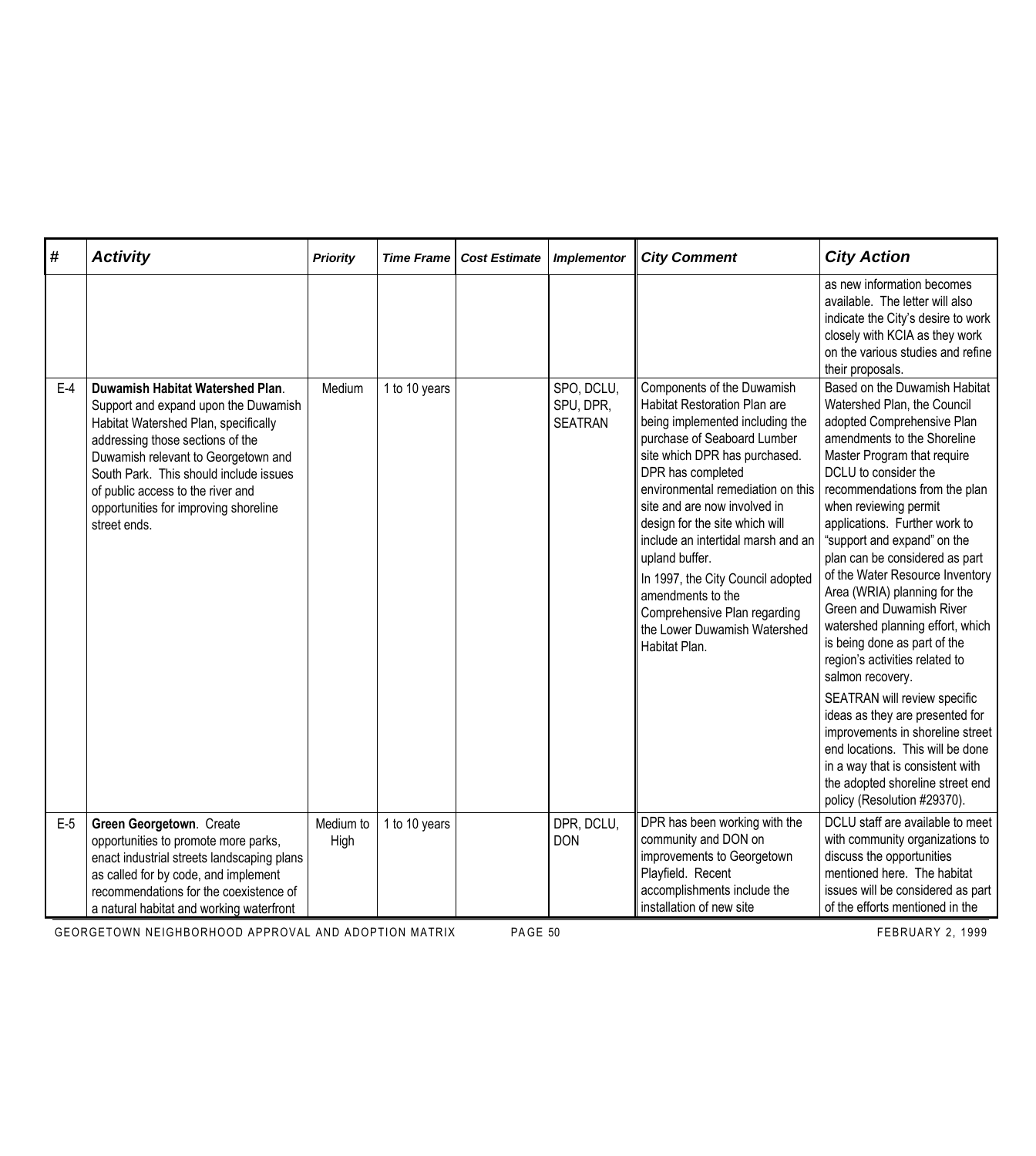| # | <b>Activity</b>                                                                                                                                                                                                                                                                                 | <b>Priority</b> | <b>Time Frame</b> | <b>Cost Estimate</b> | <b>Implementor</b> | <b>City Comment</b>                                                                                                                                                                                                                                                                                                                                                                                                                                               | <b>City Action</b>      |
|---|-------------------------------------------------------------------------------------------------------------------------------------------------------------------------------------------------------------------------------------------------------------------------------------------------|-----------------|-------------------|----------------------|--------------------|-------------------------------------------------------------------------------------------------------------------------------------------------------------------------------------------------------------------------------------------------------------------------------------------------------------------------------------------------------------------------------------------------------------------------------------------------------------------|-------------------------|
|   | for the Duwamish River as per the Lower<br>Duwamish Habitat Restoration Plan<br>written by the Duwamish Coalition<br>(1996), Lower Duwamish Community<br>Plan written by the Green-Duwamish                                                                                                     |                 |                   |                      |                    | furnishings, backstop, basketball<br>court, play area and picnic<br>shelter. DPR does not have<br>jurisdiction over Ruby Chow or<br>Gateway North Parks.                                                                                                                                                                                                                                                                                                          | response to E-4, above. |
|   | Watershed Alliance (1998), and the King<br>County Water Quality Project.<br>Additionally, ensure that existing trees<br>that are protected by landmark status,<br>designated as historic landscapes, or<br>have been inventoried and have<br>protection through city code will be<br>preserved. |                 |                   |                      |                    | In industrial areas, landscaping,<br>including street trees, is required<br>only adjacent to specially<br>designated streets or in Industrial<br>Buffer zones. DCLU inspects<br>completed construction projects<br>to verify compliance with the<br>City's Land Use Code, including<br>landscaping where applicable.<br>DPR made improvements to the<br>Duwamish Waterway Park in<br>1997 which consisted of<br>numerous repairs and<br>enhancements to the site. |                         |
|   |                                                                                                                                                                                                                                                                                                 |                 |                   |                      |                    | The City's landmark regulations<br>apply to structures and districts<br>and do not apply to trees. The<br>State Environmental Policy Act<br>(SEPA) contains a policy aimed<br>at minimizing or preventing the<br>loss of vegetation with substantial<br>value.                                                                                                                                                                                                    |                         |
|   |                                                                                                                                                                                                                                                                                                 |                 |                   |                      |                    | When permit applications require<br>environmental review or<br>discretionary land use decisions,<br>public notice is part of the permit<br>review. Plans are available for<br>public review and comment for<br>any aspect of the proposal<br>including tree removal.<br>DPR enforces a policy that                                                                                                                                                                |                         |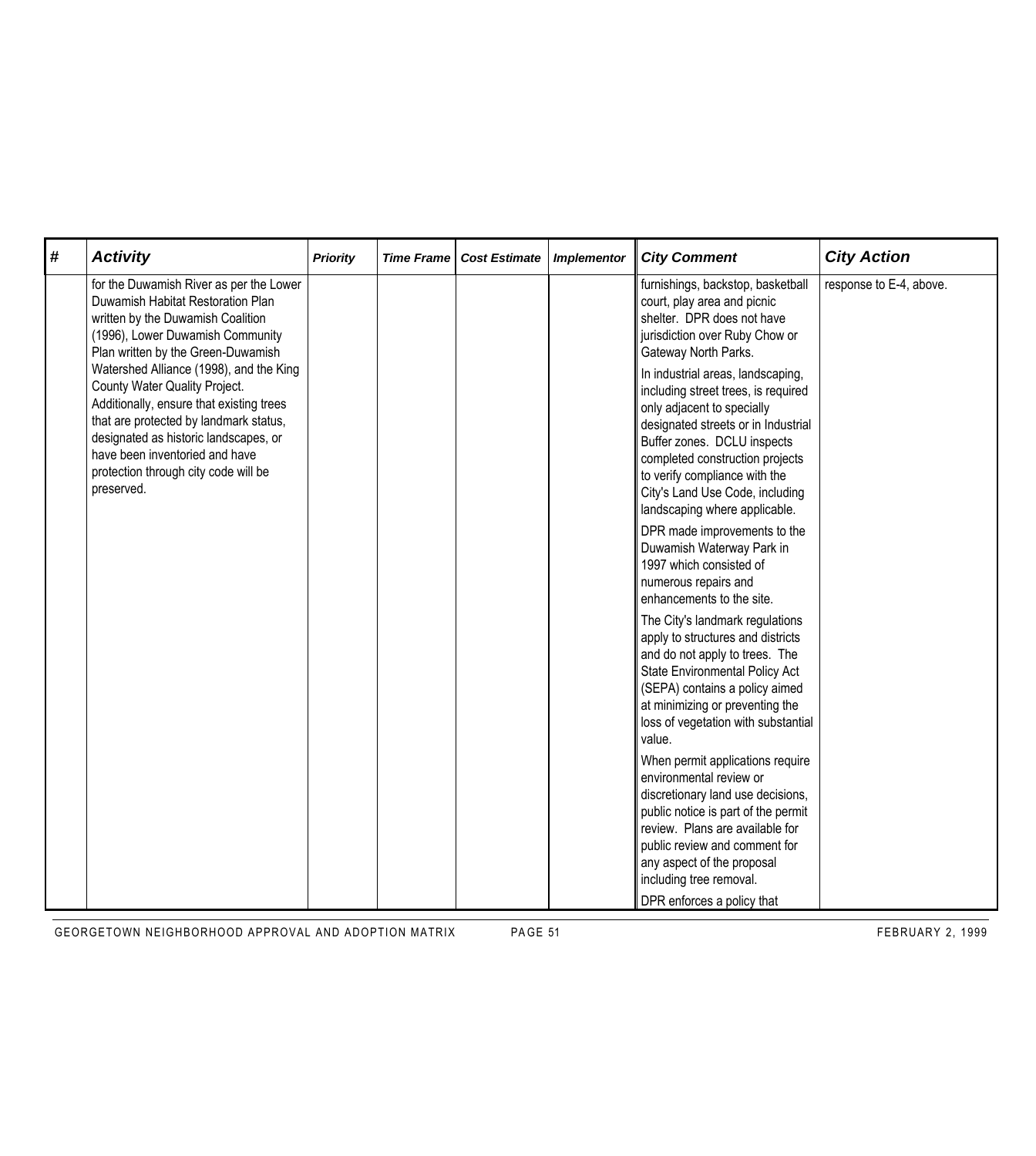| # | <b>Activity</b> | <b>Priority</b> | <b>Time Frame</b> | <b>Cost Estimate</b> | <b>Implementor</b> | <b>City Comment</b>                                                                                                                                                                                                                                                                                                                                                                                                                                                                                                                                                                                                                                                                                                                                                                                                                           | <b>City Action</b> |
|---|-----------------|-----------------|-------------------|----------------------|--------------------|-----------------------------------------------------------------------------------------------------------------------------------------------------------------------------------------------------------------------------------------------------------------------------------------------------------------------------------------------------------------------------------------------------------------------------------------------------------------------------------------------------------------------------------------------------------------------------------------------------------------------------------------------------------------------------------------------------------------------------------------------------------------------------------------------------------------------------------------------|--------------------|
|   |                 |                 |                   |                      |                    | requires notification to the<br>community when trees are<br>scheduled to be removed.                                                                                                                                                                                                                                                                                                                                                                                                                                                                                                                                                                                                                                                                                                                                                          |                    |
|   |                 |                 |                   |                      |                    | The City Council has recently<br>approved several measures that<br>will increase the protection of<br>trees on private property. 1) The<br>Design Review program will be<br>amended to encourage<br>incorporation of existing<br>significant trees in landscape<br>plans and design departures will<br>be considered to accomplish this.<br>Tree protection criteria will be<br>added to the Director's Rule that<br>provides further direction for the<br>Design Review Program; 2)<br>DCLU's Director's Rule will be<br>amended to better define what<br>trees should be protected under<br>the SEPA Plants and Animals<br>policy; 3) DCLU may reduce front<br>or rear yard requirements to<br>protect an existing tree. A<br>reduction less than five feet would<br>be an administrative decision. A<br>reduction over five feet will be a |                    |
|   |                 |                 |                   |                      |                    | Type II land use decision; 4)<br>applicants will be required to<br>identify the location of all trees six                                                                                                                                                                                                                                                                                                                                                                                                                                                                                                                                                                                                                                                                                                                                     |                    |
|   |                 |                 |                   |                      |                    | inches or greater on their site<br>plans and subdivision and short                                                                                                                                                                                                                                                                                                                                                                                                                                                                                                                                                                                                                                                                                                                                                                            |                    |
|   |                 |                 |                   |                      |                    | plat criteria will be amended to<br>include maximizing retention of<br>existing trees; 5) new                                                                                                                                                                                                                                                                                                                                                                                                                                                                                                                                                                                                                                                                                                                                                 |                    |
|   |                 |                 |                   |                      |                    | construction in single family and<br>lowrise 1 and 2 zones are                                                                                                                                                                                                                                                                                                                                                                                                                                                                                                                                                                                                                                                                                                                                                                                |                    |

GEORGETOWN NEIGHBORHOOD APPROVAL AND ADOPTION MATRIX PAGE 52 FEBRUARY 2, 1999